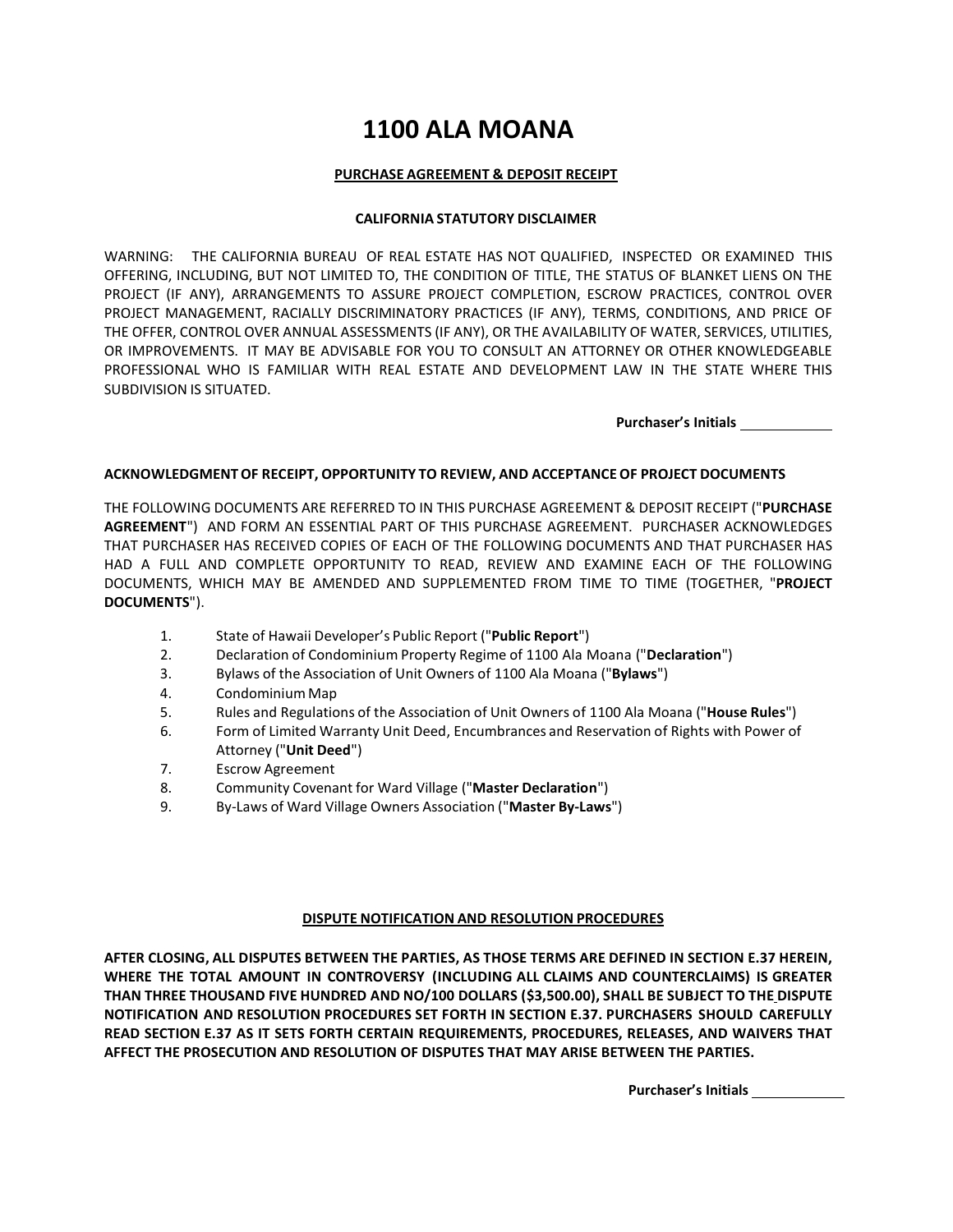This Purchase Agreement is made by and between VICTORIA PLACE, LLC, a Delaware limited liability company, whose address is 1240 Ala Moana Boulevard, Suite 200, Honolulu, Hawaii 96814 ("**Seller**"), and "**Purchaser**" named in **Section B**, below. This Purchase Agreement, which includes Sections A through E and the exhibit(s) attached hereto and any amendments and/or addenda attached hereto, shall be effective and binding in accordance with **Section D.6**, below. All capitalized terms used herein and not otherwise defined shall have the meaning set forth in **Exhibit A** attached hereto and made a part hereof, or in the Declaration. The purchase and sale transaction described in this Purchase Agreement is to be administered by Title Guaranty Escrow Services, Inc., a Hawaii licensed escrow corporation ("**Escrow**"), and is made with reference to the following facts:

## **A. DESCRIPTION OF THE PROPERTY COVERED BY THIS PURCHASE AGREEMENT.**

Unit No. within the 1100 Ala Moana condominium project, also known as "Victoria Place" ("Project") located at Tax Map Key Nos. (1) 2-3-001:129, 130 and :131 in Kaka'ako, City and County of Honolulu, State of Hawaii, as described in the Declaration of Condominium Property Regime of 1100 Ala Moana dated October 2, 2019 and recorded in the State of Hawaii Bureau of Conveyances ("**Bureau**") as Document No. A-72400470A thru A-72400470D, as the same maybe amended from time to time ("**Declaration**"), and depicted on that certain Condominium Map No. 6022 recorded in said Bureau, as the same may be amended from time to time ("**Condominium Map**");

TOGETHER WITH the undivided percentage interest in the Common Elements, as set forth in the Declaration, and the Limited Common Element(s) (as defined in the Declaration) appurtenantto the Unit, as described in Exhibit B to the Declaration, including, without limitation, the Limited Common Element Parking Stall No(s). and Storage Room No(s)., if any, in Exhibit B to the Declaration;

TOGETHER WITH any appliances that may be included with the Unit, as more particularly described in **Section E.3**; and

TOGETHER WITH AND/OR SUBJECT TO certain other easements and/or any other encumbrances recorded against the Project described or reserved in the Declaration and Purchaser's Limited Warranty Unit Deed, Encumbrances and Reservation of Rights with Power of Attorney ("**Unit Deed**").

The description provided under this **Section A** shall collectively be called the "**Unit**".

## **B. INFORMATION CONCERNING PURCHASER.**

Purchaser certifies and affirms that the information provided below is correct and complete and agrees to inform Seller immediately if any of those details are changed. If, as a result of incorrect information provided by Purchaser or a change in the identity of the Purchaser, the Unit Deed is prepared incorrectly and must be redrawn, Purchaser agrees to pay all costs involved in such redrafting. The name of the Purchaser shall be noted as Purchaser's full legal name, no initials. In the case of multiple purchasers, the individual person named in the first information section below shall be the main contact person for purposes of this Agreement. Delivery of the Developer's Public Report and Receipt for Public Report to such person, or a signed receipt from such person shall constitute full and proper delivery of the Developer's Public Report and sufficient evidence of receipt by all Purchasers.

## **Complete if Purchaser is an individual person or persons:**

|                                                                                                                                                                                                                               |                                                                          | Zip Code: _________________________ |                                                                                                                                                                                                                                |  |
|-------------------------------------------------------------------------------------------------------------------------------------------------------------------------------------------------------------------------------|--------------------------------------------------------------------------|-------------------------------------|--------------------------------------------------------------------------------------------------------------------------------------------------------------------------------------------------------------------------------|--|
|                                                                                                                                                                                                                               | State:                                                                   |                                     |                                                                                                                                                                                                                                |  |
| Res. Phone: The control of the control of the control of the control of the control of the control of the control of the control of the control of the control of the control of the control of the control of the control of |                                                                          | Bus. Phone: Cell Phone:             | Fax No.: The control of the control of the control of the control of the control of the control of the control of the control of the control of the control of the control of the control of the control of the control of the |  |
|                                                                                                                                                                                                                               |                                                                          |                                     |                                                                                                                                                                                                                                |  |
| () Single () Married<br>If yes, enter full name of spouse:                                                                                                                                                                    | If married, will vesting of title include spouse? $($ $)$ Yes $($ $)$ No |                                     |                                                                                                                                                                                                                                |  |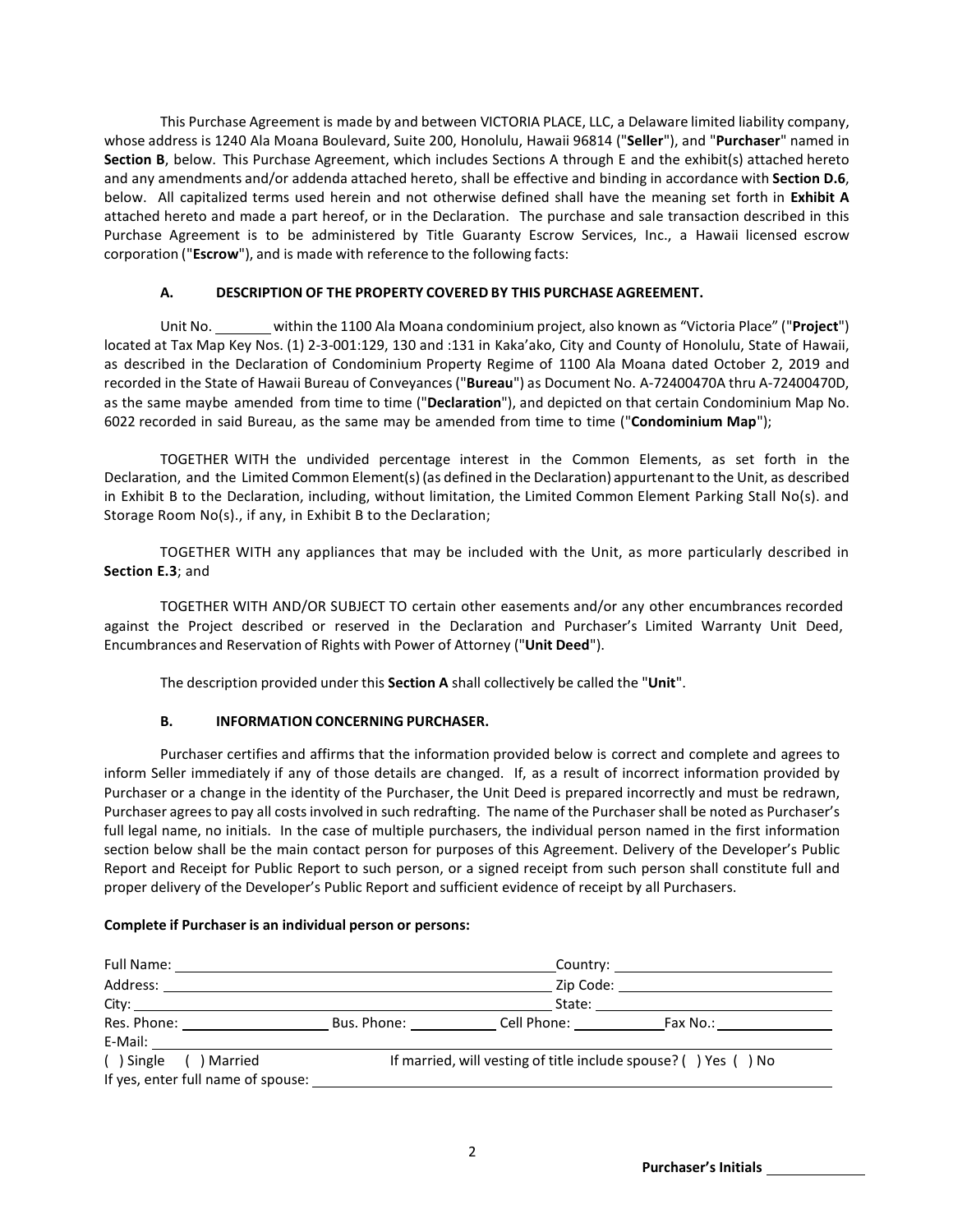| () Single () Married                                                                                                                   |                                                                                                                                                                                                                                | If married, will vesting of title include spouse? () Yes () No |  |  |
|----------------------------------------------------------------------------------------------------------------------------------------|--------------------------------------------------------------------------------------------------------------------------------------------------------------------------------------------------------------------------------|----------------------------------------------------------------|--|--|
|                                                                                                                                        |                                                                                                                                                                                                                                |                                                                |  |  |
| <b>Complete if Purchaser is a Trust:</b>                                                                                               |                                                                                                                                                                                                                                |                                                                |  |  |
|                                                                                                                                        |                                                                                                                                                                                                                                |                                                                |  |  |
|                                                                                                                                        | Full Name of Trustee(s): Note that the state of the state of the state of the state of the state of the state of the state of the state of the state of the state of the state of the state of the state of the state of the s |                                                                |  |  |
|                                                                                                                                        |                                                                                                                                                                                                                                |                                                                |  |  |
|                                                                                                                                        |                                                                                                                                                                                                                                |                                                                |  |  |
|                                                                                                                                        |                                                                                                                                                                                                                                |                                                                |  |  |
|                                                                                                                                        |                                                                                                                                                                                                                                |                                                                |  |  |
|                                                                                                                                        |                                                                                                                                                                                                                                |                                                                |  |  |
|                                                                                                                                        | () corporation () general partnership () limited partnership () limited liability company                                                                                                                                      |                                                                |  |  |
|                                                                                                                                        |                                                                                                                                                                                                                                |                                                                |  |  |
|                                                                                                                                        |                                                                                                                                                                                                                                |                                                                |  |  |
| Full name of corporation, partnership, limited liability company or limited liability partnership:<br>() limited liability partnership |                                                                                                                                                                                                                                |                                                                |  |  |
|                                                                                                                                        | Print full name(s) of authorized officer(s), partner(s), member(s) or manager(s) signing this Agreement:                                                                                                                       |                                                                |  |  |
|                                                                                                                                        | Full Name: Name and Second Contract and Second Contract of the Contract of the Contract of the Contract of the Contract of the Contract of the Contract of the Contract of the Contract of the Contract of the Contract of the |                                                                |  |  |
|                                                                                                                                        |                                                                                                                                                                                                                                |                                                                |  |  |
|                                                                                                                                        |                                                                                                                                                                                                                                |                                                                |  |  |
|                                                                                                                                        |                                                                                                                                                                                                                                |                                                                |  |  |
|                                                                                                                                        |                                                                                                                                                                                                                                |                                                                |  |  |
|                                                                                                                                        |                                                                                                                                                                                                                                |                                                                |  |  |
|                                                                                                                                        |                                                                                                                                                                                                                                |                                                                |  |  |
|                                                                                                                                        | Position/Title: Note and the set of the set of the set of the set of the set of the set of the set of the set of the set of the set of the set of the set of the set of the set of the set of the set of the set of the set of |                                                                |  |  |
|                                                                                                                                        |                                                                                                                                                                                                                                |                                                                |  |  |
|                                                                                                                                        |                                                                                                                                                                                                                                |                                                                |  |  |
|                                                                                                                                        |                                                                                                                                                                                                                                |                                                                |  |  |

(**NOTE:** The following documents shall be delivered by Purchaser to Seller or Escrow not less than thirty (30) calendar days prior to the Closing Date, or on such other date determined by Seller: (i) if Purchaser is a corporation, a resolution of the board of directors of such corporation authorizing the purchase hereunder and declaring which officer(s) is (are) authorized to execute this Purchase Agreement and all documents in connection herewith; (ii) if Purchaser is a partnership or limited partnership, (a) a copy of the Partnership Agreement or Limited Partnership Agreement (as applicable), and (b) a copy of the partnership or limited partnership registration statement filed with the DCCA or, for partnerships formed outside the State, a copy of the partnership or limited partnership registration statement filed with the government official or entity in the jurisdiction in which the partnership was formed;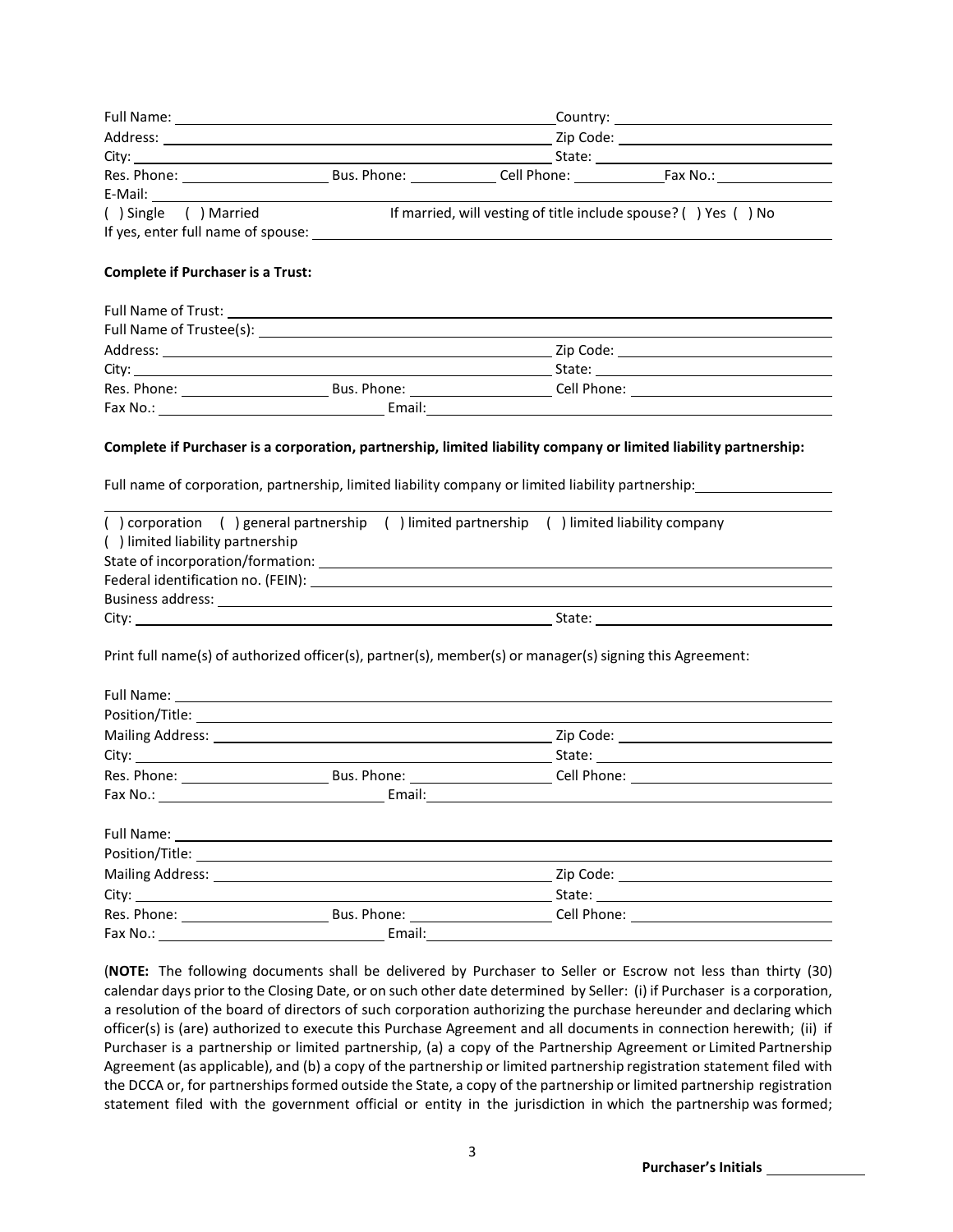(iii) if Purchaser is a limited liability company, (a) a copy of the Operating Agreement, and (b) a copy of the Articles of Organization filed at the DCCA or, for limited liability companies formed outside the State, a copy of the Articles of Organization filed with the government official or entity in the jurisdiction in which the limited liability company was formed; (iv) if Purchaser is a limited liability partnership, (a) a copy of the Partnership Agreement, and (b) a copy of the Certificate of Limited Partnership filed at the DCCA, or, for limited liability partnerships formed outside the State, a copy of the Certificate of Limited Partnership filed with the government official or entity in the jurisdiction in which the limited liability partnership was formed; and (v) if Purchaser is a trustee, a copy of the trust instrument or short form thereof, with an appropriate recitation as to the authority of the trustee.) PURCHASER ACKNOWLEDGES AND AGREES THAT IF PURCHASER IS A CORPORATION, LIMITED LIABILITY COMPANY, PARTNERSHIP OR OTHER ENTITY THAT IS NOT A NATURAL PERSON, SELLER MAY REQUIRE, AS A CONDITION TO ACCEPTANCE OF THIS PURCHASE AGREEMENT, THAT PURCHASER'S OBLIGATIONS UNDER THIS PURCHASE AGREEMENT BE GUARANTEED BY A FINANCIALLY RESPONSIBLE PERSON WHO IS ACCEPTABLE TO SELLER, IN ITS SOLE DISCRETION.

## **C. NATURE OF TENANCY.**

The manner of vesting of title is at the discretion of Purchaser and can have significant legal and tax consequences. If Purchaser is unable to choose a manner of vesting at this time, Purchaser shall advise Seller and Escrow as soon as possible, but no later than fifteen (15) calendar days prior to the Pre-Closing Date, of how Purchaser will take title to the Unit. The information appearing in **Section B** hereof and any vesting information provided to Escrow by Purchaser will be used for preparing the Unit Deed. Purchaser affirms that the information is correct and complete and agrees to inform Seller immediately if any of those details are changed. If, as a result of incorrect information provided by Purchaser or a change in the identity of the Purchaser, the Unit Deed is prepared incorrectly and must be redrawn, the Purchaser agrees to pay all costs involved in such redrafting.

#### Please check one:

- ( ) Severalty (one purchaser; individual or entity)
- ( ) Tenantsin Common (two or more persons; no rights of survivorship)
- ( ) Joint Tenants(two or more persons with rights of survivorship)
- ( ) Tenants by the Entirety (married couple or reciprocal beneficiaries with rights of survivorship)
- ( ) In Trust (trustee(s) on behalf of trust entity)
- ( ) To be determined

In the event that Purchaser fails to designate the nature of tenancy at least fifteen (15) calendar days prior to the Pre-Closing Date, Purchaser, if a sole owner, will take title as a tenant in severalty; multiple purchasers other than married couples or reciprocal beneficiaries with rights of survivorship will take title as tenants in common; Purchaser, if a married couple or reciprocal beneficiaries with rights of survivorship, will take title as tenants by the entirety. If Purchaser consists of more than one married couple or reciprocal beneficiaries with rights of survivorship, the individuals in a married couple or reciprocal beneficiaries with rights of survivorship will take title as tenants by the entirety as to each other, and each married couple or reciprocal beneficiaries with rights of survivorship will be a tenant in common with every other couple, individual, corporation, limited liability company, partnership or limited liability partnership. Whenever a couple, individual, corporation, limited liability company, partnership or limited liability partnership takes title with another couple, individual, corporation, limited liability company, partnership or limited liability partnership astenantsin common, each tenant in common will take an equal interest, unless otherwise specified.

## **D. TOTAL PURCHASE PRICE; SCHEDULE AND METHOD OF PAYMENT; ADDITIONAL SUMS TO BE PAID; ETC.**

Purchaser agrees to pay the Total Purchase Price set forth under **Section D.1** below according to the Schedule and Method of Payment set forth under **Section D.2** below.

1. Total Purchase Price. The Total Purchase Price for the Unit is \$

**Purchaser's Initials**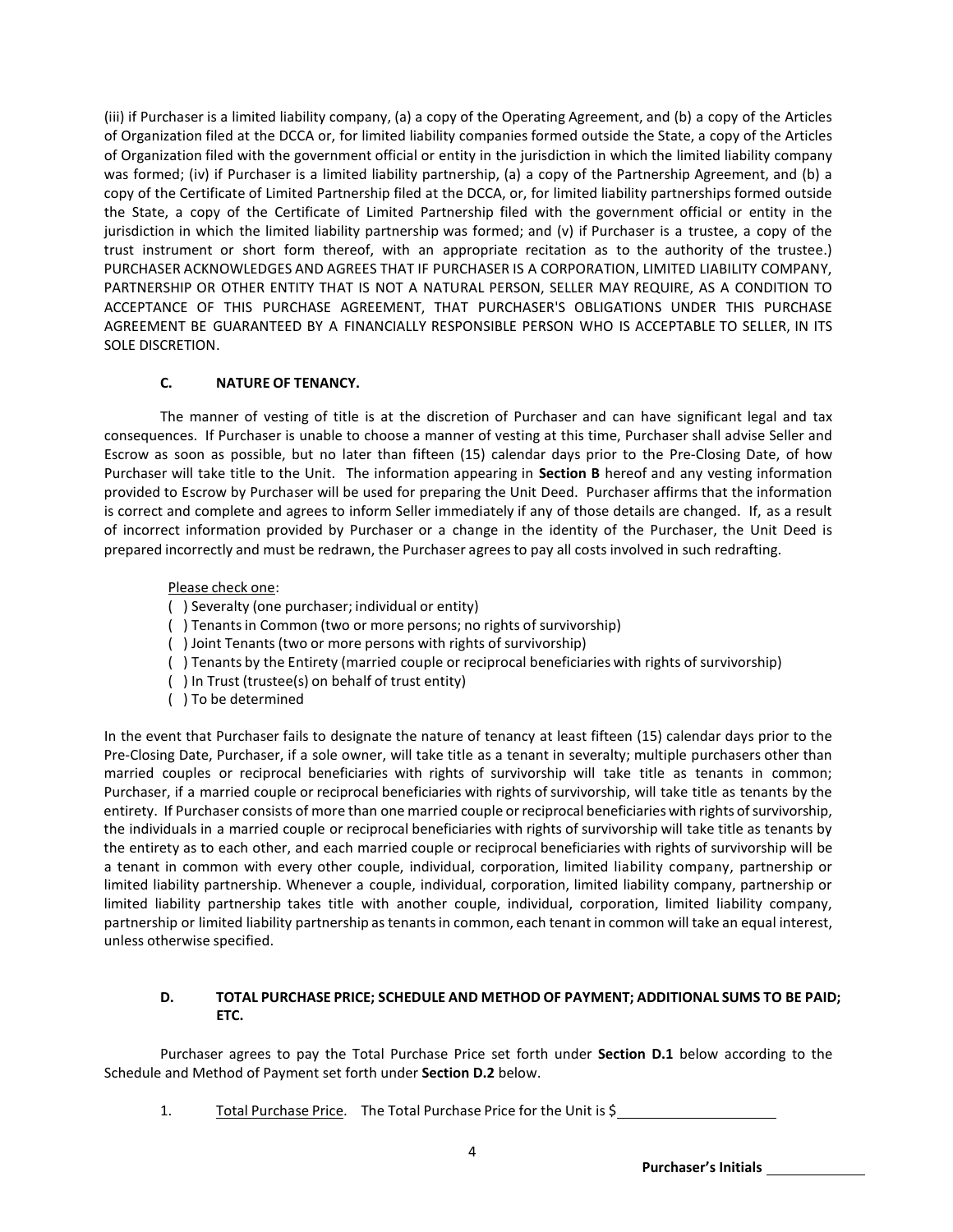2. Schedule and Method of Payment. Payment shall be made by ( ) all cash **OR** ( ) cash down payment and the difference by way of a mortgage loan. The payment schedule shall be as follows:

|     | (a) Initial Deposit | \$<br>Initial Deposit of five percent<br>(5%) of the Total Purchase Price<br>due upon Purchaser's execution<br>of this Purchase Agreement.                                                                                                                                                                                                                                                                                                                                                                                                                                                                         |
|-----|---------------------|--------------------------------------------------------------------------------------------------------------------------------------------------------------------------------------------------------------------------------------------------------------------------------------------------------------------------------------------------------------------------------------------------------------------------------------------------------------------------------------------------------------------------------------------------------------------------------------------------------------------|
|     | (b) Second Deposit  | \$<br>Second Deposit of five percent<br>(5%) of the Total Purchase Price<br>due no later than thirty (30)<br>calendar days after the Initial<br>Deposit.                                                                                                                                                                                                                                                                                                                                                                                                                                                           |
|     | (c) Third Deposit   | \$<br>Third Deposit of ten percent (10%)<br>of the Total Purchase Price due<br>hundred<br>twenty<br>(120)<br>one<br>calendar days after the Initial<br>Deposit.                                                                                                                                                                                                                                                                                                                                                                                                                                                    |
| (d) | <b>Balance Due</b>  | \$<br>Being the remaining balance of<br>the Total Purchase Price, payable<br>by Purchaser on the earlier of: (a)<br>the Pre-Closing Date (defined in<br><b>Section</b> E.8), or (b) four $(4)$<br>business days prior to the Closing<br>Date; provided that if a portion of<br>the balance of the Total Purchase<br>Price is being paid from the<br>proceeds of Purchaser's mortgage<br>loan, the mortgage loan proceeds<br>shall be paid no later than the date<br>specified in Seller's Pre-Closing<br>Notice (if applicable), but in no<br>event later than two (2) business<br>days prior to the Closing Date. |

Reason for purchase (for mortgagee's use in processing Purchaser'sloan application)**:**

| () Primary Residence | () Second Home | () Investment |
|----------------------|----------------|---------------|
| (Owner-Occupant)     |                |               |

IF PURCHASER DOES NOT MAKE PAYMENT ON TIME, MEANING ON THE DUE DATES SET FORTH IN **SECTION D.2** ABOVE, OR IF PURCHASER HAS INSUFFICIENT FUNDS TO COVER ANY CHECK PAYMENTS, SELLER, AT ITS OPTION, MAY CANCEL PURCHASER'S PURCHASE AGREEMENT AND EXERCISE ITS REMEDIES AS SET FORTH IN **SECTION E.35** OF THE "**GENERAL TERMS AND CONDITIONS**" HEREIN, AND MAY CHARGE PURCHASER A LATE CHARGE OF TWELVE PERCENT (12%) PER ANNUM, PRORATED DAILY, BASED ON THE AMOUNT OF SUCH PAYMENT.

**SELLER INTENDS TO SUBSEQUENTLY AMEND THE PUBLIC REPORT, PURSUANT TO SECTION 514B-92 OF THE HAWAII REVISED STATUTES, AS AMENDED, FOR THE USE OF PURCHASER'S FUNDS TO PAY FOR CERTAIN CONSTRUCTION AND PROJECT COSTS PERMITTED BY STATUTE. IF SELLER SUBMITS AN** 

**Purchaser's Initials**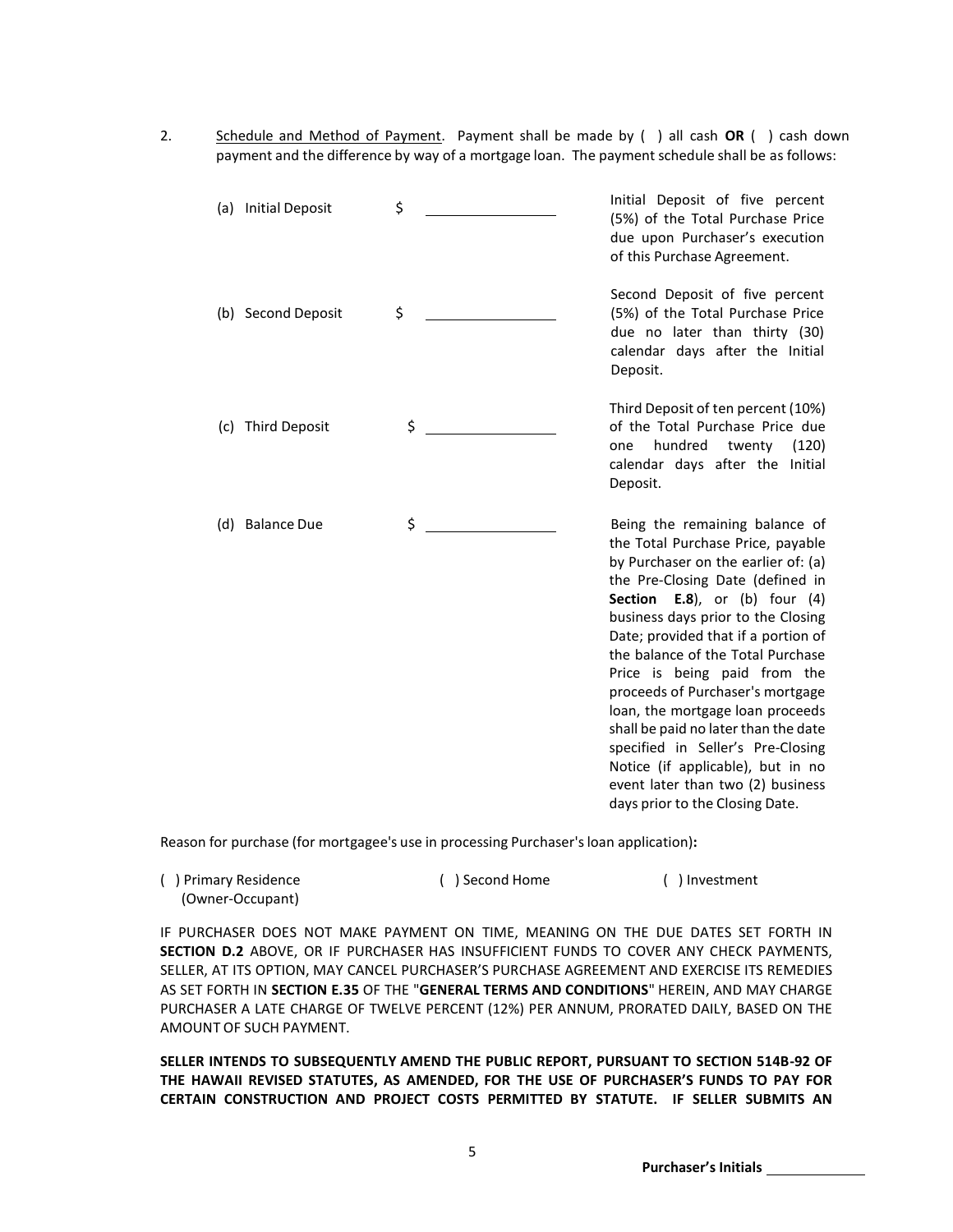**AMENDMENT TO THE PUBLIC REPORT WITH ALL THE INFORMATION AND DOCUMENTS REQUIRED BYLAW AND THE COMMISSION FOR THE USE OF PURCHASER'S DEPOSITS TO PAY SUCH COSTS, THEN PURCHASER WILL NOT HAVE THE RIGHT TO RESCIND OR CANCEL THE PURCHASE AGREEMENT BY REASON OF SUCH SUBMISSION AND AMENDMENT. AT SUCH TIME, DEPOSITS MAY BE DISBURSED BEFORE CLOSING TO PAY FOR PROJECT COSTS, CONSTRUCTION COSTS, PROJECT ARCHITECTURAL, ENGINEERING, FINANCE, AND LEGAL FEES, AND OTHER INCIDENTAL EXPENSES OF THE PROJECT. WHILE SELLER AT SUCH TIME MAY HAVE SUBMITTED SATISFACTORY EVIDENCE THAT THE PROJECT SHOULD BE COMPLETED, IT IS POSSIBLE THAT THE PROJECT MAY NOT BE COMPLETED. IF THE DEPOSITS ARE DISBURSED TO PAY PROJECT COSTS AND THE PROJECT IS NOT COMPLETED, THERE IS A RISK THAT PURCHASER'S DEPOSITS WILL NOT BE REFUNDED. PURCHASER SHOULD CAREFULLY CONSIDER THIS RISK IN DECIDING WHETHER TO PURCHASE THE UNIT.**

PURCHASER AGREES TO THE USE OF PURCHASER'S DEPOSIT FOR SUCH PURPOSES IN ACCORDANCE WITH THE ESCROW AGREEMENT, AND DIRECTS ESCROW TO DISBURSE SUCH FUNDS UPON DIRECTION FROM SELLER, SELLER'S LENDER OR AN OTHERWISE QUALIFIED FINANCIALLY DISINTERESTED PERSON. SELLER HAS NO OBLIGATION TO PAY INTEREST TO PURCHASER ON ANY FUNDS USED BY SELLER FOR THOSE PURPOSES PERMITTED BY LAW. PURCHASER FURTHER ACKNOWLEDGES THAT ANY ATTEMPT BY PURCHASER TO PREVENT SELLER FROM USING PURCHASER'S FUNDS OR TO PREVENT ESCROW FROM DISBURSING PURCHASER'S FUNDS AS PERMITTED UNDER THE ACT AND THE ESCROW AGREEMENT MAY RESULT IN ADDITIONAL COSTS, DELAYS, AND OTHER DAMAGES TO SELLER. ACCORDINGLY, ANY SUCH ACTIONS BY PURCHASER SHALL CONSTITUTE A BREACH OF THIS PURCHASE AGREEMENT. SELLER MAY PURSUE LEGAL ACTION FOR ANY ACTUAL AND CONSEQUENTIAL DAMAGES CAUSED BY REASON OF PURCHASER'S ACTIONS IN VIOLATION HEREOF. SELLER AND PURCHASER HEREBY IRREVOCABLY INSTRUCT ESCROW TO MAKE DISBURSEMENTS FROM PURCHASER'S DEPOSITS AS MAY BE PERMITTED BY THE ESCROW AGREEMENT.

3. Additional Sums to be Paid. In addition to the Total Purchase Price set forth above, (a) a Project start-up fee (being a non-refundable, non-transferable "**start-up**" fee for the Association) in an amount equivalent to two (2) months' estimated maintenance fees for the Unit; (b) one (1) month's estimated maintenance fees for the Unit as an advance payment for the initial month's maintenance fees payable by a Unit Owner; and (c) all estimated closing costs and prorations payable by Purchaser, as estimated by Escrow, shall be payable by Purchaser to Escrow on the earlier of (i) the Pre-Closing Date as instructed in Seller's Pre-Closing Notice pursuant to **Section E.8** of the "**General Terms and Conditions**" below, or (ii) four (4) business days prior to the Closing Date. If Purchaser has pre-closed and, thereafter, but prior to the Closing Date, Escrow determines that additional amounts are due to fully pay all such closing costs and prorations, then, and in such event, Purchasershall pay the additional amounts to Escrow within five (5) business days of Purchaser's receipt of such notice from Escrow. If any excess amounts are prepaid by Purchaser with respect to closing costs and prorations, then such excess amounts shall be refunded to Purchaser by Escrow within a reasonable period of time after the Closing Date. For purposes of this Purchase Agreement, the Project start-up fee is not an advance payment of future maintenance fee assessments, but rather is intended to and shall be used to fund and pay for all costs and expenses typically associated with the opening of a new residential building, including, by way of example and not limitation, office furniture and equipment for the Managing Agent (including computer(s) and Developer pre-paid software programs and subscriptions procured for the operation and management of the association), initial maintenance supplies and equipment for the Project, association employee payroll, capital expenditures and reserves, pool equipment, furnishings, artwork and decoration for the Recreational Amenities and other Common Elements, communications equipment for Association staff, secured entry fobs or cards, and the initial premiums for the Project insurance. Seller shall have the right to use the Project start-up fees to pay for these costs and expenses and/or to be reimbursed for the cost of the same if previously purchased and paid for by Seller. Any surplus funds shall be deposited with the Association.

4. Purchase Agreement. Seller agrees to sell and Purchaser agrees to purchase the Unit described in **Section A** above for the Total Purchase Price and in accordance with the "**Schedule and Method of Payment**" described in **Section D.2** above. THE PURCHASE AND SALE OF THE UNIT IS SUBJECT TO AND IN CONSIDERATION OF THE "**GENERAL TERMS AND CONDITIONS**" SET FORTH IN **SECTION E** OF THIS PURCHASE AGREEMENT, WHICH BY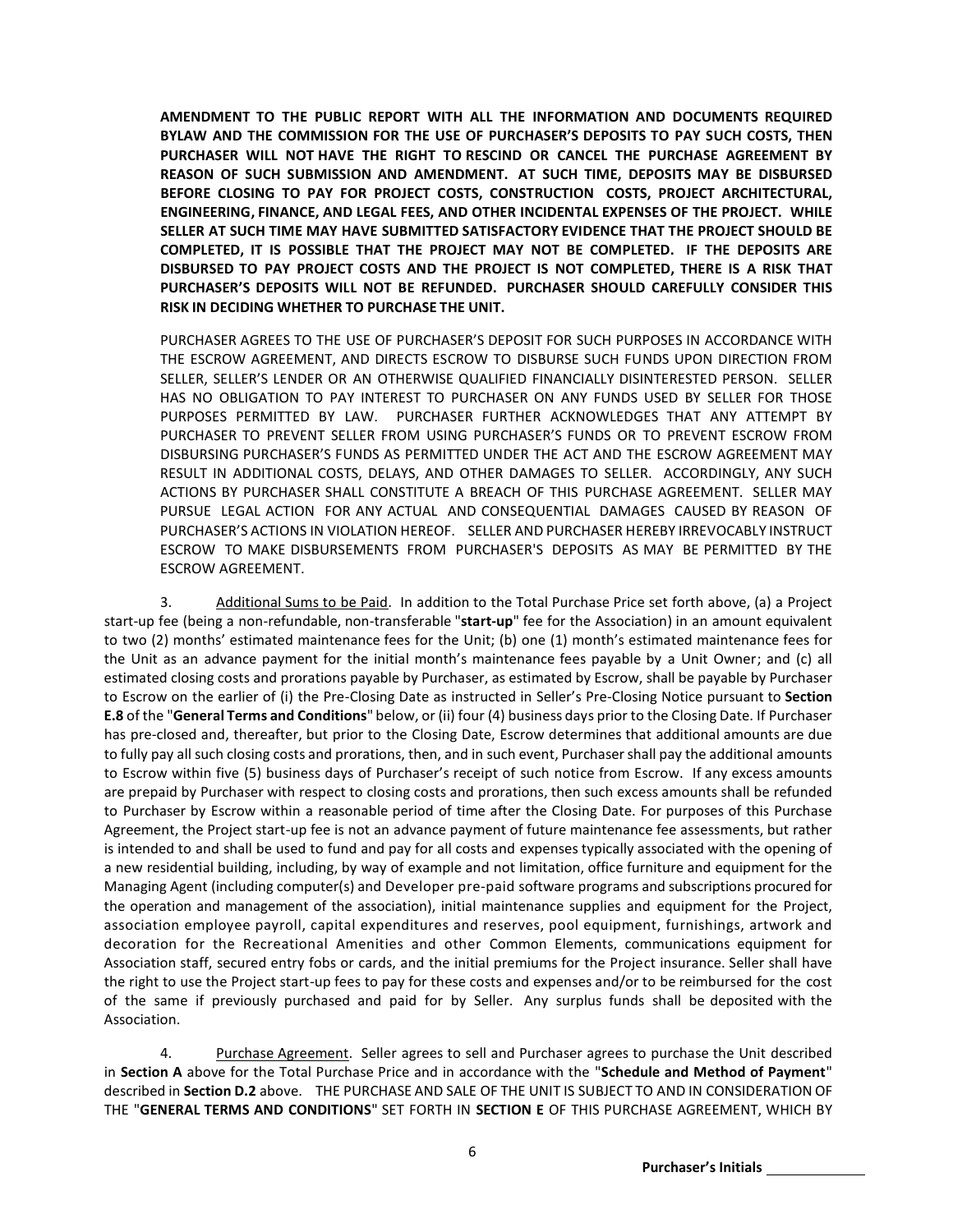THIS REFERENCE ARE MADE A PART HEREOF AND INCORPORATED HEREIN FOR ALL PURPOSES. PURCHASER ACKNOWLEDGES HAVING READ THIS PURCHASE AGREEMENT IN FULL AND IS AWARE OF AND ACCEPTS THE TERMS, CONDITIONS AND LIMITATIONS AND DISCLAIMER OF WARRANTIES DESCRIBED HEREIN AND ACKNOWLEDGES THAT THIS PURCHASE AGREEMENT IS COMPRISED OF **SECTIONS A** THROUGH **E**, TOGETHER WITH **EXHIBIT A** ATTACHED HERETO AND MADE A PART HEREOF, AND ANY ADDENDA AND/OR AMENDMENTS TO THIS PURCHASE AGREEMENT.

5. Acceptance by Seller. The signature of the Project Broker on this Purchase Agreement only acknowledges receipt of the payment(s) paid with this Purchase Agreement and does not constitute acceptance of the Purchase Agreement by Seller. **In other words, receipt of Purchaser's funds do not constitute Seller's acceptance of this offer to purchase. Seller may hold Purchaser's deposit check uncashed if and until Seller accepts this Purchase Agreement. This Purchase Agreementshall not be deemed accepted and shall not be of any force and**  effect until it has been accepted and executed by Seller, which shall be at Seller's sole discretion, and delivered **to Purchaser and Escrow. Seller's sales agents are not authorized to accept this offer to purchase on behalf of Seller.** If Seller does not accept this Purchase Agreement within a reasonable time after Purchaser's execution, then this Purchase Agreement shall be automatically revoked and all funds Purchaser has deposited with Seller shall be promptly refunded to Purchaser. When accepted by Seller, this Purchase Agreement constitutes the sole contract between Purchaser and Seller regarding the purchase of the Unit. There are no collateral understandings, representations or agreements, oral or written, between Seller and Purchaser, other than those contained herein. No sales representative, employee or other agent of Seller has the authority to modify the terms of this Purchase Agreement or to make any agreements, representations or promises on behalf of Seller. Therefore, although Purchaser has had, and in the future may have, conversations with sales representatives or other agents of Seller, none of the information contained in such conversations, including representations, promises or statements of any kind, shall be binding upon Seller unless the same are added by written addenda attached hereto and executed by Purchaser and Seller.

#### 6. Binding Agreement; Delivery of Hawaii Developer's Public Report.

Pursuant to Section 514B-86 of the Hawaii Revised Statutes, Purchaser has the right to cancel this Purchase Agreement at any time up to midnight of the thirtieth (30<sup>th</sup>) calendar day after the contract is executed by Purchaser and the Public Report and Notice of Right to Cancel are delivered to Purchaser. If Purchaser shall fail to take any action to cancel this Purchase Agreement within the thirty (30)-day cancellation period, Purchaser shall be deemed to have waived Purchaser's right to cancel this Purchase Agreement (by Purchaser's failure to give said written notice of cancellation within the thirty (30)-day period). The conveyance of the Unit to the Purchaser within the thirty (30)-day cancellation period referenced above shall also be treated as a waiver by Purchaser of Purchaser's right to cancel this Purchase Agreement.

Purchaser acknowledges that Purchaser has received and reviewed a copy of the Public Report along with the Receipt of Public Report and Notice of Right to Cancel, and any applicable amendments to the report, for the Project prior to signing this Purchase Agreement. Purchaser agrees that Purchaser either has or will read the remaining Project Documentsfor the Project prior to the date that Purchaser's statutory rescission period expires. Purchaser agrees to consult Purchaser's advisor or counsel if Purchaser does not understand any provision in any of the Project Documents and Purchaser acknowledges that Seller and/or Seller's designated agent will not and did not provide legal interpretation of the Project Documents or legal advice. Purchaser further understands and accepts that upon Purchaser's waiver or deemed waiver of the statutory rescission period under Section 514B-86 of the Hawaii Revised Statutes, as amended, Purchaser shall be deemed to have reviewed, approved and accepted the terms of all of said Project Documents. Purchaser acknowledges and accepts that nonmaterial amendments and amended public reports are not subject to Section 514B-86 of the Hawaii Revised Statutes and instead are governed by Section 514B-56 of the Hawaii Revised Statutes, as amended.

7. Completion Deadline. Seller shall complete construction of the Unit so as to permit normal occupancy of the Unit within six (6) years from the date Purchaser signs a binding contract (the "**Completion Deadline**"). Notwithstanding the foregoing, such six (6) year period shall be extended for any period of time during which Seller is actually and necessarily delayed in beginning or completing construction by Force Majeure. If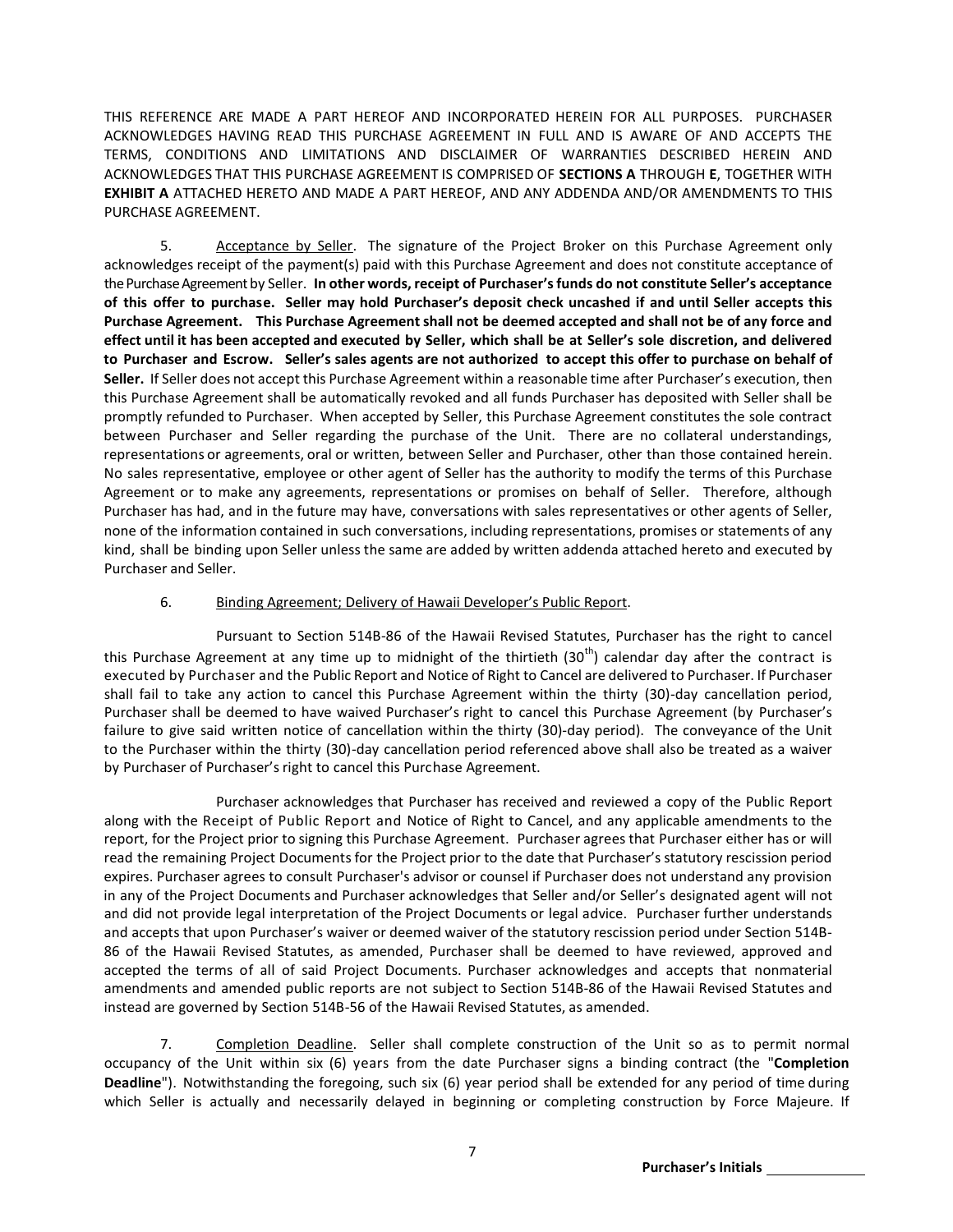completion of the construction of the Unit does not occur on or before the Completion Deadline, as the same may be extended by reason of Force Majeure, Purchaser may cancel this Purchase Agreement at any time thereafter. In the event of cancellation because of Seller's failure to complete the Unit by the Completion Deadline, as Purchaser's sole remedy, Purchaser shall be entitled to a prompt refund of all monies paid, plus any interest earned thereon, less any Cancellation Fee and other costs associated with the purchase, up to a maximum of Two Hundred Fifty and No/100 Dollars (\$250.00). If Purchaser shall fail to cancel this Purchase Agreement within thirty (30) calendar days of the expiration of the Completion Deadline, Seller will thereafter have the right to cancel this Purchase Agreement; provided that should Seller elect to cancel this Purchase Agreement pursuant to this **Section D.7**, Purchaser shall be entitled to a prompt and full refund of all moneys paid, plus any interest earned thereon.

8. *Agency Disclosure.* In connection with the sale of the Unit pursuant to the Public Report, Purchaser acknowledges that Ward Village Properties, LLC, and all of its salespersons and brokers (the "**Project Broker**"), represent Seller and not Purchaser, unless the Project Broker is acting as a dual agent (representing both Seller and Purchaser) and has so advised Seller and Purchaser. Purchaser acknowledges that Ward Village Properties, LLC is an affiliate of the Seller. By initialing below, Purchaser acknowledges that written disclosures relating to agency have been provided prior to signing this Purchase Agreement.

**Purchaser's Initials**

*9. Deed Preparation Disclosure.* Purchaser acknowledges and is aware the Seller will prepare the Unit Deeds for conveyance of the Unit from Seller to Purchaser inhouse and will charge a fee for such service. The estimated fee for deed preparation shall be \$500.00 per deed, plus tax and will be disclosed on the Purchaser's closing statement. Purchase agrees to review the Unit Deed with Purchaser's legal counsel prior to executing the same.

## **Purchaser's Initials**

10. Purchaser's Broker. Purchaser is  $($  //is not  $($  ) represented by a real estate broker. If Purchaser is represented by a real estate broker, such representation shall be evidenced by (i) insertion of such broker's name below, and (ii) a Cooperating Brokerage Agreement signed by Seller or Project Broker, and by Purchaser and Purchaser's broker, and referring specifically to this Purchase Agreement.

Name of Purchaser's broker (write "none" if License No. and State of License Purchaser is not represented)

Company Name of Purchaser's Broker Address of Purchaser's Broker

Telephone No. of Purchaser's Broker **E-mail for Purchaser's Broker** 

If no name is written in the space above, Purchaser represents and warrants that no real estate broker or other person represented Purchaser or was engaged by Purchaser in connection with Purchaser's purchase of the Unit. Except with respect to Purchaser's broker listed above (if any), Purchaser hereby agrees to indemnify and hold harmless Seller and the Project Broker against any liability including, reasonable costs and attorneys' fees, resulting from claims for brokerage commissions from any broker or any other party with whom Purchaser has dealt.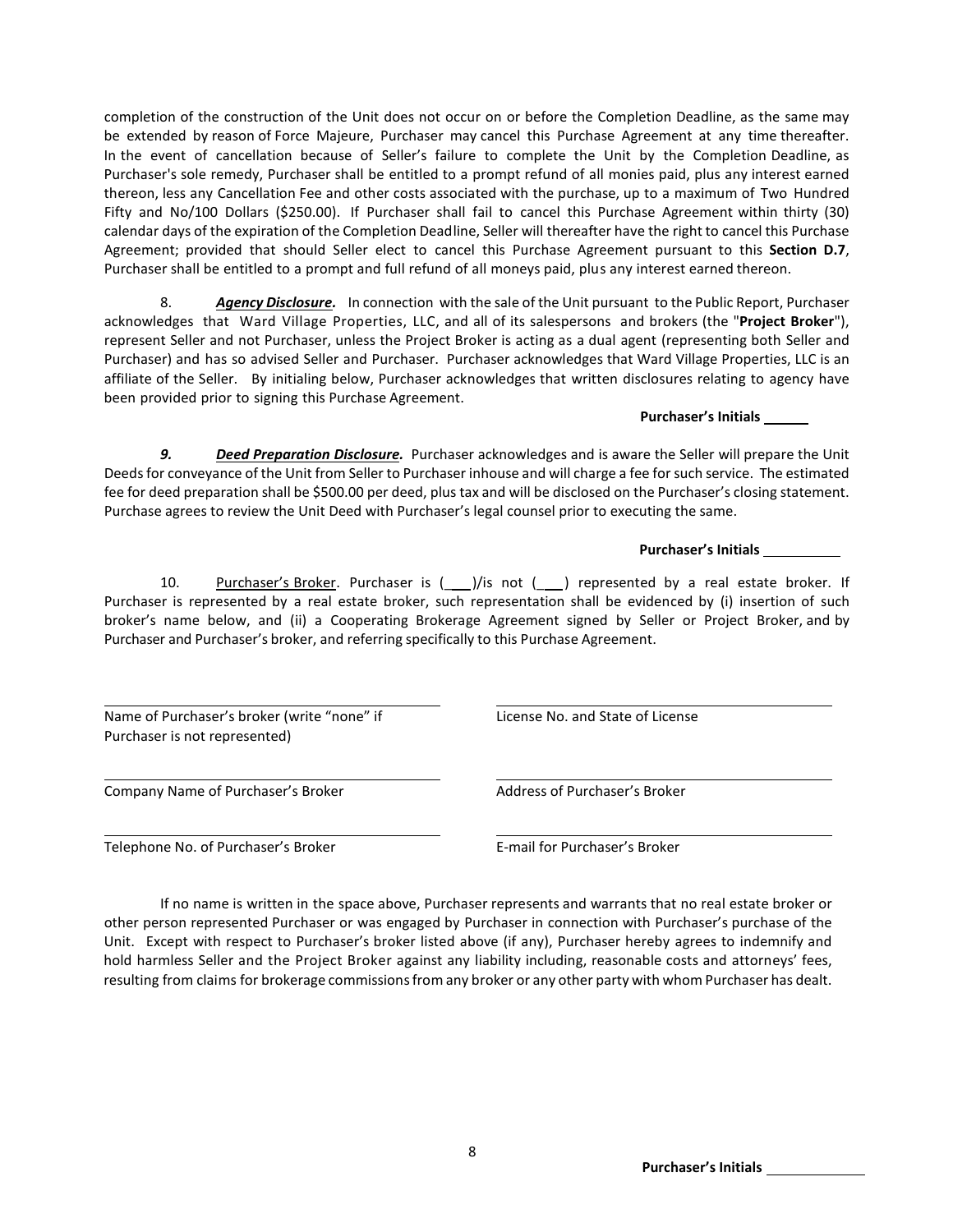11. Effective Date. The "**Effective Date**" of this Agreement shall be the date on which all of the following have occurred: (a) Purchaser executes this Purchase Agreement; (b) Seller delivers to Purchaser (i) a true copy of the Public Report with an effective date issued by the Commission and all amendments thereto, which shall include the Public Report itself and the Project's recorded Declaration, Bylaws and Condominium Map, and House Rules, and all amendments to said documents, if any, and (ii) the Notice of Right to Cancel; and (c) Seller executes and accepts this Agreement, as evidenced by Seller's signature below.

(The remainder of this page is intentionally left blank)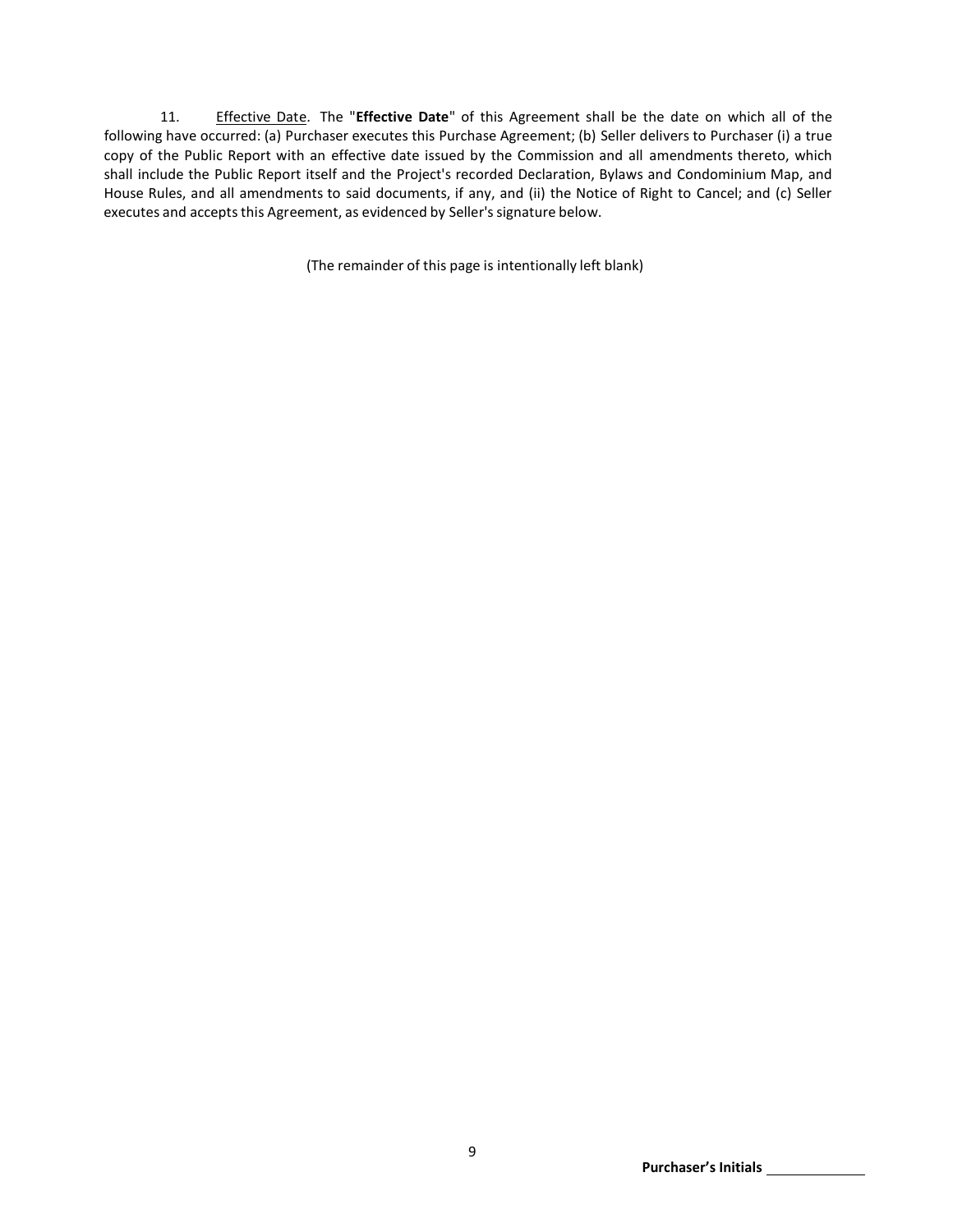IN WITNESS WHEREOF, Purchaser has executed this Purchase Agreement as of the date indicated below.

| Purchaser's Signature                                                                                                                                                                                                                                                                                                                                                             | Purchaser's Signature    |  |
|-----------------------------------------------------------------------------------------------------------------------------------------------------------------------------------------------------------------------------------------------------------------------------------------------------------------------------------------------------------------------------------|--------------------------|--|
| Purchaser's name (print)                                                                                                                                                                                                                                                                                                                                                          | Purchaser's name (print) |  |
|                                                                                                                                                                                                                                                                                                                                                                                   |                          |  |
|                                                                                                                                                                                                                                                                                                                                                                                   |                          |  |
|                                                                                                                                                                                                                                                                                                                                                                                   |                          |  |
| Purchaser's Signature                                                                                                                                                                                                                                                                                                                                                             | Purchaser's Signature    |  |
| <u> 1989 - Johann Barn, mars ann an t-Amhain an t-Amhain an t-Amhain an t-Amhain an t-Amhain an t-Amhain an t-Amh</u><br>Purchaser's name (print)                                                                                                                                                                                                                                 | Purchaser's name (print) |  |
|                                                                                                                                                                                                                                                                                                                                                                                   |                          |  |
|                                                                                                                                                                                                                                                                                                                                                                                   |                          |  |
| This Purchase Agreement is accepted by Seller.                                                                                                                                                                                                                                                                                                                                    |                          |  |
| VICTORIA PLACE, LLC,<br>a Delaware limited liability company                                                                                                                                                                                                                                                                                                                      |                          |  |
|                                                                                                                                                                                                                                                                                                                                                                                   |                          |  |
|                                                                                                                                                                                                                                                                                                                                                                                   |                          |  |
| $\begin{picture}(180,10) \put(0,0){\dashbox{0.5}(10,0){ }} \put(150,0){\circle{10}} \put(150,0){\circle{10}} \put(150,0){\circle{10}} \put(150,0){\circle{10}} \put(150,0){\circle{10}} \put(150,0){\circle{10}} \put(150,0){\circle{10}} \put(150,0){\circle{10}} \put(150,0){\circle{10}} \put(150,0){\circle{10}} \put(150,0){\circle{10}} \put(150,0){\circle{10}} \put(150,$ |                          |  |
|                                                                                                                                                                                                                                                                                                                                                                                   |                          |  |
| This Purchase Agreement was reviewed by Project Broker.                                                                                                                                                                                                                                                                                                                           |                          |  |
|                                                                                                                                                                                                                                                                                                                                                                                   |                          |  |
| WARD VILLAGE PROPERTIES, LLC,<br>a Delaware limited liability company                                                                                                                                                                                                                                                                                                             |                          |  |
|                                                                                                                                                                                                                                                                                                                                                                                   |                          |  |
| Name: Name and the second contract of the second contract of the second contract of the second contract of the second contract of the second contract of the second contract of the second contract of the second contract of                                                                                                                                                     |                          |  |
|                                                                                                                                                                                                                                                                                                                                                                                   |                          |  |
|                                                                                                                                                                                                                                                                                                                                                                                   |                          |  |
|                                                                                                                                                                                                                                                                                                                                                                                   |                          |  |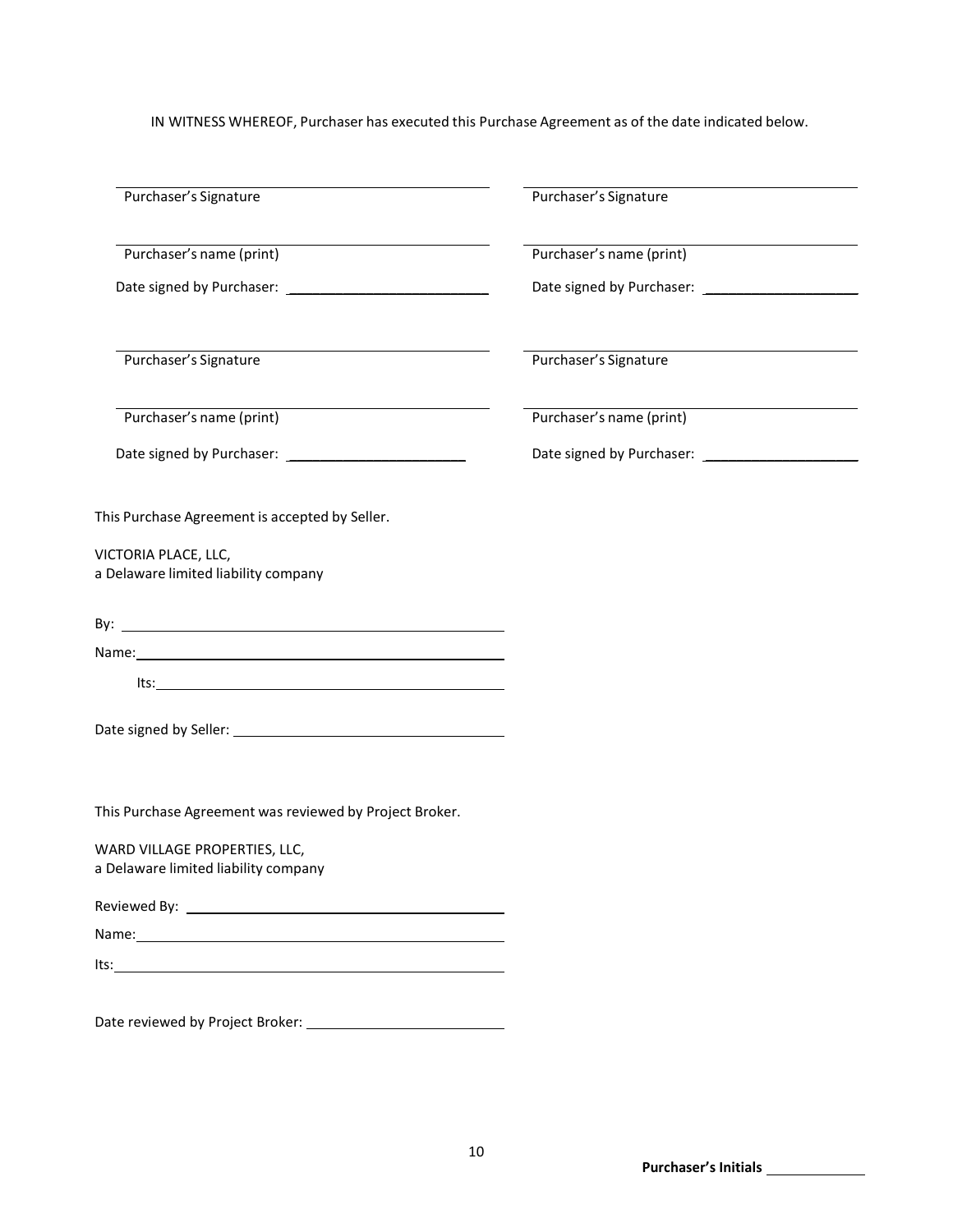# **E. GENERAL TERMS & CONDITIONSOF THIS PURCHASE AGREEMENT.**

The general terms and conditions set forth herein shall be an integral part of the Purchase Agreement and together with the preceding **Sections A through D** and exhibit(s) attached hereto shall constitute the entire Purchase Agreement entered into between the Purchaser and Seller. In consideration of the respective covenants and agreements contained in this Purchase Agreement, Seller and Purchaser agree as follows:

## INFORMATION CONCERNING THE PROJECT AND THE UNIT

1. Project Information. The Project is located in Kaka'ako in the City and County of Honolulu ("**County**"), State of Hawaii. The Project is currently expected to consist of three hundred and fifty (350) Units, including one (1) Resident Manager Unit , and is intended to be located in a single forty (40) story building (Levels 1 through 40) as set forth in the Declaration and shown on the Condominium Map. The Project will be situated on approximately 102,427 square feet of land (after the consolidation and resubdivision set forth in **Section E.28.h(xiv)** herein). Seller submitted the land and all buildings and improvements built or to be built thereon to a condominium property regime under Hawaii Revised Statues Chapter 514B, as amended, pursuant to the Declaration.

2. Description of Unit. Seller agrees to sell to Purchaser and Purchaser agrees to purchase from Seller, in fee simple, the Unit in accordance with the terms of this Purchase Agreement. The Unit shall be sold in accordance with and subject to all of the applicable limited warranties, terms, covenants, provisions, easements, rights, reservations, agreements and encumbrances and other provisions contained herein and in the Project Documents.

3. Appliances and FurnishingsIncluded with the Unit. All units will include the following appliances and furnishings: kitchen cabinets and countertops, cooktop, oven, microwave, dishwasher, refrigerator and freezer, bathroom vanities and countertop, washing machine and clothes dryer. Purchaser understands that materials used in the construction of the Unit, such as wood, paint, marble, quartzite, tile, stone and the like, are subject to shading, the gradation of which may vary from samples, models or color charts, and from piece to piece, and Seller will not be liable for such variation. Purchaser further understands that all included appliances and furnishings are final and absolute, and no additions, deletions, substitutions or changes may be made.

# PAYMENT TERMS, INTEREST ON DEPOSITS, CLOSING AND OCCUPANCY

4. Payment of Total Purchase Price. For the Unit, Purchaser agrees to pay the Total Purchase Price and all other amounts due hereunder, in immediately available funds denominated in United States Dollars, in the amounts and on the dates set forth in **Section D.2** above. The Initial Deposit shall be made by payment to Escrow through the Project Broker. Subsequent payments required under this Purchase Agreement shall be made by Purchaser directly to Escrow. Purchaser hereby authorizes Purchaser's mortgagee(s) to disburse the proceeds of any mortgage loan(s) to Escrow.

5. Interest on Contract Deposit. Purchaser understands and agrees that in order for Purchaser to receive interest on Purchaser's Initial Deposit, Second Deposit and/or Third Deposit (collectively, "**Contract Deposit**"), Purchaser Escrow must receive (a) written instruction from Purchaser to establish an interest bearing account, (b) complete certain documents sent from Escrow to Purchaser, including Federal tax form(s), (c) provide Escrow certain other requested information, such as Purchasers' social security number, or FEIN number and (d) pay an adminisntrative fee of fifty and no/100 dollars (\$50.00) to Escrow for each separate account created. Any interest earned will be credited to Purchaser's escrow account upon Closing; provided that should Closing not occur, Purchaser shall not receive any interest accrued on Purchaser's Contract Deposit held in Escrow or a credit, unless otherwise provided herein. The amount of interest calculated under this **Section E.5** shall begin to accrue (i) as to the Initial Deposit, on the date this Purchase Agreement is executed by Seller and upon expiration of any rescission period or deemed waiver thereof, and upon Escrow's deposit of the same into an interest bearing account; and (ii) as to the Second Deposit and the Third Deposit, on the date Escrow deposits the same into an interest bearing account. No interest shall be paid on such deposits (a) prior to Seller's execution of this Purchase Agreement; (b)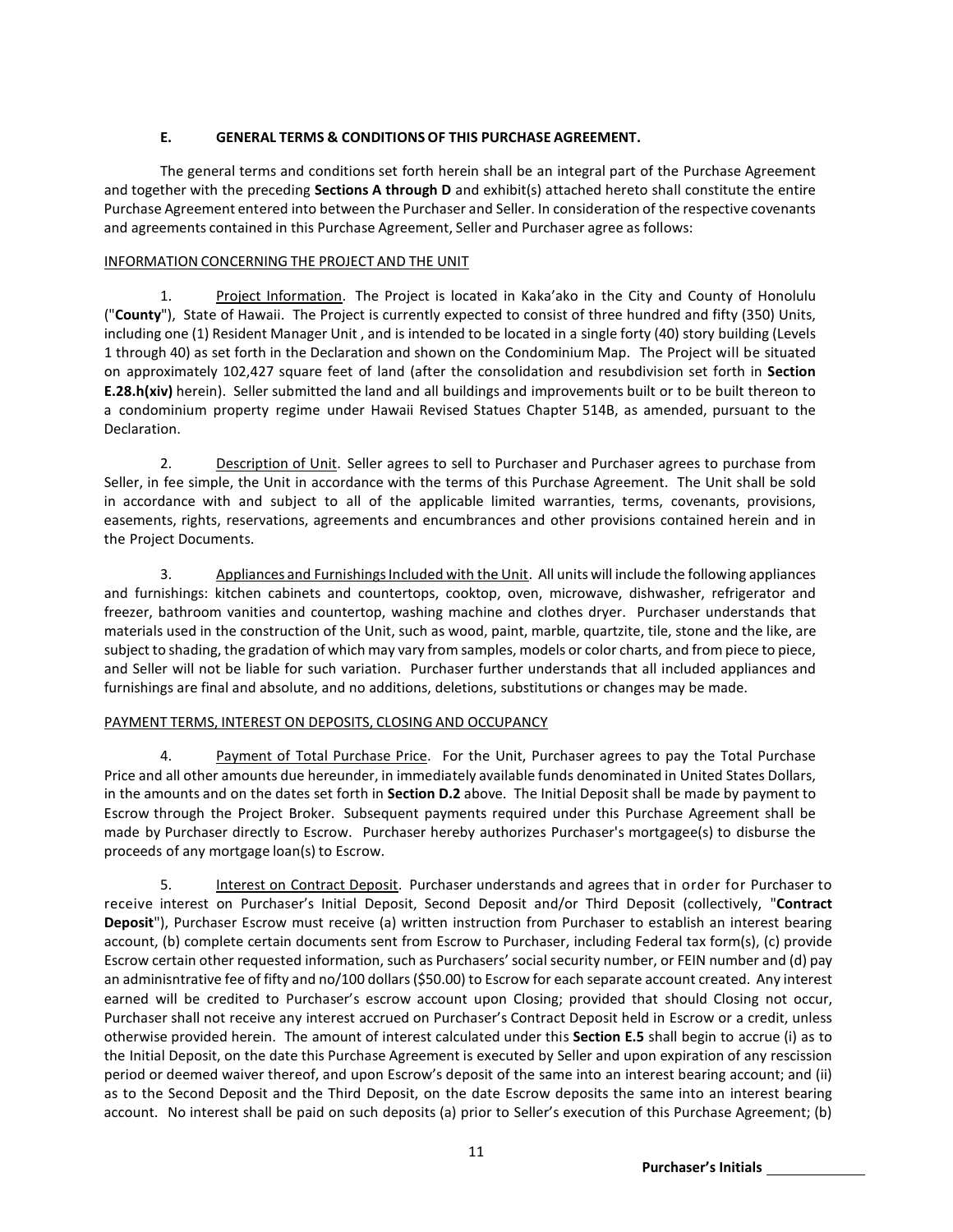during any rescission period given pursuant to the Public Report, unless waived; (c) prior to Escrow's deposit of the same into an interest bearing account; (d) on funds held by Escrow during the sixty (60) calendar days immediately preceding the scheduled Closing Date to accommodate a bulk closing of units by Seller; or **(e) as may be used by Seller to pay for construction costs and other expenses as provided in Section 514B-92 of the Hawaii Revised Statutes, as amended, upon the disbursement of said funds by Escrow**.

#### 6. Purchaser's Financial Status; No Financing Contingencies.

a. Purchaser's Ability to Make Payments. Purchaser represents that Purchaser is able to make, when due, all of the payments required under **Section D** of this Purchase Agreement. Purchaser shall, within thirty (30) calendar days after acceptance of this offer by Seller, give Seller personal information and financial data (hereinafter the "**Financial Data**") from Purchaser's bankers or accountants, or others, as Seller may require, to demonstrate Purchaser's ability to make the cash payments due on the dates and in the amounts described in **Section D.2** above. The Financial Data shall include, but not be limited to: (i) if Purchaser intends to purchase the Unit with cash, Purchaser shall provide Seller with proof of liquid assets in the form of a letter from a certified public accountant or banker, or provide Seller with a current bank or brokerage statement; or (ii) if Purchaser intends to finance the purchase of the Unit, Purchaser shall provide Seller with an acceptable letter from a qualified lender stating that the lender has reviewed Purchaser's financial information and performed underwriting, together with a current financial statement, income verification, and written authorization to Seller to access Purchaser's credit report. Purchaser authorizes Seller to make credit inquiries about Purchaser. In the event that Seller, in its sole discretion, rejects Purchaser's Financial Data as unacceptable, Seller shall notify Purchaser of such rejection in writing within sixty (60) calendar days after Seller has received such Financial Data, in which event Seller may cancel this Purchase Agreement and Purchaser shall receive a refund of all sums paid hereunder, with accrued interest, and less any Cancellation Fee.

Purchaser represents that the Financial Data to be submitted in connection with this Purchase Agreement to Seller shall be true and accurate, and that Purchaser is financially capable of making all required payments at the required times set forth herein. Purchaser agrees to notify Seller immediately of any adverse change to Purchaser's creditworthiness which affects Purchaser's ability to obtain cash or a mortgage loan required to close the purchase of the Unit under this Purchase Agreement. Purchaser acknowledges and confirms that it is the sole responsibility of Purchaser to remain qualified for the loan and Purchaser shall not take or fail to take any action with the purpose or intent of subsequently obtaining a loan denial from the lender. In addition, if requested to do so by Seller, Purchaser will confirm in writing that Purchaser's financial condition has not changed, or, if it has changed, Purchaser shall provide information reasonably requested by Seller to confirm Purchaser's then-current financial status. In the event that Seller shall determine, after review of any financial information submitted by Purchaser, in its reasonable discretion, that Purchaser is unable to pay such sums as may be due at the time required or as a result of any change in Purchaser's financial condition, Seller may declare Purchaser in default of this Purchase Agreement, whereupon Seller will be entitled to exercise its remedies as set forth in **Section E.35** of this Purchase Agreement.

b. No Financing Contingencies; Additional Escrow Fees. If Purchaser plans to pay any portion of the Total Purchase Price by way of a mortgage loan from a bank, insurance company, savings and loan association, credit union or other established lending institution authorized to make mortgage loans in the State and selected by Purchaser to finance the purchase of the Unit ("**Mortgage Lender**") Purchaser shall be solely responsible for securing such financing. PURCHASER'S OBLIGATIONS UNDER THIS PURCHASE AGREEMENT ARE NOT CONTINGENT OR CONDITIONED ON PURCHASER'S ABILITY TO SECURE FINANCING FROM A MORTGAGE LENDER OR ON PURCHASER'S ABILITY TO SELL PURCHASER'S CURRENT RESIDENCE OR ANY OTHER PROPERTY OR ASSETS. The sale and purchase of the Unit are not contingent upon Purchaser's ability to retain the interest rate quoted at the time of approval of the Financial Data or the mortgage loan, and Purchaser will be required to pay the interest charged by Mortgage Lender at Closing. No financing by Seller of any portion of the Total Purchase Price is available. Escrow may charge an additional escrow fee for the administration, handling and processing of a purchaser's loan with a lender located outside Hawaii, and Purchaser shall be fully responsible for any such additional escrow fee.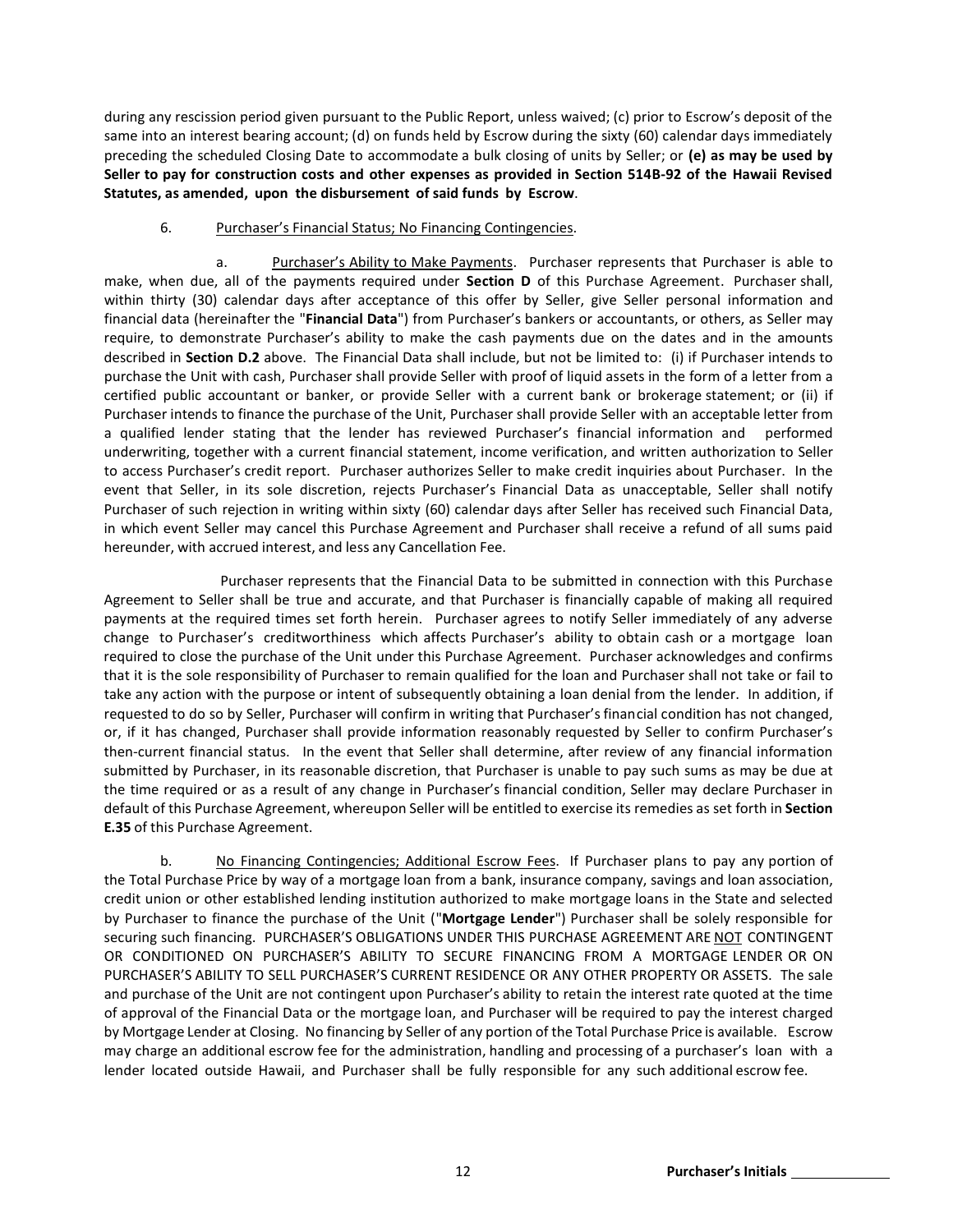7. Unit Deed. At Closing, after payment by Purchaser of the Total Purchase Price and performance by Purchaser of all of Purchaser's other obligations under this Purchase Agreement, Seller agrees to provide Purchaser a duly executed Unit Deed for the Unit and Purchaser agrees to execute and accept such Unit Deed and thereby acquire fee simple title to the Unit.

8. Pre-Closing. Purchaser acknowledges that Seller intends to, and agrees that Seller may, prepare for Closing by requiring Purchaser to have all documents necessary for Closing executed and deposited with Escrow at any time prior to the Closing Date selected by Seller ("**Pre-Closing**"). Purchaser acknowledges that regardless of the status of construction of the Project, Seller may require Pre-Closing on a date selected by Seller, within Seller's sole discretion ("**Pre-Closing Date**"). To accommodate a bulk closing of the units by Seller, the Pre-Closing Date may be set up to one hundred eighty (180) calendar days prior to the Closing Date. To accomplish this, any time after the Effective Date of this Purchase Agreement, and upon receiving not less than thirty (30) calendar days' prior written notice of Pre-Closing ("**Pre-Closing Notice**") from Seller , Purchaser's mortgagee(s) or Escrow, Purchaser agreesto take and complete any action that may be necessary to enable Closing, and Purchaser will execute at Pre-Closing all documents required for Closing, including, without limitation, the Unit Deed and all promissory notes, mortgages and other loan documents necessary for Purchaser's financing of the Unit, all receipts for notices and disclosures, the conveyance tax certificate and a closing statement based on Seller's estimate of the date the Unit will be available for occupancy. This Purchase Agreement shall constitute Seller's and Purchaser's written authorization to Escrow to date all documents, to add filing information and to adjust the estimated prorations in accordance with the provisions of this Purchase Agreement. Purchaser may be permitted by Seller to execute documents on another island within the State or outside of the State and return the same by registered or certified mail, return-receipt requested.

As set forth in **Section C** above, in the event that Purchaser fails to designate the type of tenancy for the vesting of title at least fifteen (15) calendar days prior to the Pre-Closing Date, purchasers who are sole owners will take title as tenants in severalty; multiple purchasers other than married couples will take title as tenants in common; and married couple purchasers will take title as tenants by the entirety. If Purchaser consists of more than one married couple, or a couple and an individual, corporation or partnership, the couple (or each couple if there are more than one) will take title as tenants by the entirety as to each other, and the couple (or each couple if there are more than one) will be a tenant in common with every other couple, individual, corporation or partnership. Whenever a couple, individual, corporation or partnership takes title with another couple, individual, corporation or partnership as tenants in common, each tenant in common will take an equal interest, unless Purchaser specifies otherwise at least fifteen (15) calendar days prior to the Pre-Closing Date.

In the event that Purchaser requests changes to the Unit Deed and other documents required for Closing later than fifteen (15) calendar days prior to the Pre-Closing Date, Purchaser may be assessed a document revision fee for such changes.

If Purchaser is a trust, partnership, corporation, limited liability company or other business entity, Purchaser will be required to furnish appropriate resolutions and other evidence of authority to purchase the Unit and execute documents as Seller or Escrow may reasonably request, including, but not limited to, the documents set forth in the Note to **Section B** above.

9. Inspection of Unit by Purchaser. Prior to Closing, Seller shall, with notice to Purchaser, schedule a date for Purchaser or Purchaser's designated agent to attend an inspection appointment at the Project ("**Inspection**"). Purchaser agrees to attend the Inspection appointment at Purchaser's sole expense. At the Inspection, Purchaser shall inspect the Unit with Seller, at which time the parties will complete the checklist specifying any work required to complete the Unit ("**Unit Punchlist**") in accordance with this Purchase Agreement.

Purchaser agrees to accept possession of the Unit despite the existence of such defects or damage to the Unit, including, but not limited to, any defects in carpets, appliances, flooring, walls, furniture and fixtures. Seller will cooperate with and assist Purchaser in having legitimately-listed defects or damage corrected or repaired within a reasonable time thereafter by the responsible warrantor. This obligation shall survive Closing. Purchaser agrees to indemnify Seller for any damages or losses, including interest and attorneys' fees, resulting from any refusal to make such inspection, sign the Unit Punchlist, or accept possession of the Unit upon request by Seller (unless the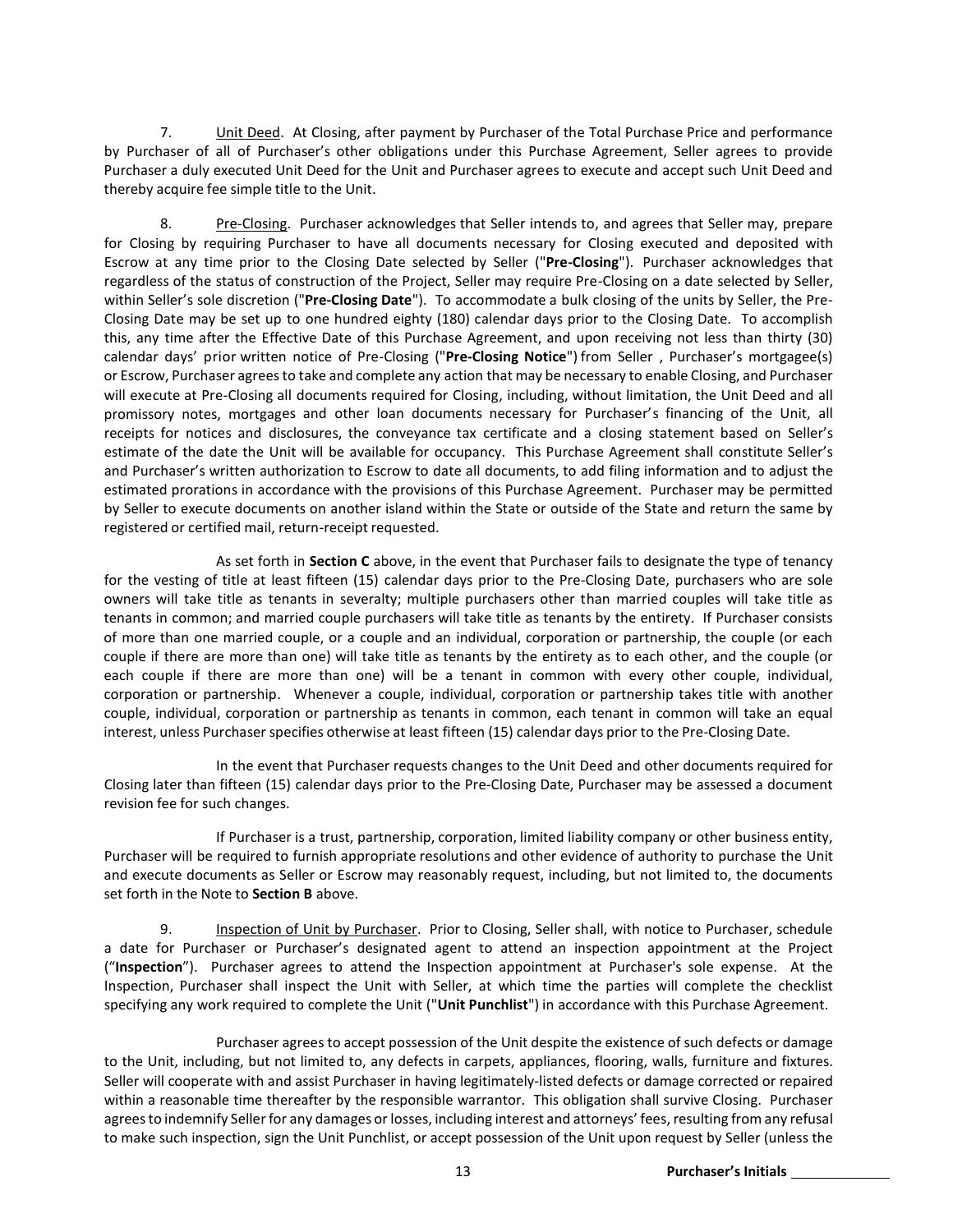Unit is uninhabitable), and if Purchaser shall make any such refusal, Purchaser shall be deemed to be in default under this Purchase Agreement. Purchaser acknowledges that it is Purchaser's responsibility to cooperate with Seller or other warrantors and to permit inspection, and that if Purchaser fails to inspect (or permit inspection of) Purchaser's Unit on the date(s) and time(s) specified by Seller or other warrantors, then Purchaser acknowledges that such conduct will constitute a waiver of Purchaser's inspection rights hereunder. Seller shall use its best efforts to have the responsible warrantor complete all work required under the Unit Punchlist within ninety (90) calendar days from the date of the Inspection by Purchaser; provided, however, that Seller shall have a reasonable amount of time beyond said ninety (90) day period to correct those items on the Unit Punchlist that are beyond Seller's reasonable control. The fact that Seller must still complete the work contemplated under the Unit Punchlist shall not delay or postpone Purchaser's obligation to close this sale and to pay the balance of the Total Purchase Price, nor shall the foregoing grant Purchaser the right to have any portion of the Total Purchase Price placed in Escrow pending completion of those items set forth on the Unit Punchlist.

10. Closing Date; Closing Title Insurance; Remedies for Default in Payment; Prorations; Refunds. The "**Closing Date**" shall be that date selected by Seller, in Seller's sole and absolute discretion, for the transfer of title to the Unit from Seller to Purchaser by way of the recordation of the Unit Deed upon payment by Purchaser to Seller of the Total Purchase Price ("**Closing**"); provided, however, that the Closing Date shall not be prior to the completion of construction of Purchaser's Unit as certified by Solomon Cordwell Buenz ("**Project Architect**"). On the Closing Date, Seller and Purchaser shall be required to perform their respective obligationsto sell and purchase the Unit under this Purchase Agreement. The parties agree that Seller may extend the Closing Date in its sole discretion. Seller or Escrow shall notify Purchaser of the Closing Date within a reasonable time, no less than ten (10) business days prior to the scheduled Closing Date. Purchaser expressly acknowledges that on the Closing Date, the construction of other units and portions of the Common Elements may not be fully completed, and that the appliances and furnishings for the Unit contained in any fixtures and/or appliance package may not yet be available, and that such circumstances shall not in any way affect Purchaser's obligations to make the required payments(including maintenance fees and start-up fees) and to accept the Unit.

Prorations and adjustments shall be made between Purchaser and Seller through Escrow on the basis of a thirty (30)-day month as of the Closing Date for non-delinquent real property taxes and assessments. If the amount of real property taxes is unavailable for the current year, Seller shall estimate such taxes and assessments taking into consideration the existing tax rate, the Total Purchase Price, the City and County of Honolulu's tax and assessment formula, and such other information and factors as shall be deemed reasonable under the circumstances by Seller. Risk of loss shall transfer from Seller to Purchaser on the Closing Date.

The Total Purchase Price, any closing costs that are Purchaser's responsibility, and any other amounts that are Purchaser's responsibility under this Purchase Agreement shall be due and payable in full as provided in **Sections D.2 and D.3**. If such amounts are not paid on said dates due to: (i) Purchaser's failure to complete (in a timely and diligent manner) all things of every description required of Purchaser to be undertaken in order for said payment to be made to Escrow on said date; or (ii) the failure of Purchaser's Mortgage Lender to make such payment to Escrow on the Closing Date, then such nonpayment shall result in a default by Purchaser under this Purchase Agreement. In the event of any default with respect to any payment hereunder, in addition to any other remedies permitted under this Purchase Agreement, a late charge of one percent (1%) per month (or the maximum lesser rate, if any, permitted by law), prorated on a thirty (30)-day month basis, shall accrue from the due date of such payment until such payment, together with such late charges, is paid. Seller's acceptance of any of such late charges, late payments, or both, or failure to exercise any other right or remedy, shall not constitute a waiver of any of such defaults or of any of such rights, including, without limitation, the right to cancel this Purchase Agreement, and will not constitute a modification of this Purchase Agreement.

If, at Purchaser's request, Seller agrees, in its sole and absolute discretion, to extend the Closing Date, Purchaser agrees to pay an "**Agreement Extension Fee**" equal to one percent (1%) (or the maximum lesser rate, if any, permitted by law) of the Total Purchase Price per month in advance, directly to Seller (unless otherwise directed by Seller). The Agreement Extension Fee is non-refundable and shall not be applied to any other amounts due from Purchaser; provided however, that the Agreement Extension Fee shall be earned by Seller on a *per diem*  basis and any unearned portion of the Agreement Extension Fee shall be returned to Purchaser at Closing or applied, in Seller's sole discretion, to the Total Purchase Price. If Purchaser fails to pay the Agreement Extension Fee on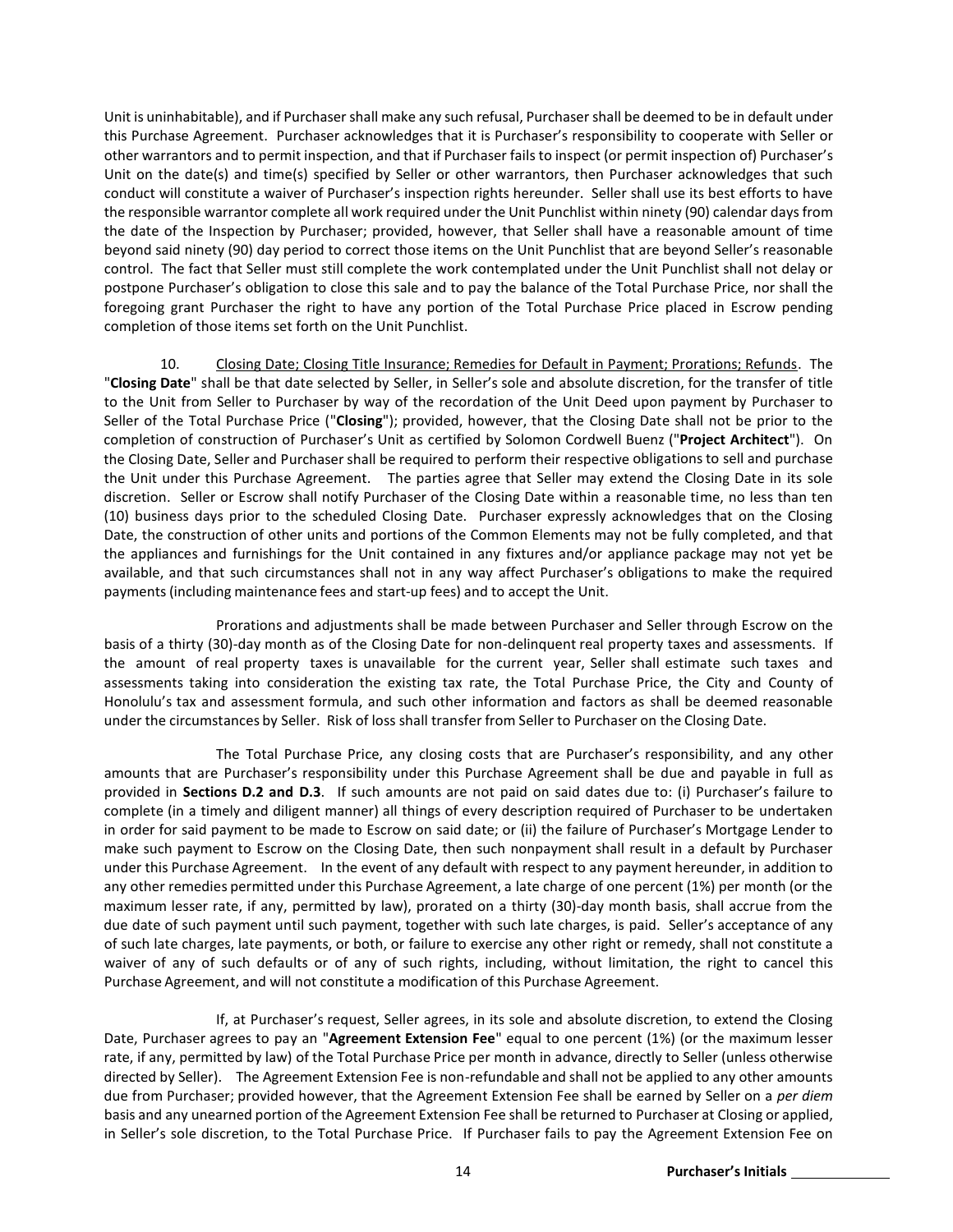time or to close this sale on the Closing Date chosen by Seller, Seller shall have the right to terminate this Purchase Agreement and keep all previously paid Agreement Extension Fees, and Escrow shall distribute the Contract Deposit and any interest accrued thereunder to Seller in accordance with **Section E.35** below.

If, on the Closing Date, Purchaser fails to make the payments required by this Section or otherwise fails to consummate this sale, then, without limiting any other remedies that Seller may have as a result of Purchaser's failure to make such payments or consummate this sale on a timely basis, all common expenses, real property taxes and other prorated expenses for the Unit shall be prorated as though Closing had occurred on the Closing Date and paid by Purchaser, regardless of when the Closing of the sale of the Unit actually occurs.

Except as otherwise provided by law, if Purchaser is entitled to a return of funds, Escrow shall deliver to Purchaser notice thereof by certified or registered mail, addressed to Purchaser at the address shown in **Section B** above or any address later made known in writing to Escrow by Purchaser. IF PURCHASER SHALL NOT HAVE CLAIMED SUCH REFUND WITHIN SIXTY (60) CALENDAR DAYS FROM THE DATE SAID NOTICE IS MAILED, ESCROW SHALL THEREAFTER DEPOSIT SUCH FUNDS INTO A SPECIAL ACCOUNT IN A BANK OR OTHER DEPOSITORY SELECTED BY ESCROW, IN THE NAME OF SELLER, AS TRUSTEE FOR THE BENEFIT OF SUCH PURCHASER. After having sent Seller written notice of the foregoing acts, Escrow shall thereupon be released from further liability with respect to such funds and Purchaser.

11. Closing Costs. Purchaser will pay all closing costs associated with this purchase and sale, including, without limitation: the escrow fee, cost of a preliminary title report, cost of preparation of the Unit Deed, cost of establishing separate escrow account(s), real property tax prorations and other customary prorations, all acknowledgment fees, conveyance and transfer taxes of all types, Impact Fees (described in **Section E.28.h(xix)** herein), title insurance, if requested by Purchaser, cost of any lender's title insurance, appraisal fees, costs for the drafting of any notes and mortgages, all recording costs or fees, the cost of drafting any revisions or addenda to this Purchase Agreement, loan fees, credit report costs and all other applicable mortgage costs, provided that it is understood that this sale is not subject to or conditioned upon Purchaser obtaining a loan. On the date set forth in **Section D.2(d)**, Purchaser shall pay one (1) month's maintenance fee assessment to the Association, plus a nonrefundable, non-transferable start-up fee to the Association in an amount equal to two (2) months' maintenance fee assessments as start-up costs, the closing costs provided for herein and any prorations. The start-up fees are one-time assessments at Closing and are not advance payments of common expenses or assessments, and shall be in addition to the normal monthly assessments. These start-up fees shall be held, accounted for and expended as funds of the Association for the benefit of all of its members by Seller and the initial Managing Agent. The startup fees are further described in **Section D.3** above.

12. Occupancy. Delivery of possession of the Unit to Purchaser shall be deemed to have occurred when Seller makes the Unit keys available for pick up by Purchaser, which shall take place after the Closing Date, but not before the date of issuance of a Temporary Certificate of Occupancy or Certificate of Occupancy by the City and County of Honolulu Department of Planning and Permitting ("**DPP**") covering the Unit. Purchaser agrees that keys for the Unit will not be issued to Purchaser and Purchaser shall not be entitled to occupy the Unit until after such Closing Date and the issuance of the temporary certificate of occupancy covering the Unit.

## PROJECT AND SALES DOCUMENTS; SELLER'S RIGHT TO MAKE CHANGES

13. Escrow Agreement; Use of Funds Prior to Closing. Seller has entered into an agreement with Escrow, which by this reference is incorporated herein and made a part hereof, covering the deposit with Escrow of all funds paid by Purchaser under this Purchase Agreement and the disbursement of such funds by Escrow, among other things ("**Escrow Agreement**"). All payments to be made hereunder, other than the Initial Deposit made through the Project Broker, shall be paid by Purchaser to Escrow pursuant to the Escrow Agreement. Purchaser hereby acknowledges that Purchaser has examined and approves the terms of the Escrow Agreement, and hereby assumes the benefits and obligations set forth therein. Purchaser understands and agrees that Escrow may charge Purchaser a cancellation fee in the event this Purchase Agreement is canceled, as provided in the Escrow Agreement ("**Cancellation Fee**"). **Purchaser acknowledges and agrees that, upon issuance of an effective date for the Public Report by the Commission, and Seller's submission to the Commission of the information required under Section 514B-92 of the Hawaii Revised Statutes, as amended, and the requirements under the Escrow** Agreement, Seller is authorized to use Purchaser's deposits in Escrow for the construction costs of the Project and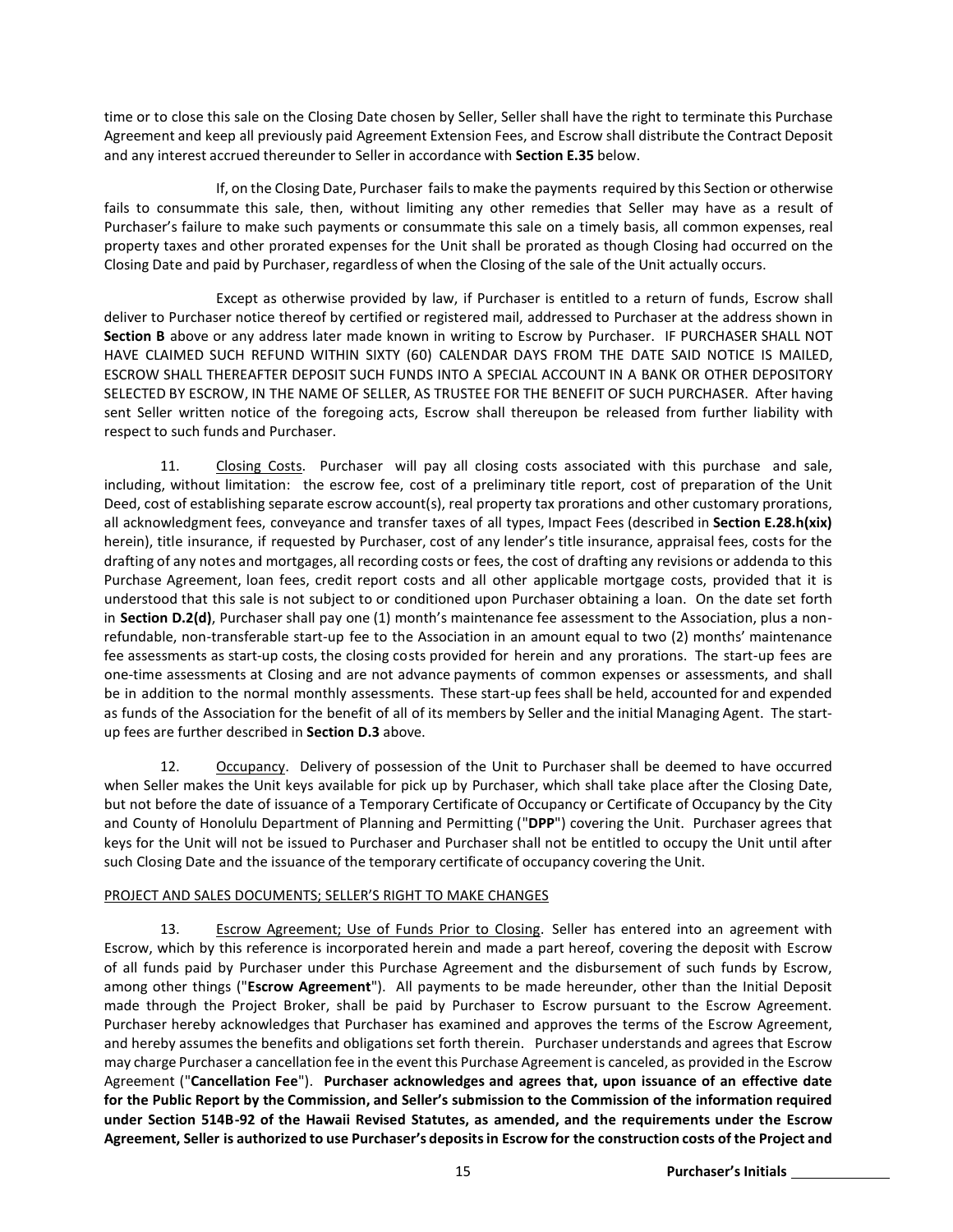for other expenses of the Project, as set forth in the Escrow Agreement and in accordance with the statutory **requirements of the Act pertaining to the use of purchasers' funds prior to Closing. Purchaser agrees to the use of Purchaser's deposits for such purposes in accordance with the Escrow Agreement, and directs Escrow to disburse such funds upon direction from Seller, Seller's lender or an otherwise qualified financially disinterested** person. Seller has no obligation to pay interest to Purchaser on any funds used by Seller to pay construction **costs or for those purposes permitted by law.**

14. Purchaser's Approval and Acceptance of Project Documents. Purchaser acknowledges receiving copies of, and having had a full opportunity to read and review, and hereby approves and accepts, the following documents pertaining to the Project: the Public Report, the Declaration, the Bylaws, the Condominium Map, the House Rules, the specimen Unit Deed, the Escrow Agreement, the Master Declaration and the Master By-Laws. Purchaser acknowledges that Purchaser shall make Purchaser's own due diligence inspection of all other documents of record and reflected in the Unit Deed and/or updated title report. It is understood and agreed that this sale is in all respects subject to said documents, and the encumbrances noted therein.

# 15. Seller Has the Right to Make Certain Changes to the Project Documents and to the Project.

a. Changes. Purchaser authorizes Seller to make, and Purchaser hereby specifically approves, the following changes to the Project Documents and the Project after the Effective Date:

(i) Any change as may be required by law, any title insurance company, Mortgage Lender or governmental agency; provided, however, that such change shall not (1) constitute a change in the Project which (a) directly, substantially and adversely affects the use or value of the Unit or the Limited Common Elements appurtenant thereto or the amenities of the Project available for Purchaser's use, and (b) is not made pursuant to a right reserved to Seller under the Declaration ("**Material Change**"), or (2) increase the Total Purchase Price.

(ii) Any non-Material Change that Seller and/or the Project Architect, in their sole and absolute discretion, deem appropriate, to the Common Elements, including, without limitation, the roadways, parking areas, and landscaping or any change for reasons related to financial feasibility, efficiency, or aesthetics; furthermore, the Project Architect may increase or decrease the thickness of any foundation, wall, column or floor slab, or make other changes to Seller's Plans and Specifications (as defined and discussed further in **Section E.27)**, which could result in the configuration or dimensions of Purchaser's Unit or any appurtenant Limited Common Element thus affected becoming different, smaller or larger, or resulting in a building height or elevation different from that shown on the Condominium Map or stated in the Declaration or the Public Report; provided that the variance in the net living area of the Unit shall not exceed two percent (2%) of the net living area represented in the Project Documents. Further, the Project Architect may make changes necessary to correct any design errors or shortcomings.

(iii) Any Material Change made while Purchaser is under a binding Purchase Agreement; provided that applicable rescission rights shall be given to Purchaser in accordance with Section 514B-87 of the Hawaii Revised Statutes, as amended, as further described in **Section E.30**.

(iv) Any changes made pursuant to the rights reserved by Seller as Developer under the Declaration, as more fully explained in **Section E.15.c.** below.

b. Eminent Domain. No taking by eminent domain (or transfer by Seller under threat of eminent domain) of an easement right or of a portion of the Common Elements which does not in any such case substantially interfere with or diminish the practical enjoyment and use by Purchaser of the Common Elements shall be deemed grounds for cancellation of this Purchase Agreement.

c. Seller has Certain Reserved Rights. Purchaser specifically acknowledges and agrees that Seller has the right to exercise reservations of certain rights in favor of Seller contained within the Declaration, and agrees that Seller has the right to exercise such rights as provided in said Declaration. The reserved rights are also summarized in Exhibit "G" to the Public Report and the Unit Deed. In addition to the right to modify the Project as set forth above, Seller has various additional reserved rights set forth in the Declaration, including, without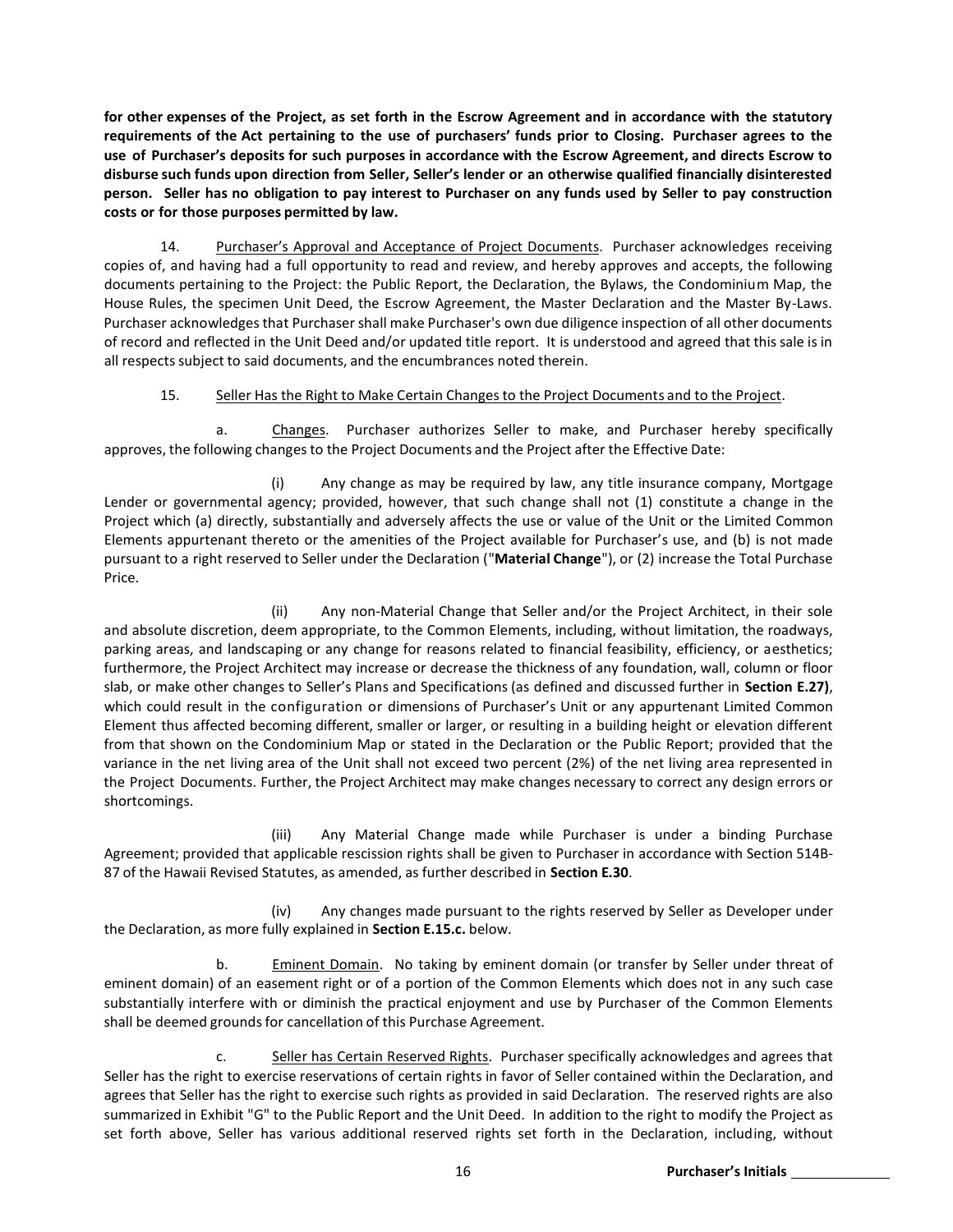limitation, the right to: grant and receive easements; alter, subdivide and consolidate units; construct improvements within the units and/or their limited common elements; install and maintain telecommunications equipment, receive revenue therefrom, and to enter into agreements to market telecommunications equipment within the Project; not develop and/or construct all of the recreational amenities and to modify, relocate, reconfigure and remove recreational amenities; install signage; modify the Project and amend the condominium documents and map; convert limited common elements to units; recharacterize and redesignate limited common elements; modify the Project and amend the documents to satisfy County and HCDA permits, agreements and subdivision of land; participate in condemnation by HART of portions of the Land, if necessary, and keep any condemnation proceeds associated therewith, convey property to the Association; conduct sales activities; consolidate, subdivide, and withdraw land; alter the number of floors and/or units in the Project; grant easements and to dedicate limited common elements to the Master Association; establish public financing districts for Ward Village; and to assign all or a portion of the reserved rights in the Declaration. Through the exercise of these reserved rights, Seller may alter the configuration of and decrease or increase the number of rooms in and the size of a unit, make other minor changes in the Unit or any of the other units or the Common Elements of the Project. Seller may also increase or decrease the number and/or location of parking stalls and/or storage rooms which may be assigned to the Unit. **The list and description of Developer's reserved rights in this Section is not exhaustive and Purchasershould carefully review Seller'sreserved rights summarized in the Public Report and set forth in the Declaration.**

16. Construction of Unit and Project. Seller is not acting as a contractor for Purchaser in the construction of the Unit. Issuance of a temporary certificate of occupancy or other alternative approval of occupancy of the Unit by the relevant local governmental authority is conclusive evidence of Seller's completion of the Unit. Seller is not constructing the Unit specifically for Purchaser, nor to the precise specifications or design of a model or appurtenances, if any, displayed to or visited by Purchaser. Seller is constructing the Unit as part of the Project. Any model shown to Purchaser is displayed only for illustration and Seller shall not thereby be required to deliver the Unit in exact accordance therewith. None of the appurtenances and furnishings shown in any model is included in this Purchase Agreement, unless Seller agrees in writing to deliver the same for part of the Total Purchase Price. The usable or living area, location and configuration of the Unit and all Improvements of the Project may vary from that shown or displayed to Purchaser in any drawings, plans or models when the final Improvements are installed. The location, size, height and composition of all Improvements to be constructed as a part of the Project or adjacent thereto shall be determined by Seller in its sole and absolute discretion. Despite models or drawings displayed to Purchaser, Seller has made no representations, warranties or assurances to Purchaser regarding the size, ceiling, height, location or composition of any Improvement to be constructed on or adjacent to the Project. Seller may substitute the materials, appliances and other items in the Unit and the Project with materials, appliances and other items of substantially equal quality and utility. Such substitutions may include kitchen appliances, household fixtures, electrical outlets and switches, hardware, wall and floor surfaces, painting and other similar items. Seller may make such substitutions without adjustment to the Total Purchase Price. Purchaser's consultation by Seller or Seller's agents shall not waive Seller's rights to make any change contemplated or provided herein. If Seller is unable to complete or install in the Unit any optional item, decorator item, fixture, furnishing or other Improvement, and such failure is caused by circumstances beyond Seller's reasonable control, Closing shall not be delayed so long as occupancy of the Unit is approved by the applicable governmental authority. The incomplete items shall be completed by Seller as soon as reasonably possible after Closing.

#### WARRANTIES AND DISCLAIMERS

17. Insulation. The location, type, thickness and R-value (according to the manufacturer(s) thereof) of the insulation in the building are as follows:

- a. All exterior walls of the building(s) shall have a minimum R-value of 13.
- b. The roof assemblies of the building(s) shall have a minimum R-value of 20.
- c. The glazing of the building(s) shall have a minimum R-value of 2.5.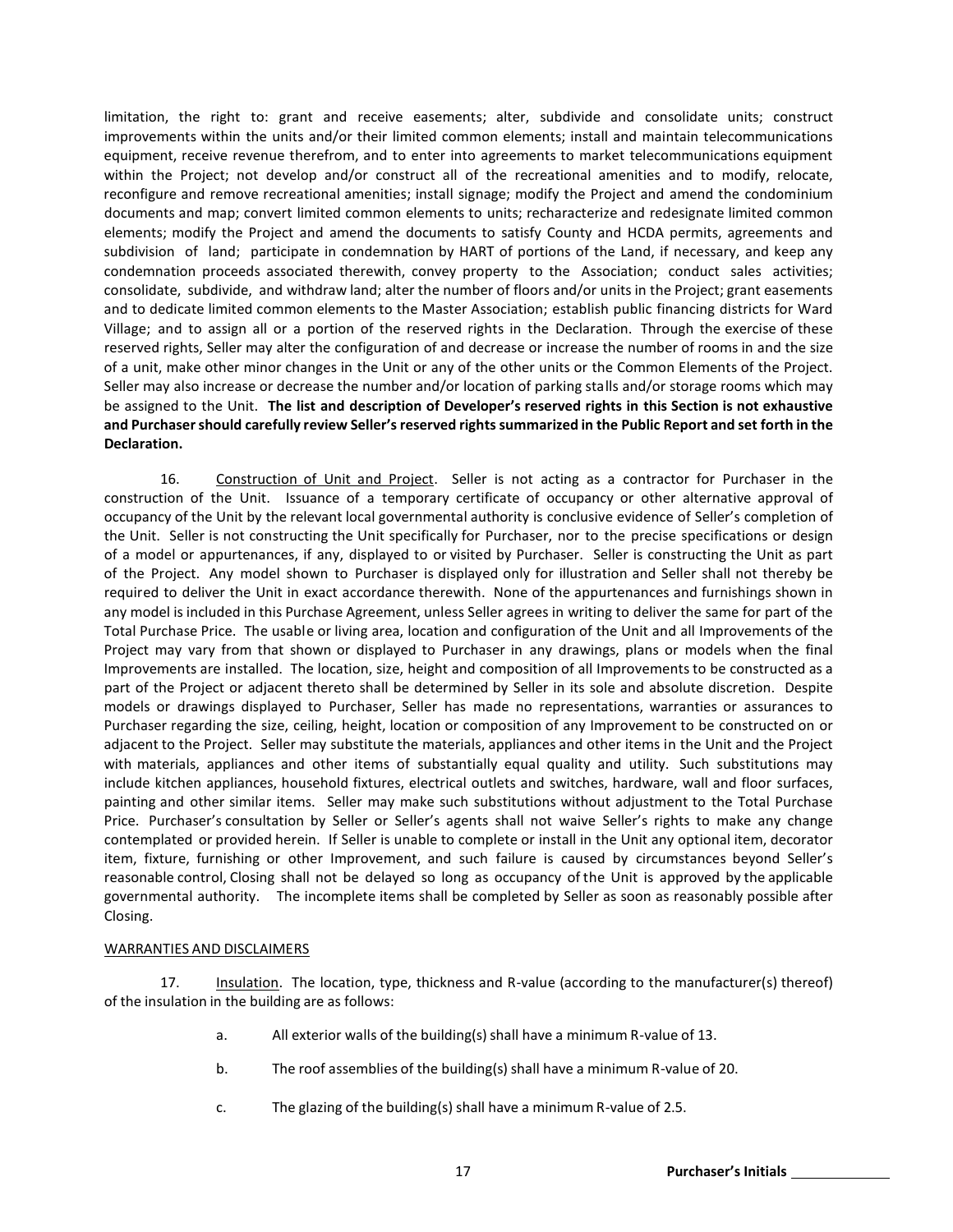The R-value of insulation is a measurement of the insulation's resistance to heat flow that is determined using tests designed by the American Society of Testing and Materials. The R-values provided to purchasers will indicate minimums. Purchaser acknowledges that the R-Value information to be provided to Purchaser is based solely upon information supplied by the manufacturer or installer and Seller does not represent or warrant the accuracy of this information. Purchaser further acknowledges that the R-value may vary based upon normal construction variance and constitutes only one element of the total energy package. Seller reserves the right to use different types of insulation with different thicknesses and R-values in accordance with the provisions of **Section E.16** above.

18. Limited Warranty. To the extent obtained by Seller from the general contractor for the Project, and to the extent the same is assignable to Purchaser, at Closing, Purchaser shall receive a limited warranty from the general contractor for the Project warranting the materials and workmanship relating to the Purchaser's Unit to be free from defects for a period of **one (1) year** from the date of substantial completion of Purchaser's Unit. The one (1)-year warranty period for such warranty shall begin from the date of substantial completion of Purchaser's Unit, and, therefore, should Closing occur after such one-year period has expired as to such Unit, no such warranty shall be extended to Purchaser. In no event shall all or any portion of such limited warranty be deemed to come from Seller, and Seller shall have no obligation or liability related to such limited warranty.

The execution, delivery and recordation of Purchaser's Unit Deed shall constitute an assignment without recourse by Seller to Purchaser of such warranty and the assignment without recourse by Seller to Purchaser of any other warranties relating to the Unit. Seller may assign such warranties described herein to future purchasers if such warranties are still in effect at the time the Unit is conveyed. Seller, however, makes no representation or warranty whatsoever as to whether such warranties can be further transferred. Any rights to inspection of the Unit described in **Section E.9** herein conferred on Purchaser by Seller pursuant to this Purchase Agreement shall not extend to any future purchasers of such Unit. In addition, Seller shall assign to Purchaser, without recourse, any manufacturer's or dealer's warranties covering the furnishings and appliancesin the Unit. In no event shall all or any portion of such warranties be deemed to come from Seller, and Seller shall have no obligations or liabilities related to such warranties.

HAWAII REVISED STATUTES, CHAPTER 672E ("CHAPTER 672E" OR "THE CONTRACTOR REPAIR ACT"), CONTAINS IMPORTANT REQUIREMENTS PURCHASER MUST FOLLOW BEFORE PURCHASER MAY FILE A LAWSUIT OR COMMENCE OTHER ACTION FOR DEFECTIVE CONSTRUCTION AGAINST THE CONTRACTOR WHO DESIGNED, REPAIRED, OR CONSTRUCTED PURCHASER'S UNIT. NINETY (90) DAYS BEFORE PURCHASER FILES PURCHASER'S LAWSUIT OR COMMENCES ANY ACTION, PURCHASER MUST SERVE ON THE CONTRACTOR A WRITTEN NOTICE OF ANY CONSTRUCTION CONDITIONS PURCHASER ALLEGES ARE DEFECTIVE. UNDER THE LAW, A CONTRACTOR HAS THE OPPORTUNITY TO MAKE AN OFFER TO REPAIR AND/OR PAY FOR THE DEFECTS. PURCHASER IS NOT OBLIGATED TO ACCEPT ANY OFFER MADE BY A CONTRACTOR. THERE ARE STRICT DEADLINES AND PROCEDURES UNDER THE LAW AND FAILURE TO FOLLOW THEM MAY NEGATIVELY AFFECT PURCHASER'S ABILITY TO FILE A LAWSUIT OR COMMENCE ANY OTHER ACTION AGAINST THE CONTRACTOR. CHAPTER 672E APPLIES TO ANY CIVIL ACTION, INCLUDING THE INITIATION OF AN ARBITRATION PROCEEDING. REFERENCE TO CHAPTER 672E OR THE CONTRACTOR REPAIR ACT DOES NOT MEAN THAT PURCHASER HAS A RIGHT TO FILE A LAWSUIT WHENEVER CHAPTER 672E MAY APPLY. This **Section E.18** shall survive Closing and shall not be merged with the Unit Deed.

19. **Seller Makes No Warranties or Promises Except as Expressly Stated in this Purchase Agreement. Except as otherwise expressly stated in this Purchase Agreement, Purchaser acknowledges that**  Seller has made no warranties, express or implied, with respect to (a) the Unit, its quality or grade, (b) any Common Element or anything installed therein, its quality or grade, or (c) any other portion of the Project, its quality or grade, or any other aspect thereof. Seller, not being the manufacturer of any of the furnishings and appliances in the Project, disclaims any express or implied warranty of any kind whatsoever with respect to such furnishings or appliances, including the merchantability of such furnishings and appliances or their fitness for a **particular purpose. Seller disclaims any express or implied warranty of any kind whatsoever with respect to the materials, workmanship or any other matters relating to Purchaser's Unit or any other portion of the Project,**  including, without limitation, fitness for a particular use, to the fullest extent allowed under applicable law. As **to any implied warranty that cannot be disclaimed entirely, all secondary, incidental, and consequential damages are specifically excluded, disclaimed, and made unavailable.**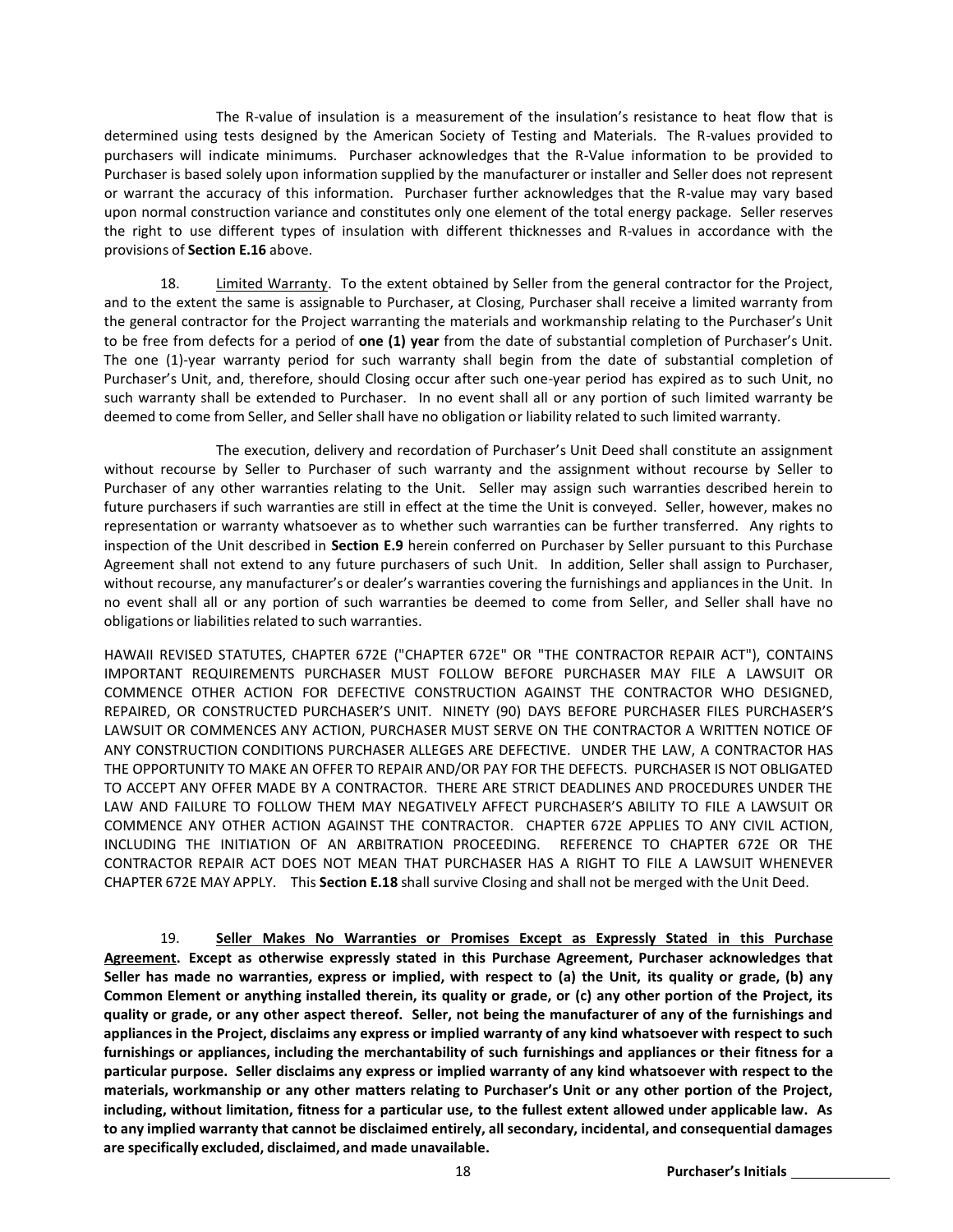20. Improvements. Seller shall be responsible for extending roads, sewer, electrical lines and water lines to the Project at Seller's expense. Purchaser shall be responsible for any connection fees, utility deposits, and use fees charged by governmental entities and/or utility companies, but shall not be responsible for impact fees, benefits assessments, or similar development expensesrelated to the installation of infrastructure by Seller.

21. The Condominium Map, Artist's Renderings and Building Plans and Specifications are NOT Warranties. The Condominium Map, as the same may be amended from time to time, is intended only to show the (a) unit numbers, (b) approximate layout, location and dimensions of units, (c) approximate elevation of the Project, and (d) parking plan and any other detail that is specifically required to be shown under Section 514B-33 of the Hawaii Revised Statutes, as amended. The Condominium Map is not intended to and shall not be interpreted as creating any obligation to construct or install any other Improvements, amenities or facilities as may be depicted thereon, and no person may rely in any way on any other detail or other matter depicted thereon. In no event, whether before or after the Effective Date, shall the building plans and specifications or any artist's renderings or models constitute a representation or warranty in any way.

22. Estimate of Initial Maintenance Fees. Seller's estimate of initial monthly maintenance fees, as shown in the Public Report, was prepared based upon information believed to be accurate and correct at the time it was prepared. Seller makes no warranty or promise regarding the accuracy of these amounts, however. PURCHASER AGREES THAT SUCH ESTIMATES ARE NOT INTENDED TO BE AND DO NOT CONSTITUTE ANY REPRESENTATION OR WARRANTY BY SELLER, INCLUDING BUT NOT LIMITED TO ANY REPRESENTATION OR WARRANTY AS TO THE ACCURACY OF SUCH ESTIMATES. Purchaser also acknowledges and agrees that such maintenance fees may increase due to increases in insurance premiums, utility costs, maintenance services, management fees, and other costs.

23. Owner-Occupant Requirements. If Purchaser is purchasing the Unit pursuant to Part V, Subpart B of the Act, Hawaii Revised Statutes §§ 514B-95 through 514B-99.5 (the "**Owner-Occupant Law**"), governing sales to prospective owner-occupants, the following additional terms and conditions shall apply.

a. **Notification of Change in Owner-Occupant Status**. At any time after obtaining Purchaser's mortgage loan, up until the expiration of the owner-occupant affidavit executed by Purchaser pursuant to Section 514B-97, Hawaii Revised Statutes, Purchaser shall notify the Commission immediately upon any decision to cease being an owner-occupant of the Unit.

b. Restriction on Transfer; Burden. Purchaser may not sell or offer to sell, lease or offer to lease, rent or offer to rent, assign or offer to assign, convey or otherwise transfer any interest in the Unit until at least three hundred sixty-five (365) consecutive calendar days have elapsed since the recordation of the Unit Deed. In the event of any dispute, Purchasershall have the burden of proving compliance with this condition.

c. Seller Must Report Violations. Purchaser understands that it is the affirmative duty of Seller, any employee or agent of Seller, and any real estate licensee, to report immediately to the Commission any person who violates or attempts to violate the Owner-Occupant Law. Seller, any agent or employee of Seller, or any real estate licensee shall not violate or aid any person in violating the Owner-Occupant Law.

d. Verification of Owner-Occupant Status; Fine. Purchaser understands that the Commission may require verification of Purchaser's owner-occupant status. If Purchaser fails to submit such verification, Purchaser may be fined in an amount equal to the profit made from any sale, assignment or transfer of the Unit.

24. Securities Laws and Regulations. Purchaser understands and agrees that:

a. Seller, its officers, employees, agents, and/or any other real estate brokers or real estate salespersons representing Seller, and any of their respective affiliated, agents, employees or representatives (collectively for purposes of this **Section E.24**, "**Seller and/or its Agents**") have made no representations: (i) regarding the possibility or probability of economic benefit from the purchase and ownership of the Unit; (ii) to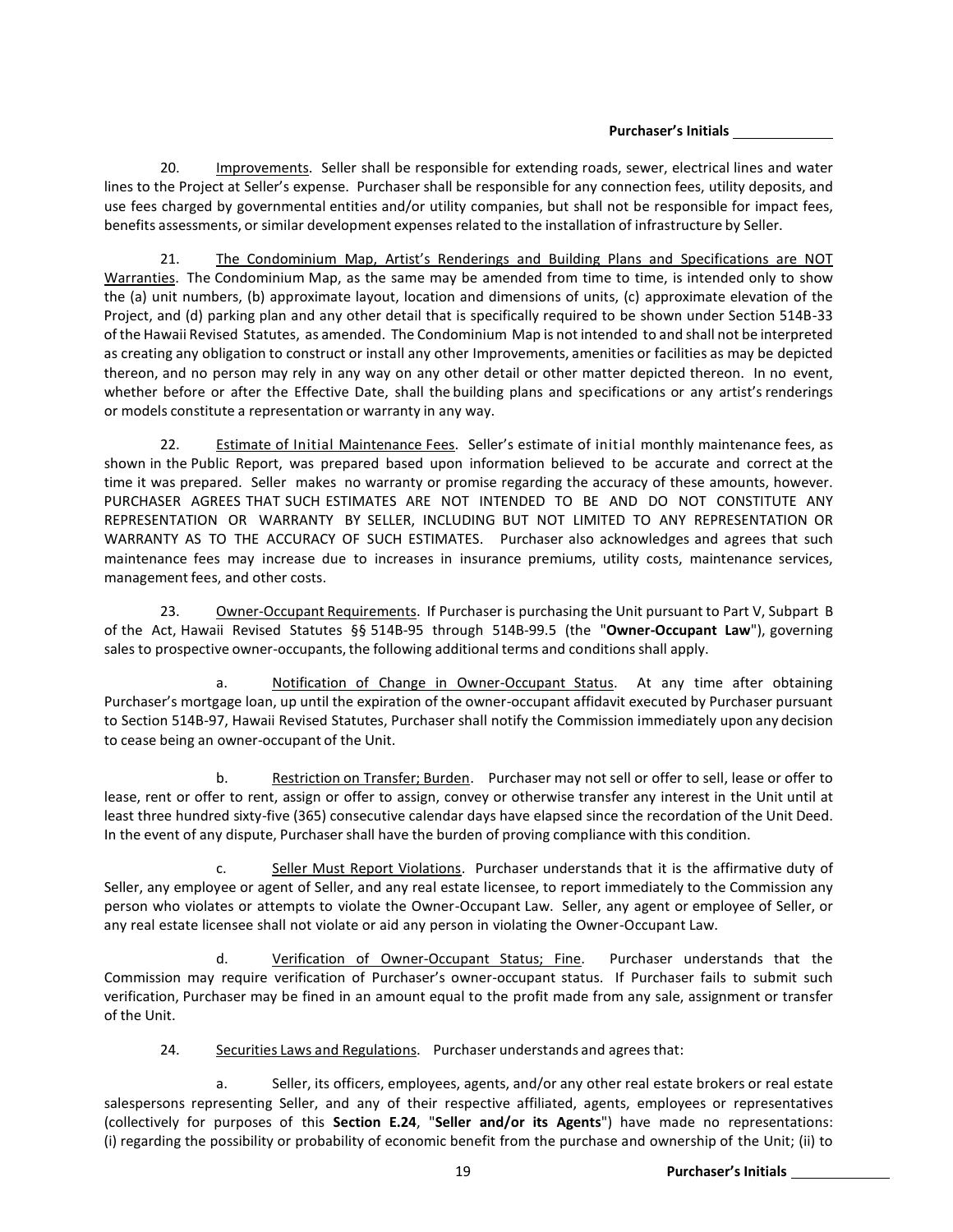the effect that Seller or the Managing Agent of the Project will provide services relating to the rental or sale of the Unit; or (iii) as to the possible advantages of the ownership or the rental of the Unit under federal and state tax laws. Seller and/or its Agents have not made any representations regarding any economic benefit to be derived from the ownership, rental or tax treatment of the Unit. The tax treatment may vary with individual circumstances, and Seller and/or its Agents recommend that Purchaser consult Purchaser's own attorney, accountant or other tax counsel for advice regarding tax treatment. Purchaser further agrees and acknowledges that Purchaser has not been induced or solicited by Seller and/or its Agents to purchase the Unit in the Project as a **"security"** as defined under federal or state securitieslaws and regulations.

b. Purchaser agrees that Seller may, as a condition to Closing, require Purchaser and any licensed real estate salesperson participating in the sale to sign additional documents to satisfy Seller that no representations contrary to the provisions of this **Section E.24** have been made up to and including the Closing Date.

c. This agreement of Purchaser under this **Section E.24** shall survive Closing, and shall bind Purchaser and Purchaser's heirs, personal representatives, successors and assigns. In the event of Purchaser's breach of the agreement contained in this **Section E.24**, the parties understand and agree that the injury to Seller will be uncertain as to nature and amount and difficult and expensive to ascertain. Therefore, in the event of a breach of said agreement by Purchaser, the parties agree that Seller may obtain an injunction from any court of competent jurisdiction enjoining Purchaser from breaching said agreement. Seller may, in addition to obtaining injunctive relief, pursue any other remedies, including seeking damages caused by such breach, as are permitted in law or equity. All costs and expenses, including reasonable attorneys' fees, incurred by Seller in connection with a breach of said agreement by Purchaser, shall be borne by Purchaser.

25. Ongoing Sales Activities after Purchaser has Occupied Purchaser's Unit; Model Units. Purchaser specifically acknowledges that: (a) Seller's sales activities, which may include the use of model unit(s), signs and extensive sales displays and activities, and hosting functions at and utilizing the Recreational Amenities and the Amenity Deck may continue in the Project during the Development Period; (b) Seller reserves the right to utilize unassigned or guest parking spaces described in the Declaration for parking for prospective purchasers until the sale of the last unsold unit described in the Declaration; (c) Seller also reserves the right for itself, its sales representatives and prospective purchasers to utilize the Common Elements for ingress and egress to such parking spaces and model unit(s) in order to show the Common Elements to prospective purchasers; and (d) Purchaser agrees to take possession and close the sale of the Unit upon completion of the Unit, even though the Common Elements of the Project have not been completed, so long as Purchaser is given vehicular access to the Project. Purchaser hereby accepts the foregoing conditions set forth in this **Section E.25**, as well as any inconvenience or annoyance including, but without limitation, construction work, dust, noise, and related debris, which Purchaser may experience as a result of such conditions, and hereby expressly waives any rights, claims or actions that Purchaser might otherwise have against Seller as a result of such circumstances. Seller reserves the right, in its sole discretion, to designate one or more units as model units for sales and display purposes.

Prior to delivery of possession of the Unit, Purchaser shall not trespass upon the Project site. Purchaser hereby acknowledges that Purchaser's execution of this Purchase Agreement constitutes Purchaser's agreement to remain outside of any fenced or posted construction areas, and any other areas in which ongoing work is being performed pending completion, and Purchaser agrees to exert diligent efforts to prohibit entry into such areas by members of Purchaser's household and by Purchaser'stenants and invitees, and to indemnify, defend and save harmless Seller, the Association, other unit owners and the contractors and agents or any of them from and against any and all loss or liability on account of any such entry. Violation of this provision shall constitute a default and, in addition to Seller's other remedies, Purchaser agrees that Seller shall have the right to remove Purchaser from the premises by any lawful means.

26. Seller is Authorized to Act on Behalf of the Association. Purchaser acknowledges that Seller is authorized to exercise all powers of the Association until the first meeting of the Association. After the first meeting of the Association, Seller shall continue to have the right to appoint and remove the Officers and members of the Board of the Association, provided that this period of "developer control" shall terminate no later than the earlier of: (a) sixty (60) calendar days after the conveyance of units to which are appurtenantseventy-five percent (75%) of the Common Interest to Owners other than Seller or an affiliate of Seller; (b) two (2) years after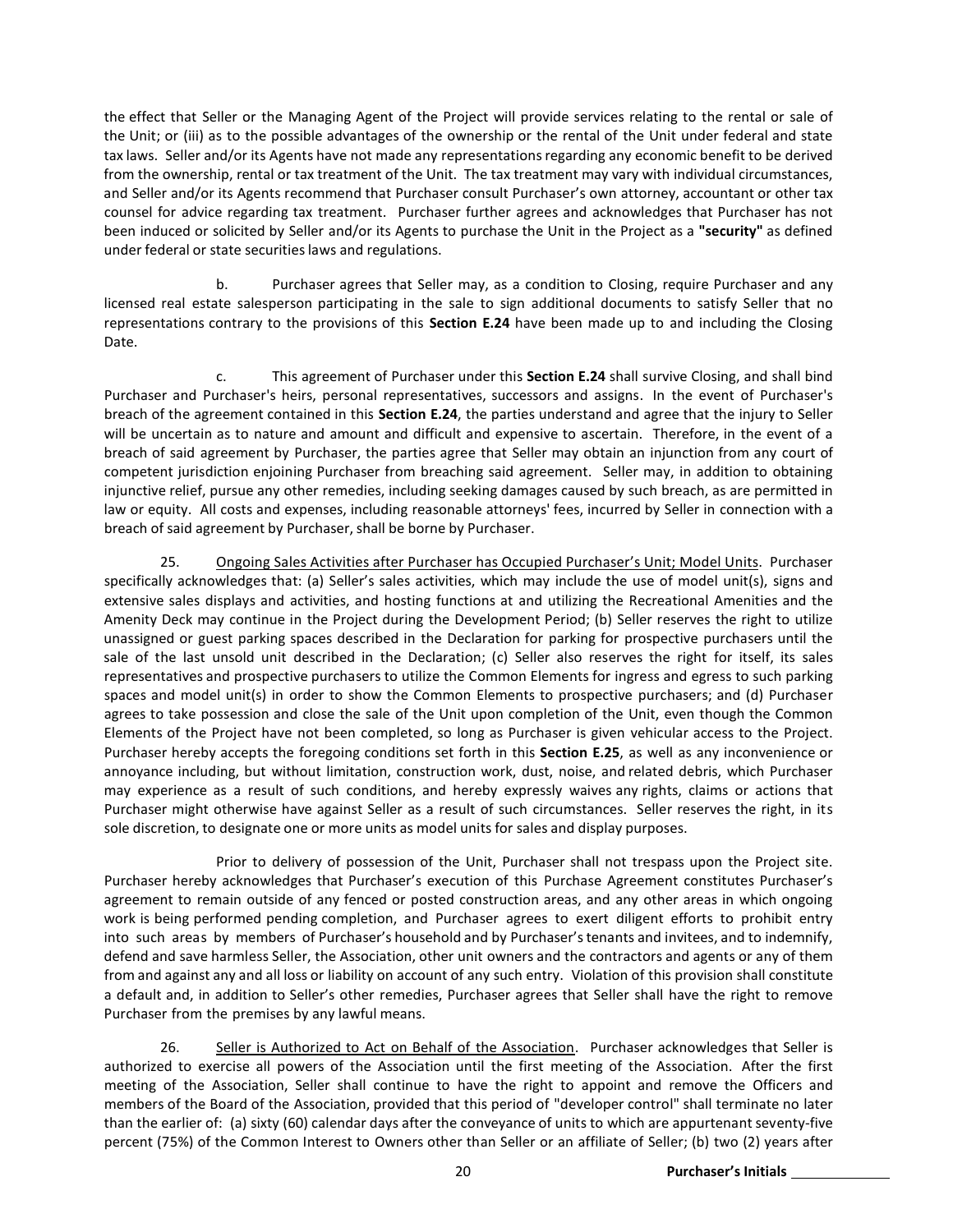Seller has ceased to offer units for sale in the ordinary course of business; (c) two (2) years after any right to add new units was last exercised; or (d) the day Seller, after giving written notice to unit owners, records an instrument in the Bureau voluntarily surrendering all rights to control the activities of the Association (the period prior to termination of such developer control being herein referred to as the "**Developer Control Period**"). Purchaser further authorizes Seller to exercise all the rights and incidents of membership in the Association attributable to the Unit contracted for herein until the recordation of Purchaser's Unit Deed.

27. Seller's Plans and Specifications. Seller agrees to construct the Unit in substantial conformance with the plans and specifications on file at Seller's sales office ("**Seller's Plans and Specifications**"), which Purchaser may inspect upon reasonable notice. Purchaser understands that the Unit may be the reverse or mirror image of the floor plan shown on Seller's Plans and Specifications, Seller's sales materials or other materials, and that units of the same unit type may not be identical. Statements of the approximate net living area of the units and approximate areas of the Common Elements and/or Limited Common Elements located within the Project may be made in Seller's Plans and Specifications, the Condominium Map, and the Declaration. Purchaser acknowledges that there are various methods for calculating the area of a unit and that, depending on the method of calculation, the quoted area may vary by more than a nominal amount. For example, architects often measure the area of a unit from the outside edge of the exterior walls to the mid-point of the interior walls. Another method, typically used in condominium maps, measures the area of a unit from the inside edge of exterior walls to the inside edge of interior walls and is referred to as the "net living area" of a unit. So long as the Unit is constructed substantially in accordance with Seller's Plans and Specifications, Purchaser will have no right to rescind this Purchase Agreement, nor will Purchaser be entitled to any claim for breach of this Purchase Agreement or adjustment of the Total Purchase Price on account of alleged discrepanciesin square footage calculations.

Purchaser further acknowledges and agrees that it is common for pre-construction plans and specifications for any unit or building to be changed and adjusted from time to time to accommodate ongoing "in the field" construction needs. These changes and adjustments are necessary in order to permit all components of the units and the building to be integrated into a well-functioning and aesthetically pleasing product in an expeditious manner. Because of the foregoing, Purchaser understands and agrees that changes in the approximate net living area of units and in the location of telephone, electric, cable television and other utility outlets, windows, doors, walls, partitions, lighting fixtures, electric panel boxes and the general layout of the Unit are subject to changes made by Seller in its sole discretion. Purchaser acknowledges and agrees that it is to Purchaser's benefit to allow Seller to make such changes to the Unit and the Project, and that such changes may result in an increase or decrease in the net living area of the Unit, as well as a corresponding adjustment to the common interest appurtenant to the Unit, as represented in the Declaration. ACCORDINGLY, PURCHASER EXPRESSLY ACKNOWLEDGES AND AGREES THAT VARIATIONS IN THE NET LIVING AREA OF THE UNIT OF UP TO TWO PERCENT (2%) OF THE TOTAL NET LIVING AREA OF THE UNIT, AND THE CORRESPONDING ADJUSTMENT TO THE COMMON INTEREST APPURTENANT TO THE UNIT, AS SUCH VALUES ARE REPRESENTED IN THE CONDOMINIUM DOCUMENTS, SHALL NOT CONSTITUTE A MATERIAL CHANGE WHICH WOULD GIVE RISE TO RESCISSION RIGHTS AS SET FORTH IN **SECTION E.30**.

28. Additional Disclosures; Disclaimers and Releases. Without limiting any other provision in the Project Documents, the following is a summary of some items that should be carefully considered by a purchaser before owning a unit in the Project. Purchasershould carefully review the Project Documents and consider each of the following items before submitting an offer to purchase the Unit. Purchaser shall conclusively be deemed to understand, and to have acknowledged and agreed to, all of the following, and such acknowledgment and agreement shall be deemed to survive Closing:

a. Security Disclaimer. The Association and/or the Managing Agent may, but shall not be obligated to, maintain or support certain activities within the Project designed to make the Project safer than it might otherwise be.

The Association, the Managing Agent and Seller shall not in any way be considered insurers or guarantors of security within the Project, and neither the Association, nor the Managing Agent, nor Seller, nor any successor, shall be held liable for any loss or damage by reason of failure to provide security or the ineffectiveness of security measures undertaken. Purchaser acknowledges that the Association, the Board, the Managing Agent, Seller and any successor, do not represent or warrant that any fire protection system or other security system designed or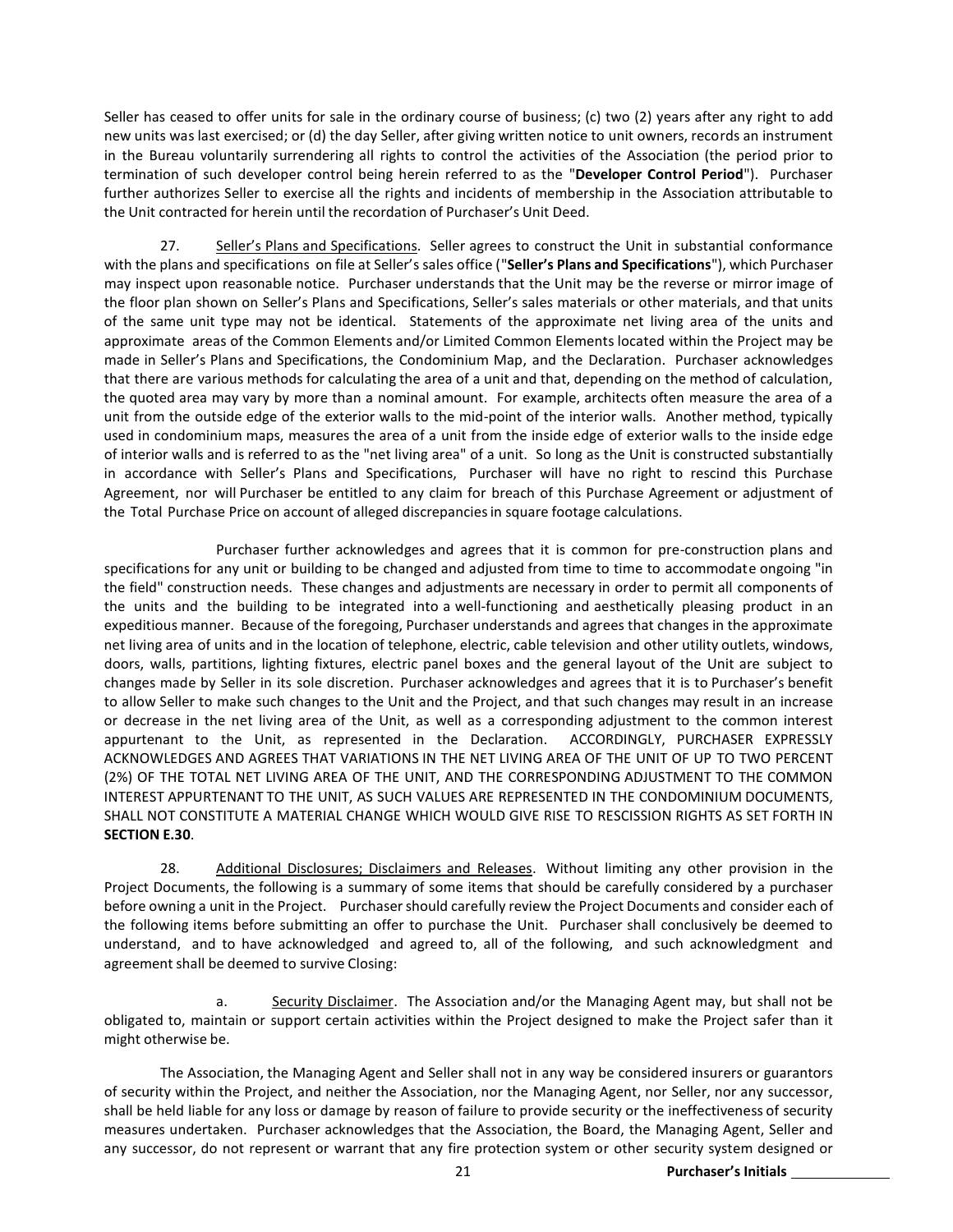installed according to the guidelines established by Seller or the Association may not be compromised or circumvented, that any fire protection or burglar alarm systems or other security systems will prevent loss by fire, smoke, burglary, theft, hold-up, terrorism or otherwise, nor that fire protection or burglar alarm systems or other security systems will in all cases provide the detection or protection for which the system was designed or intended. Purchaser acknowledges and understands that the Managing Agent, the Association, its Board and committees, Seller and any successor, are not insurers, and that each Owner, his or her family, agents, guests, or other Occupants of a unit assume all risks for loss or damage to persons, units and the contents of units, and further acknowledges that the Managing Agent, the Association, its Board and committees, Seller and any successor, have made no representations or warranties, nor will Purchaser rely upon any representation or warranty, expressed or implied, including any warranty of merchantability, as to the fitness of any alarm systems or other security systems recommended or installed, or any security measure undertaken within the Project.

b. Nonliability for Net Living Area Calculation. By signing and accepting the Unit Deed, the Purchaser shall be deemed to have conclusively agreed to accept the size and dimensions of the Unit, regardless of any variances in the net living area from that which may have been disclosed at any time prior to Closing, whether included as part of Seller's promotional materials or otherwise. Without limiting the generality of the foregoing, Seller does not make any representation or warranty as to the actual size, configuration, dimensions (including ceiling heights, as applicable) or net living area of any unit, and Purchaser shall be deemed to have fully waived and released any such warranty and claims for losses or damages resulting from any variances between any represented or otherwise disclosed net living area and the actual net living area of units.

c. Nonliability for Mold Development. Mold and mold spores are present throughout the environment, and residential condominium construction cannot practicably be designed to exclude the introduction of mold spores. All molds are not necessarily harmful, but certain strains of mold have been found to have adverse health effects on susceptible persons. Moisture is the primary mold growth factor that must be addressed. Affirmative steps taken by Purchaser to minimize or control moisture can minimize or eliminate mold growth in the Project. Owners and the Association should take steps to reduce or eliminate the occurrence of mold growth and thereby minimize any possible adverse health effects that may be caused by mold. Seller cannot ensure that mold and mold spores will not be present in the Project. The failure of Owners or the Association to take steps to minimize mold growth may increase the risk of mold growth and mold spores being present in the Project. Seller shall not be liable for any actual, special, incidental or consequential damages based on any legal theory whatsoever, including, but not limited to, strict liability, breach of express or implied warranty, negligence or any other legal theory, with respect to the presence and/or existence of mold, mildew and/or microscopic spores at the Project, unless caused solely by the gross negligence or willful misconduct of Seller.

d.  $F$  Flood Zone (AE). The Project is located in a Flood Zone (Zone AE) per the City and County of Honolulu and as such, federal flood insurance may be required for the Project and/or the individual units in the Project. Location in a flood zone exposes the Project to a greater risk of flood damage. Seller intends to obtain a FEMA Flood Map exemption as a result of raising the ground level entrances into the building and exceeding the minimum floor elevation applicable to the Land, but Seller cannot assure that Seller will be able to obtain such FEMA Flood Map exemption. If Seller does not obtain the exemption, then federal flood insurance may be required.

e. Tsunami Evacuation Zone. The project is located in the Tsunami Evacuation Zone. In the event of a tsunami warning, Owners and other occupants will be asked to evacuate the Project.

f. Trade Name. The Developer has created a trade name for the Project. The legal project name will continue to be "1100 Ala Moana," however, the trade name that will be used to sell and market the Project is "*Victoria Place*."

g. Resident Manager Unit. The Developer is the Owner of Unit No. 609, which is initially intended to be used as the Resident Manager Unit. The Developer may sell, pledge, lease, assign, convey, mortgage and/or transfer Unit No. 609 to a third party or to the Association, in its sole discretion. This means that the Association may not have first preference to purchase the Resident Manager's Unit and the Developer may relocate the Resident Manager to another Unit in the Project. The Developer does not guaranty, warrant or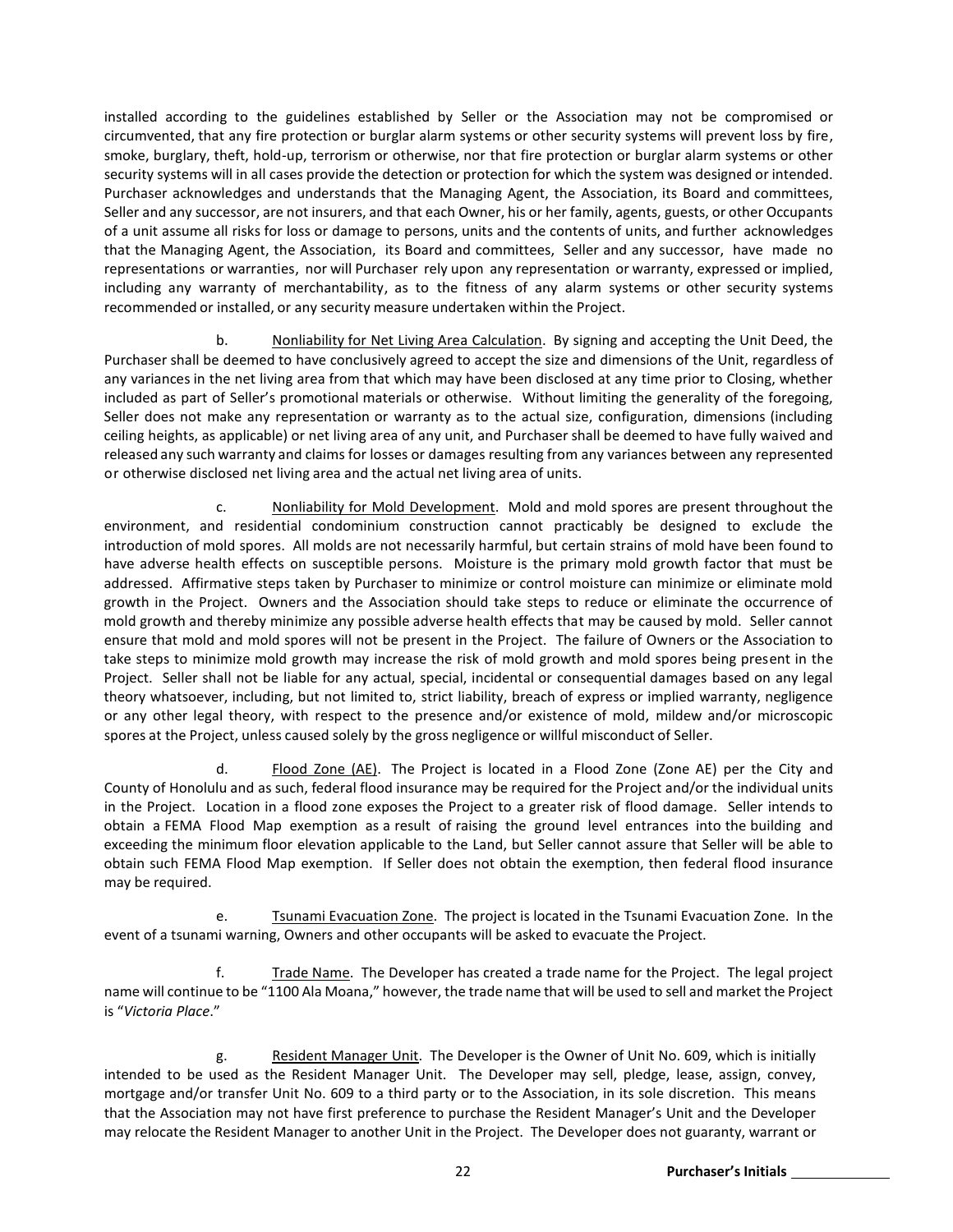represent that Unit No. 609 will continue to be used as a Resident Manager Unit or be utilized to serve the Project or its Owners.

h. Additional Disclosures. Without limiting any other provision in the Declaration, the Association and, by acquiring title to the Unit, or by possession or occupancy of the Unit, Purchaser shall, on behalf of Purchaser and on behalf of Purchaser's tenants, employees, family members, guests and other invitees, conclusively be deemed to understand, and to have acknowledged and agreed to, all of the following, which acknowledgement and agreement shall survive Closing. By signing and accepting a Unit Deed, each Owner and every other Person who has any interest in the Project or who has the right to use the Project or any part of it waives, releases and discharges any rights, claims or actions that such Person may have, now or in the future, against Seller, and its representatives, licensees, successors and assigns, and arising directly or indirectly out of or from the disclosures below:

(i) Condominium Living. Living in a multi-story, high-rise condominium building entails living in very close proximity to other persons, businesses, restaurants, and shopping areas, with attendant limitations on solitude and privacy. Walls, floors, and ceilings have been designed to meet applicable building codes. Owners should still anticipate hearing noise from adjacent Units within the Project, however, including, but not limited to, noise from showers, bathtubs, sinks, toilets, washing machines, or other sources of running water and/or plumbing fixtures. Also, Owners may hear noise from such items: vacuum cleaners, stereos or televisions, or from people socializing, or enjoying the Recreational Amenities. Finally, Owners may experience substantial levels of sound, music, noise, odors, vibrations, and other nuisances from retail and commercial establishments in the Project, the master planned community, and/or in close vicinity of the Project, including, without limitation, the Ward Entertainment Center and the Victoria Ward Park. Owners may also experience light entering the Units from commercial lighting in the vicinity, Victoria Ward Park and from street lights located in close proximity to the windows and doors for the Units.

(ii) Ward Village and Victoria Ward Park. The Project is also directly adjoining a planned open space park area called "Victoria Ward Park", the largest community park in Ward Village, the master development. Owner may experience (a) hearing loud music from restaurants or other outlets in Ward Village, (b) higher vehicle and pedestrian traffic and noise levels from concert events or performances at restaurants, outlets or in Victoria Ward Park; (c) hearing voices and conversations of people picnicking or relaxing in Victoria Ward Park and talking outside retail and/or food and beverage establishments in Ward Village; and (f) noises from special events taking place near the Project on the street, in Ward Village in general and in Victoria Ward Park. Such noises shall not be deemed a "nuisance," as such noises and/or uses are deemed to be common and accepted occurrences in a centrally located high-rise condominium mixed-use setting like Ward Village.

(iii) Noise; Traffic; Construction. Being in a central shopping, entertainment, and commuter district like Ward Village means noise, dust, vibration, and/or pedestrian and vehicular traffic are higher than average. Each Owner and every other Person who has any interest in the Project or who has the right to use the Project or any part of it waives, releases, and discharges any rights, claims, or actions that such Owner or Person may have, now or in the future, against Developer, and their Representatives, licensees, successors, and assigns, and arising directly or indirectly out of or from such noise, dust, vibrations, and/or additional traffic, including, without limitation, construction and operation of the County's planned elevated rail transit project, if constructed, which could be constructed in close proximity to the Project. Traffic, noises and uses which are typically encountered in a high-rise condominium and commercial-mixed use destination, include, but are not limited to transient noise and guest or pedestrian traffic from the street and opening and closing of car doors. Furthermore, normal construction activities shall not be considered a "nuisance." Development of Ward Village will continue for many more years, which means Owners may experience heavy vehicle and equipment noise, drilling, dredging and other potentially loud construction noises, dust and road blocks. By accepting a Unit Deed to a Unit, an Owner acknowledges that the Project is adjacent to high-traffic roads, businesses, Victoria Ward Park and retail/entertainment facilities, and that noise, lights, pedestrian and vehicular traffic, dust and odors common to such activities and related commercial activities as well as construction activities, may exist on or near the Project, at any time and from time to time. Each Owner, by acceptance of a Unit Deed or other conveyance of his or her Unit, hereby acknowledges and agrees to the above disclosures. Developer does not make any representation or warranty as to the level of sound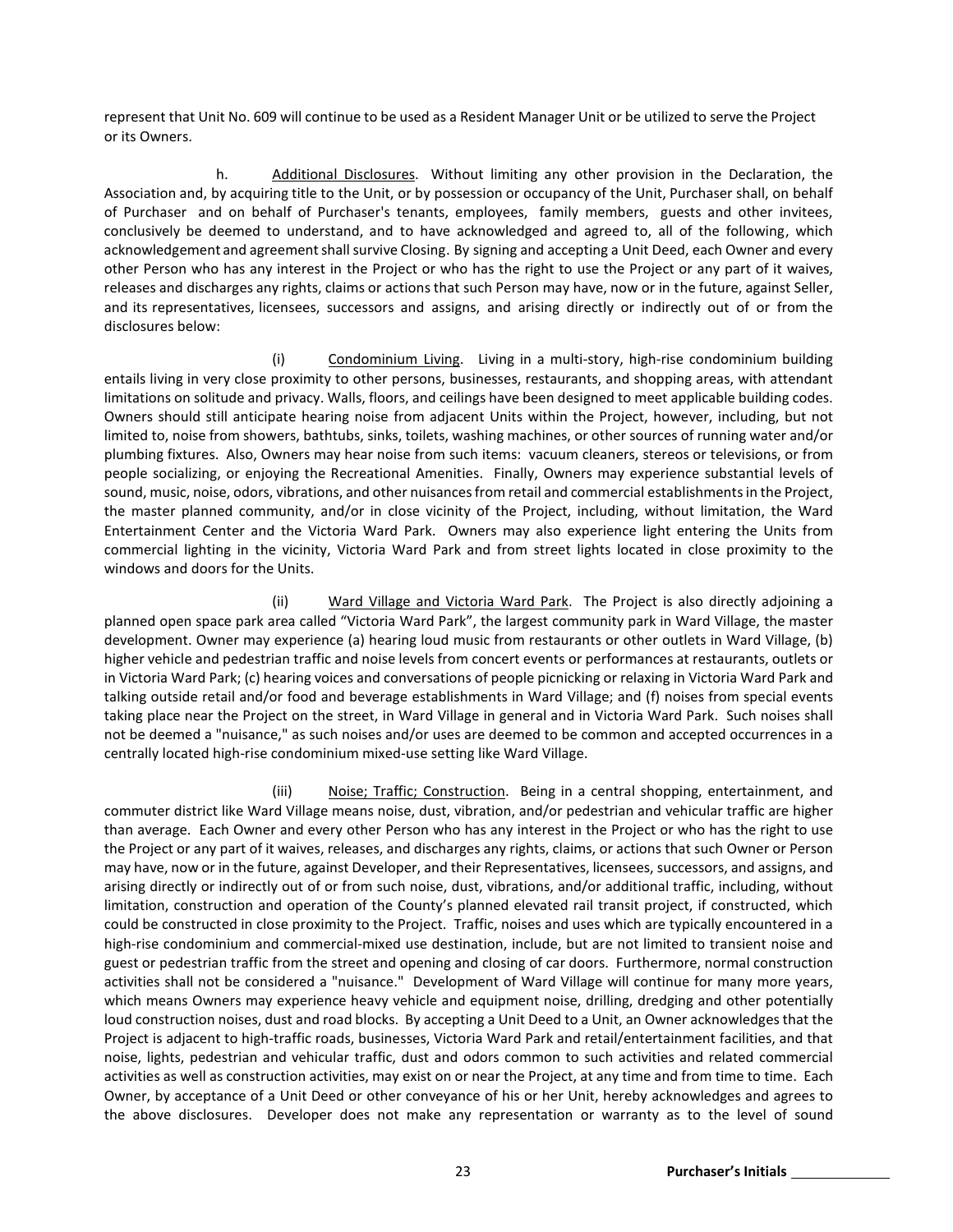transmission at the Project, traffic or construction activities and each Owner hereby waives and expressly releases any claim for loss or damage resulting from such activities.

(iv) Views. **Purchaser acknowledges that there are no protected views in the Project, and the Unit is not assured the existence or unobstructed continuation of any particular view. Any view**  from the Unit is not intended as part of the value of the Unit, and is not guaranteed, and Seller makes no **representation or warranty regarding the effect of the view on the value of the Unit.** The views from the Unit or Project may change, be affected, or obstructed by (i) construction or installation of buildings, improvements, structures, walls and/or landscaping by Seller or owners of property outside the Project; and/or (ii) the growth of trees, landscaping and/or vegetation within or outside the Project. By signing and accepting a Unit Deed, Purchaser waives, releases and discharges any rights, claims or actions that Purchaser may have, now or in the future, against Seller and its representatives, licensees, successors and assigns, and arising directly or indirectly out of or from any such change or obstruction of views by reason of such further development or growth.

(v) Continuing Activities. Purchaser understands and agrees that Seller is engaged in a sales and development program, and that certain elements of the Project may not be completed, and that completion of such items may be deferred by Seller in its sole and absolute discretion; provided normal access and parking facilities will be provided for units conveyed to third parties. As an integrated structure consisting of a variety of uses that may be changed from time to time, alterations, construction, remodeling, repair and changes of uses of portions of the Project may occur from time to time.

(vi) Tax and Insurance Estimates. Any sum estimated for taxes or insurance affecting the Unit or Project may increase or decrease depending upon fluctuation of real property taxes or insurance rates.

(vii) Uses Changes. Except as expressly set forth in the Project Documents, Seller makes no representations or warranties with respect to the (a) nature of any Improvements to be initially or subsequently contained in the Project, (b) initial or subsequent uses of any portion of the Project, or (c) services and amenities(and the costs of such services or amenities) which may be provided to Owners.

(viii) Marketing Materials. Any marketing materials used by Seller in the promotion and sales of the units and of the Project are not a representation or warranty by Seller of any unit layout, décor, coloring, furnishings or fixtures provided with any unit or the types of amenities provided in the Project. The marketing materials are intended to give a purchaser a general idea of the standard and quality of the Project, and are not intended to represent the precise décor, coloring, furnishing, fixtures or amenities that will be included in the Project. Seller has registered a trade name, "Victoria Place", to market the Project and may include the same in all marketing materials when referring to the Project.

(ix) Condominium Map. Nothing in the Condominium Map is intended to be or is a representation or warranty by Seller.

(x) **Warranties. Seller is developing the Project, but is not the general contractor or an affiliate of the general contractor who is building the Project. TO THE EXTENT PERMITTED BY LAW, SELLER MAKES NO WARRANTIES, EXPRESS OR IMPLIED, ABOUT THE UNITS OR THE PROJECT, OR ABOUT CONSUMER PRODUCTS OR ANYTHING ELSE INSTALLED OR CONTAINED IN THE UNITS OR THE PROJECT. THIS INCLUDES, BUT IS NOT LIMITED TO, WARRANTIES OF MERCHANTABILITY, HABITABILITY, WORKMANLIKE CONSTRUCTION, FITNESS FOR A PARTICULAR PURPOSE, OR SUFFICIENCY OF DESIGN.**

**Purchaser's Initials**

(xi) Proposed Honolulu Rail Transit Project; Potential HART Condemnation. The Honolulu Rail Transit Project ("**Rail Project**") is a proposed 20-mile elevated rail line with twenty-one (21) stations that is not yet complete. If completed, a portion of the proposed Rail Project is currently planned to be located within the close proximity of the Project, which, in such event, is likely to cause noise, dust, vibrations, traffic congestion, view impairment, and/or other inconveniences or nuisances associated with the development, construction, and operation of such Rail Project ("**Rail Effects**"). By signing and accepting the Unit Deed, Purchaser accepts the Rail Effects and waives any claims or rights of action or suits against Seller or Seller's successors and assigns arising from any impairment of Purchaser's use and enjoyment of the Unit or the Project, or from any

24 **Purchaser's Initials**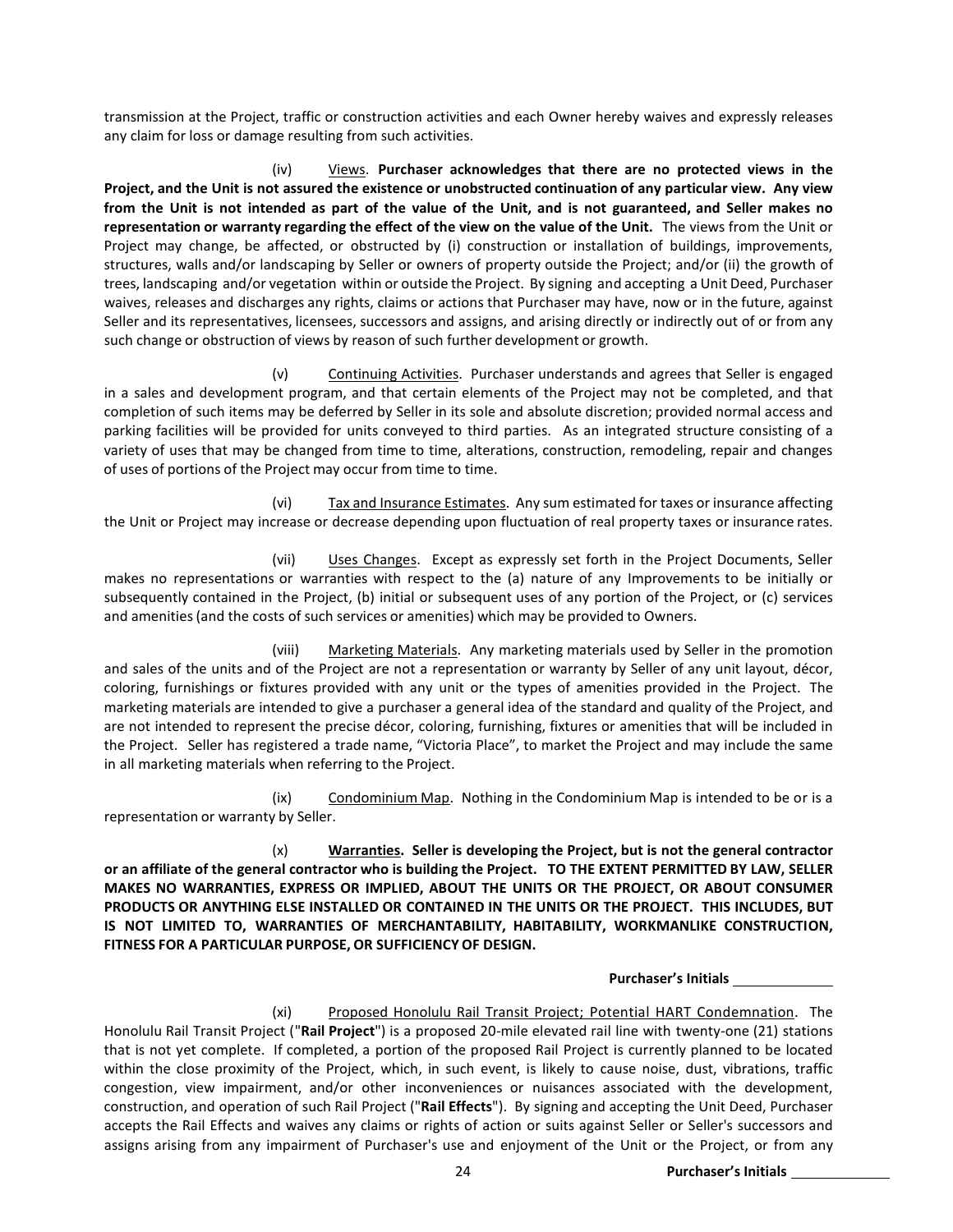inconvenience, property damage or personal injury arising directly or indirectly from the Rail Effects. HART has the authority to condemn lands in Ward Village for the Rail Project. The Developer has long anticipated this threat for condemnation and had to accordingly incorporated the Rail Project into the master Ward Village development plans and various condominium project developments through its efficient and strategic design, project budgeting and pricing, and reserves for numerous condemnation court hearings. Although the Developer has not actually received an indication that HART will take any portion of the Land, if all or any portion of the Project is "taken" or sold under the threat of condemnation by HART before the end of the Development Period, the Developer shall have the reserved right to and until the end of the Development Period to receive all the proceeds payable for or on the account of the condemnation of any portion of the Land. Every Owner of a Unit in the Project and all holders of liens affecting any of the Units and each and every other party acquiring an interest in the Project, or any part thereof, by acquiring such Unit, lien, or other interest, appoints Developer and its assigns his or her attorney-in-fact with full power of substitution to execute, deliver, and record such documents and instruments and to collect any proceeds and do such things on his behalf, which grant of such power, being coupled with an interest, is irrevocable for the term of said reserved rights, and shall not be affected by the disability of such party or parties; which grant of such power shall be binding upon any assign of, or successor-in-interest upon any transfer of any Unit or any interest therein, whether by deed, Mortgage, or any other instrument of conveyance.

(xii) Easements Pursuant to the Master Declaration. During the Development Period (as such term is defined in the Declaration), to the extent set forth in the Master Declaration, Developer shall have the right to grant easements through the Common Elements, for purposes set forth in the Master Declaration, including, without limitation, easements to access certain areas of the Project and easements for maintenance and landscaping for and for use of certain areas of the Project by the Master Association, for recreational use, use for park space, or pedestrian and/or bicycle access or other purposes. Such areas or portions thereof may also be dedicated to the public or dedicated for use by the public pursuant to the Master Declaration; provided that the Master Association shall maintain the easement and use areas and shall be responsible for any costs associated with the use, maintenance and upkeep of such areas pursuant to the Master Declaration. Seller may, without being required to obtain the consent or joinder of any Owner, lienholder or other persons, execute, deliver and record any deed and/or amendments to this Declaration and any and all other instruments necessary or appropriate for the purpose of carrying out the provisions or exercising the foregoing rights, powers or privileges.

## (xiii) Burial Treatment Plan and Preservation Plan; Soil Disclosure. Since 2014,

multiple historic preservation studies and archeological studies, including Archeological Inventory Surveys ("AIS"), have been conducted for the Project Land and surrounding parcels, all of which have been accepted by the State Historic Preservation Division of the Department of Land and Natural Resource ("**SHPD**"). Such studies identified a number of historic properties, including, without limitation, various Native Hawaiian human burial sites and skeletal remains located within, or in the immediate vicinity of or close proximity to, the Project Land boundaries. Archeological, non-human findings were discovered on the Land. Based on this past historic preservation and archeological review, Developer, in consultation with the SHPD, the Oahu Island Burial Council and cultural descendants, has developed mitigation commitments and preservation plans. In order to continue to facilitate the identification and treatment of any burials or human skeletal remains that might be discovered during subsurface disturbance and mitigate the development's effect on any non-burial archaeological deposits that might be uncovered, Cultural Surveys Hawai'i, Inc., on behalf of Victoria Ward, Limited and The Howard Hughes Corporation, drafted and submitted an Archaeological Monitoring Plan, pursuant to Hawaii Administrative Rules, Chapter 13- 279-3, as amended ("**Monitoring Plan**"). Pursuant to the Monitoring Plan, Developer is required to retain an on-call or on-site archaeologist, as determined by SHPD, to be present during Project construction that has the authority to stop work immediately to perform archaeological sampling and recording if any historic properties, including human remains, are encountered during construction. In a letter dated November 18, 2014, SHPD formally acknowledged compliance with Chapter 6E, Hawaii Revised Statutes (the State of Hawaii Historic Preservation Program) for the Project site and approval of the Monitoring Plan.

Developer's environmental consultant prepared a Construction Environment Hazard Management Plan (C-EHMP) for TMK Nos. -128, -129, -130, -131 to summarize potential environmental hazards, identify chemicals of potential concern, and outline steps to proper handling and disposal of contaminated soil during construction.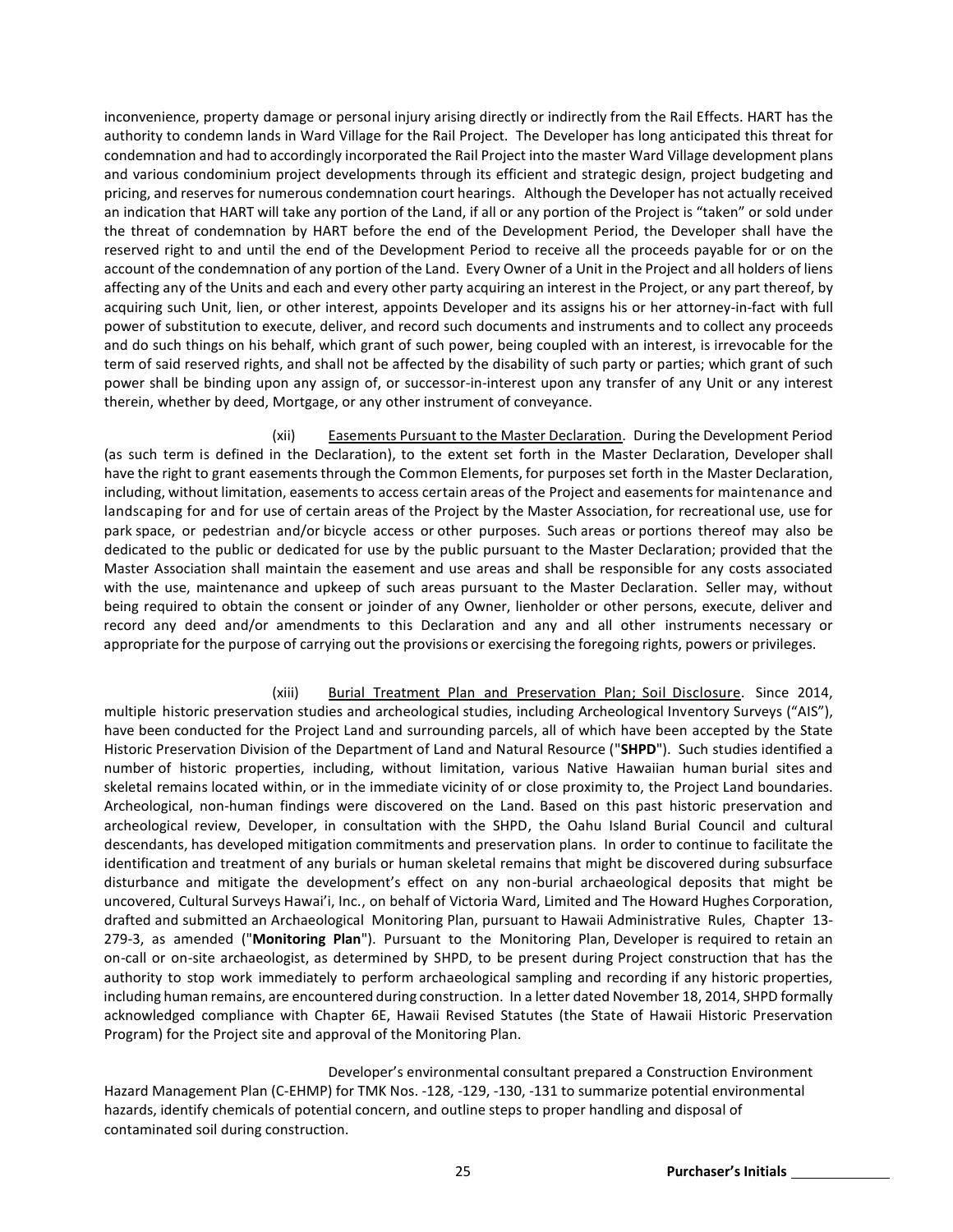Based on the C-EHMP, the site contains organochlorine pesticides Heptachlor, Dieldrin, and Technical Chlordane, which are suspected to have been applied beneath the building slabs of the former retail complex and parking as a means of termite prevention. Developer intends to encapsulate impacted soil in accordance with Hawaii Department of Health Technical Guidance Manual.

Notwithstanding any remediation efforts and any "no further action" determination, by acquiring a Unit in the Project, each Owner will be deemed to acknowledge each Owner's understanding of these disclosures, and Developer shall not be liable for any actual, special, incidental or consequential damages based on any legal theory or whatsoever, including, but not limited to, strict liability, breach of express or implied warranty, negligence or any other legal theory, with respect to the prior existence of such conditions on the Land.

(xiv) Subdivision and Withdrawal of a Portion of the Land; Developer not the Current Landowner. Victoria Ward, Limited, a Delaware corporation is the current fee owner ("**Landowner**") of a portion of the land described in the Declaration and currently subject to the condominium property regime ("**Unsubdivided**  Land"). Developer, jointly with Landowner, intends to subdivide the Unsubdivided Land and upon completion withdraw certain subdivided portions thereof from the condominium property regime, to create the final land underlying the Project ("**Project Land**"). The Usubdivided Land is 112,057 square feet. After subdivision, the final Project Land will be 102,427 square feet. The Unsubdivided Land and Project Land are depicted in Exhibit "O" to the Public Report. Thereafter, Landowner will convey the Project Land to Developer, which is an affiliate of Landowner. The conveyance or transfer of the Project Land to Developer and the entering into any agreements by, between, or among Landowner and/or Developer to complete such transfer shall not constitute a material change in the Project. In the event that Landowner does not convey or otherwise transfer its fee simple interest in the Project Land to Developer prior to unit closings ("*Land Closing*"), then this Purchase Agreement shall be terminated, and Developer shall promptly refund to Purchaser all monies paid by Purchasers, plus any interest earned thereon. Developer shall not be considered in default under this Purchase Agreement for termination herereof as a result of the Land Closing not occurring. Notwithstanding Section D.2 o f this Purchase Agreement, Developer shall not be permitted to use Purchaser's deposits to pay construction costs and other expenses, as provided in Section 514B-92 of the Hawaii Revised Statutes, prior to the Land Closing. Developer shall not close on any units until after the Land Closing and Developer has fee simple title to the Project Land. Landowner's joinder in, or consent to, any Project documents shall not, in any way or for any purpose, be construed to mean that Landowner is the developer of the Project or a partner with Developer in the conduct of its business or otherwise, or a joint venture, partner or a member of a joint enterprise with Developer. Landowner makes no representations or warranties of any kind, express or implied, with respect to any aspect of the Project. The statements set forth in this report and any Project documents are solely those of Developer and are not and should not be construed as statements made by or representations of Landowner, Developer, and not Landowner, shall be solely responsible for all aspects of the Project, including, without limitation, the marketing, sale, development, and construction of the Project.

(xv) Acknowledgement and Acceptance of Certain Conditions; Waiver. By signing and accepting a Unit Deed, Purchaser accepts and waives any claims or rights of action or suits against Seller or Seller's successors and assigns arising from any impairment of the Purchaser's use and enjoyment of the Unit or the Project, or from any inconvenience, property damage or personal injury arising directly or indirectly from the following:

(a) Elevators. The design of the building provides for multiple passenger elevators to provide access to the residential floors in the Project. Units located in the immediate vicinity of the elevator lobby on each level of the building may be prone to greater noise and other nuisances associated with the normal operation of the elevators than units located farther away from the elevator lobby. Also, during certain hours of the day, there may be delays in the elevator servicing each residential floor as a result of high traffic loads and/or in the event of servicing and/or repairs to one or more of the elevators in the Project.

(b) Location of Certain Units Above and/or Below the Amenity Deck and Recreational Amenities. Certain Units located on Level 6 are located directly above the Amenity Deck. As a result, such Units may be exposed to greater noise and other nuisances than the Units located on other Levels in the Project.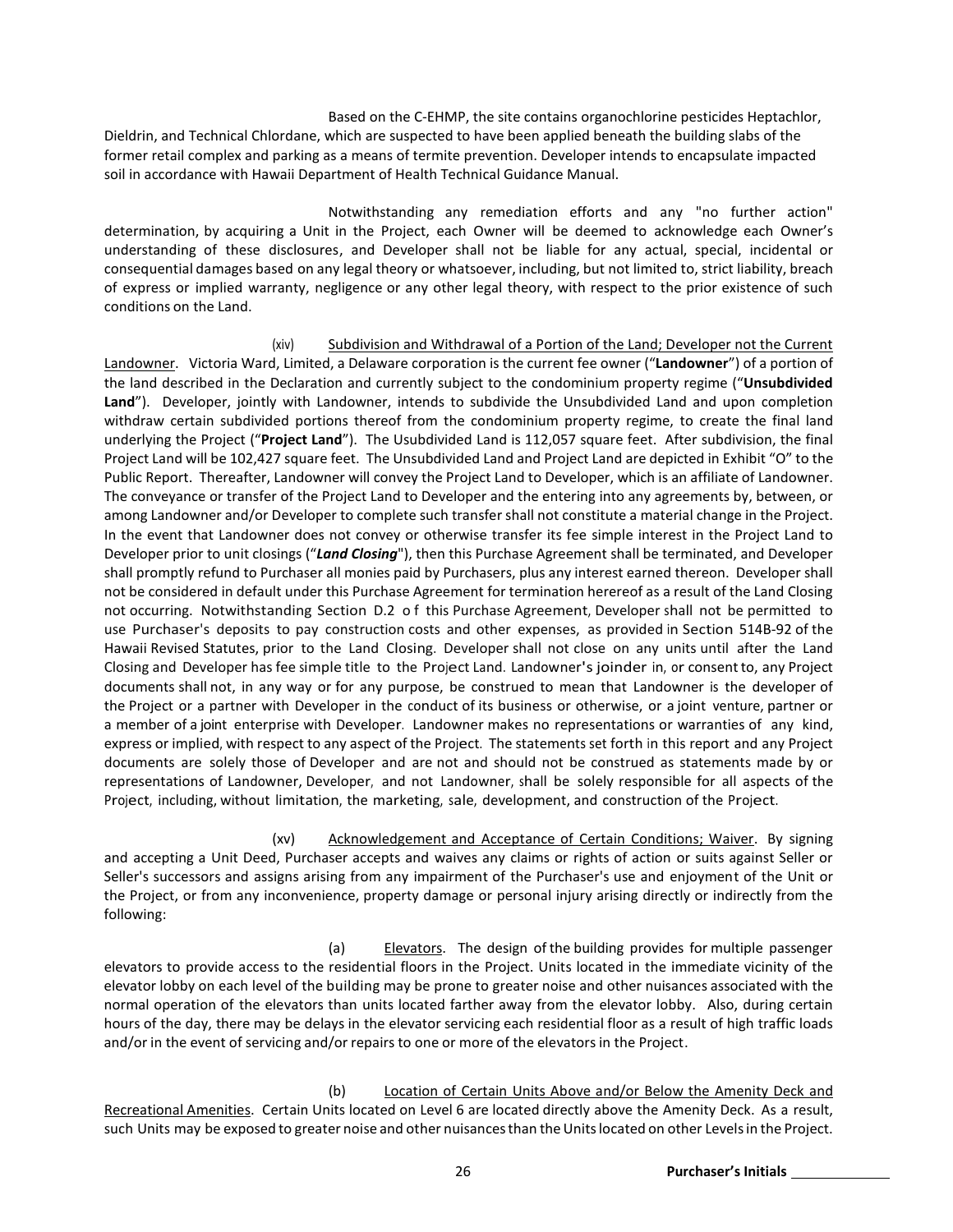#### (c) Engineered Wood Flooring and Wood Veneer Cabinets in Units; Marble

in Bathrooms. The units may have engineered wood flooring installed in a portion of each unit. Wood flooring is prone to scratching, and has special maintenance, care, and upkeep requirements, as compared to carpeting, which will need to be complied with by each of the Owners in the Project in order to maximize the enjoyment and useful life of the originally- installed engineered wood flooring in the units. The failure to comply with these special maintenance, care and upkeep requirements will result in additional costs to the Owner and detract from the Owner's enjoyment of said Owner's unit. The potential sound transmission through an engineered wood floor, when compared to carpeting, is greater, and Purchaser, by signing and accepting the Unit Deed, will thereby be deemed to acknowledge and accept that this condition may result in greater noise being heard from the units above and adjacent to Purchaser's Unit. Owners shall at all times comply with the requirements and provisions of the House Rules, as may be established from time to time by the Board, for the purpose of minimizing and softening the level of sound transmission through the engineered wood floor of each unit. Certain kitchens may also have cabinets made from natural wood veneer, which is subject to color, texture, and surface variations and aging. The failure to comply with special maintenance, care, and upkeep requirements may result in additional costs to the Owner and detract from the Owner's enjoyment of the Unit. Some of the shower walls, floors, and countertops in the bathrooms will be marble. Marble is naturally porous and tends to absorb liquid that can penetrate deeper into the stone quickly and may be hard to remove. Marble can and should be sealed when installed and again every few years to minimize staining. However, if it is not done properly or often enough, staining can still occur. Cutting or dropping objects directly on the marble can also scratch, chip and crack the surface.

(xvi) Kaka'ako Community Development District Mauka Area Plan and Rules; Planned Development Permit, Planned Development Agreement and District Wide Improvement District Assessment Program. The Project is located within the Kaka'ako Community Development District and is subject to the jurisdiction of the Hawaii Community Development Authority ("**HCDA**") and the Mauka Area Plan and Mauka Area Rules. The Project will be developed subject to and in compliance with the terms of various permits and agreements by and/or between Seller, or Seller's predecessors in interest, and HCDA (collectively, "**HCDA Agreements**"). Some of these HCDA Agreements impose certain responsibilities and limitations on owners within Ward Village pertaining to design, alteration, and use of the master development areas. Exhibit "M" attached to the Public Report contains a summary of the more salient HCDA Agreements. **Purchaser should make careful review of Exhibit "M" attached to the Public Report and all permits and agreements listed therein for a comprehensive understanding of such responsibilities and limitations.** Pursuant to the Declaration, Seller, as Developer, has the right, without the consent or joinder of any other person or entity, to sign and record (if appropriate) such documents or instruments (including but not limited to amendments of the Declaration, the Bylaws, or the Condominium Map), enter into such agreements and do all things that may be reasonably necessary to obtain such further permits and/or agreements as may be required by the HCDA Agreements, and/or the Mauka Area Rules, and to comply with all applicable permits, laws, rules, ordinances and other governmental requirements that pertain to the Project.

(xvii) Ward Village - Master Declaration and Master By-Laws. The Project is one of potentially over twenty high-rise condominium projects anticipated to be developed by Seller and/or its affiliates in the vicinity as part of a master planned community called "Ward Village." The Project will be part of this urban, mixed-use master community located in central Kaka'ako, Honolulu. Seller intends to substantially transform the current landscape surrounding the Project over the next decade or more to create the master planned community.

Being a part of Ward Village, the Project is subject to the Community Covenant for Ward Village ("**Master Declaration**") and By-Laws of Ward Village Owners Association ("**Master By-Laws**"), as the same may be amended and/or supplemented from time to time, and any rules and regulations promulgated thereunder, including, without limitation, any master assessments, voting rights, design restrictions and the design review process set forth therein, if applicable. By signing and accepting a Unit Deed, Purchaser agrees to carefully review, observe and comply with all covenants, conditions, restrictions and other requirements to which the Project is subject under the Master Declaration and Master By-Laws, including memberships in the Ward Village Owners Association ('**Master Association**") and the payment of such sums as may be assessed pursuant to such Master Declaration or Master By-Laws. Further, Seller shall have the reserved right, without the consent of any Owners or such Owners' mortgagees, to amend the Declaration and to amend the Master Declaration, and to enter into any agreements and to grant easements and to do all things necessary and convenient to effect and implement the purposes of such instruments, and to execute, record and deliver any and all documents necessary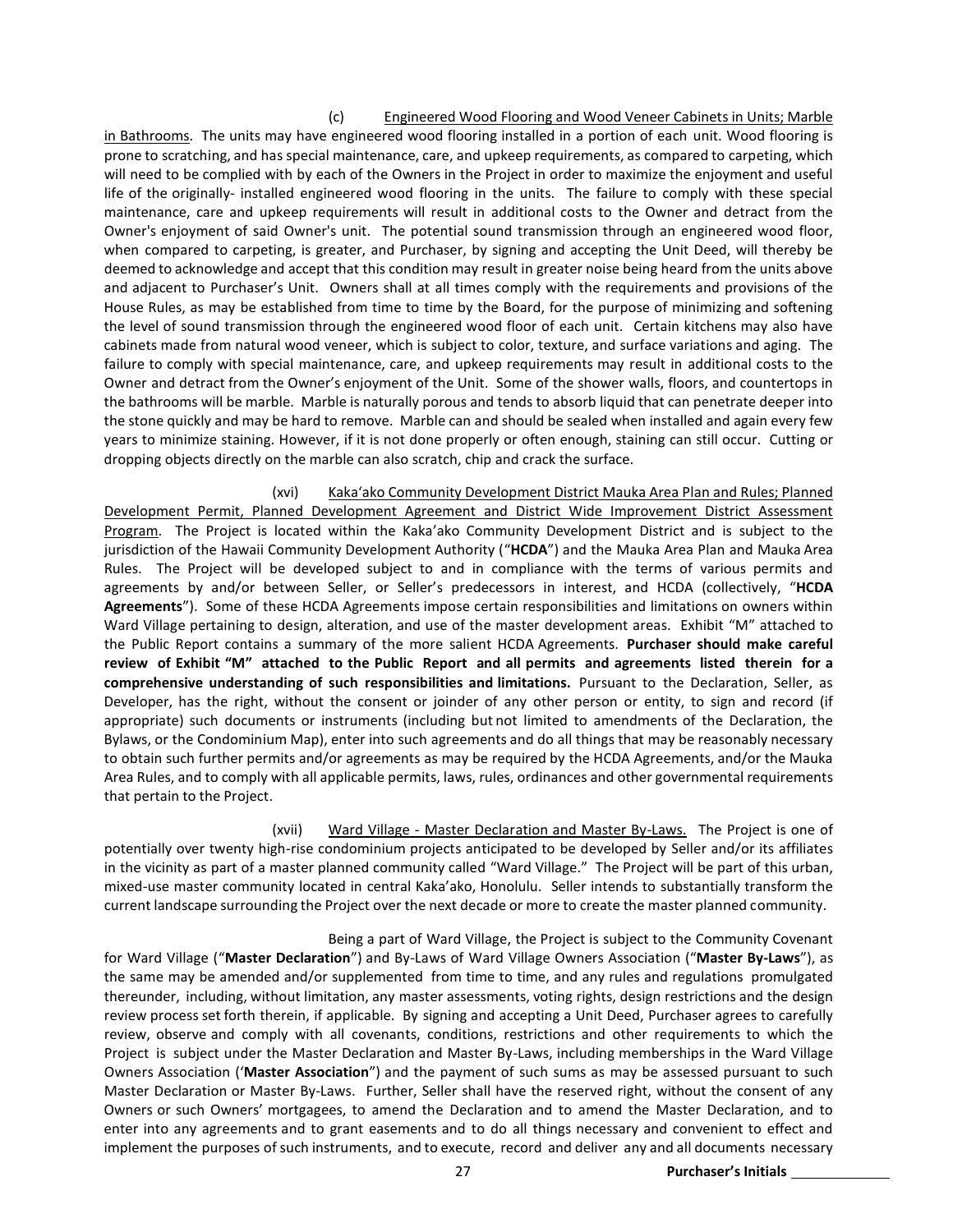to effect the same, including, but not limited to, any amendments to the Declaration and to the Condominium Map. The Public Report summarizes some of the Purchaser's obligations and responsibilities and the master declarant's rights under the master documents.

(xviii) Establishment of Community Facility Districts in Ward Village. Pursuant to the Declaration, Developer has the right to establish community facilities districts ("**CFD**") and/or other financing districts to finance the cost of certain infrastructure for Ward Village in the event such districts are required by the County and permitted under Hawaii Revised Statutes §46-80.1 and Revised Ordinances of Honolulu, Chapter 34, as amended. In the event that a CFD is established in Ward Village and the Project is one of the projects included within that CFD, an annual special tax ("**Special Tax**") may be levied on Owners of Units in the Project to help finance infrastructure within the CFD, which may also include debt service costs on any bonds issued to finance such infrastructure. The amount of the Special Tax shall be limited to no more than thirty percent (30%) of the annual real property tax assessed to each unit, and may be assessed as an additional amount owed on each Owner's annual real property tax assessment. Such tax is also subject to annual increases. The County has the authority to lien property that is part of the CFD for nonpayment of the Special Tax, similar to real property taxes. By signing and accepting this Agreement, Purchaser acknowledges and accepts that the Project may be subject to a CFD and the Special Tax that may be levied if the Project is one of the projects within a CFD.

(xix) School Impact Fee Districts; Potential for School Impact Fees. According to Hawaii Revised Statutes, Section 302A-1603, a new residential project within a designated State of Hawaii school impact district, which requires a County building permit or a condominium property regime approval, shall be required to contribute an impact fee (e.g., land dedication, land component impact fee or fee in lieu and construction cost component impact fee) ("**Impact Fee**"). The Project is located in the Kalihi to Ala Moana School Impact Fee District ("**School Impact Fee District**") and as such the Developer will be required to pay the Impact Fee upon County subdivision or building permit approval, or State condominium property regime approval for the Project for the School Impact Fee District at the time. **The Unit's share of the Impact Fee may be collected by Developer from Owner at Closing and will be included in the Owner's Closing Cost for the Unit.** 

(xx) HCDA Permit No. KAK 19-069 Condition. As one of the conditions to HCDA's permit requirements, the Developer must provide a design plan to be approved by HCDA for pedestrian friendly improvements in the Project frontage and on the sidewalk on Auahi Street to meet the goals outlined in the HCDA's Mauka Area Plans and HCDA's Mauka Rules (Title 15, Subtitle 4, chapter 22 of the Hawaii Administrative Rules), as amended. For instance, during the approval process, HCDA may require the Developer to design a building frontage that incorporates, landscaping, art sculptures, tree canopies or awnings, educational signage, architectural features, or similar improvements for the benefit of pedestrians and the public. Such improvements may alter the aesthetics and appearance of the Project, as well as increase maintenance fees if the Association is required to maintain such improvements

#### MISCELLANEOUS PROVISIONS

29. New Laws and Other Events Beyond Seller's Control; Increase in Total Purchase Price. After the Effective Date and because of the adoption or enactment of any law, ordinance, rule or regulation, including but not limited to, a zoning change, required by referendum or otherwise, which would prevent the construction of the Project, the effective date of which law, ordinance, rule or regulation falls after the Effective Date, but before the Closing Date of the Purchaser's Unit ("**New Law**"), or due to any fire, earthquake, act of God, the elements, war, acts of terrorism, civil disturbances, strike or other labor disturbance, or economic controls making it impossible to obtain the necessary labor or material, or market conditions which increase the cost of necessary labor or materials, or any other event, matters or conditions beyond the control of Seller, including any litigation or threat of litigation concerning the Project, Seller determines that such conditions have resulted in or will result in increases in development and construction costs by more than ten percent (10%), then Seller may increase the Total Purchase Price by an amount not in excess of the Unit's proportionate share (based, approximately, on Seller's price list for all units in effect at the time of both Purchaser's and Seller's execution of this Purchase Agreement) of the total amount of such increases in development costs. By executing this Purchase Agreement, Purchaser acknowledgesthat this Purchase Agreement will be deemed to be amended to incorporate the increased Total Purchase Price upon Seller's giving notice to Purchaser of the amount of the increased Total Purchase Price,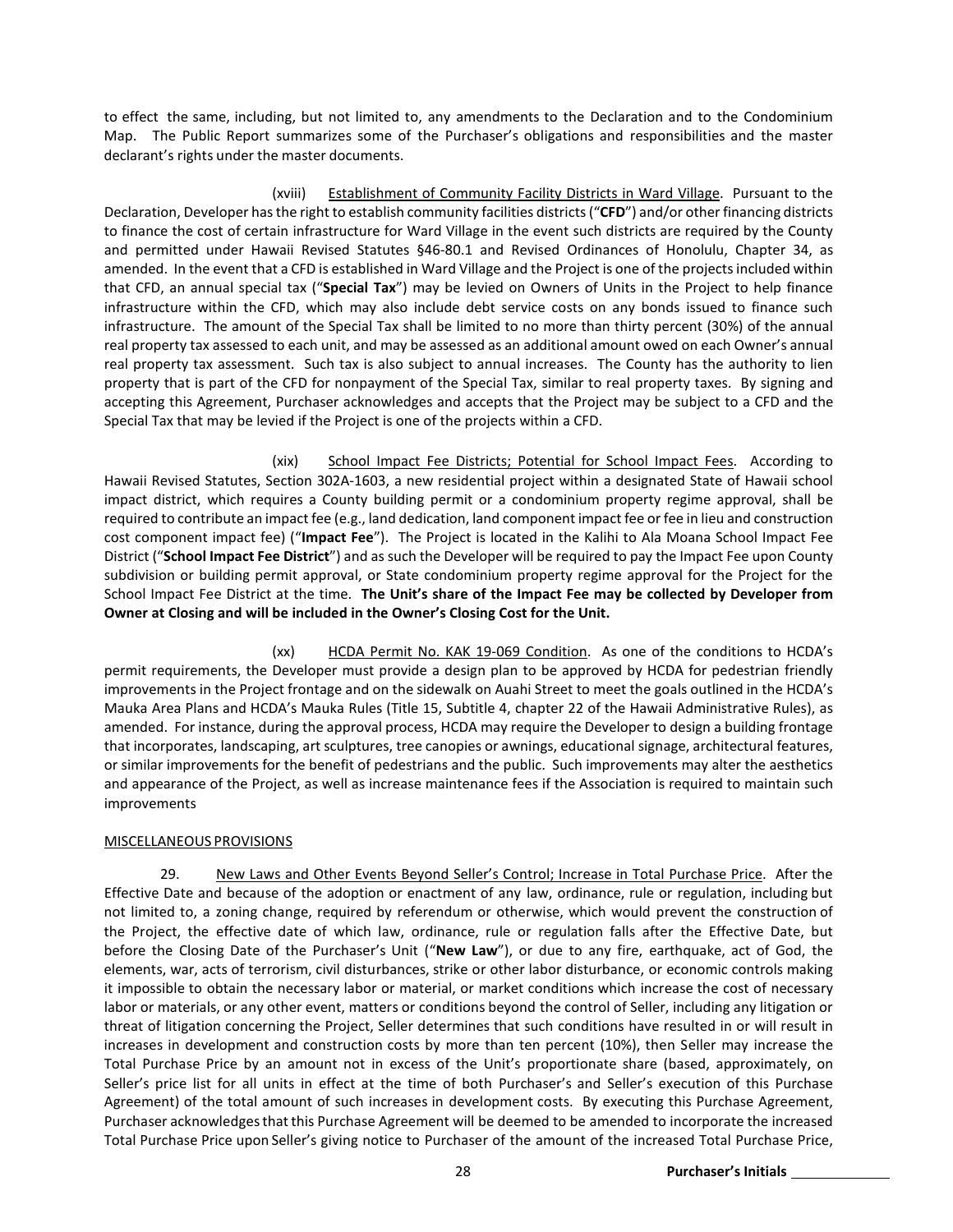and Purchaser shall be deemed to have approved and accepted this Purchase Agreement, as amended, without memorializing such amendment in any written instrument signed by any of Purchaser or Seller, and Purchaser hereby agrees to pay such increased Total Purchase Price; provided, however, upon receipt of the notice from Seller of the amount of the increased Total Purchase Price, Purchaser shall have thirty (30) calendar days from the date of the notice to cancel this Purchase Agreement by written notice to Seller and upon such notice to receive a refund of the Contract Deposit paid hereunder by Purchaser, with accrued interest. If notice of cancellation is not received from Purchaser within said thirty (30)-day period, Purchaser shall be bound to fulfill all of Purchaser's obligations pursuant to the terms of this Purchase Agreement, as amended, with the increased Total Purchase Price, and shall execute any documents as may be required by Escrow, including, but not limited to, an affirmation of such increased Total Purchase Price to facilitate Closing. This Purchase Agreement will also be deemed to have been amended so as to increase the payments set forth in **Sections D.1** and **D.2** above by the respective new amount for such payments to be set forth in the notice from Seller.

The Hawaii real estate market continually fluctuates due to changes in economic, social and political conditions that directly affect the supply of and demand for housing. Such supply and demand may be further impacted by fluctuating prices and availability of materials and labor necessary to construct the Project. As a result, unit prices as well as the terms and conditions of sale are also subject to change. Therefore, (i) although the price of Purchaser's Unit may not change, except as set forth in the preceding paragraph, Purchaser should be aware that Seller reserves the right at any time prior to or after Closing for the sale of Purchaser's Unit and without notice to Purchaser, to increase or decrease the total purchase price of the units for sale, adjust incentives, adjust the terms and conditions of sale and/or change the number, size, location, and design of other units in the Project; (ii) Seller is not obligated to offer Purchaser the same price, incentives and/or other terms and conditions of sale that Seller has previously offered or may subsequently offer to another purchaser; (iii) Seller has neither offered nor agreed to any price protection or other similar commitment to Purchaser regarding the value or resale value of Purchaser's Unit (or any other property), and Seller shall not have any obligation or liability whatsoever to Purchaser in the event that any price changes directly or indirectly affect the value of Purchaser's Unit; and (iv) when Purchaser entered into the Purchase Agreement, Seller may have owned other properties which may have been off the market and may not have been shown to or otherwise made available for purchase by Purchaser. Seller does not have any obligation to notify Purchaser if any of such properties come on the market or are otherwise available for purchase, nor shall Seller have any obligation to notify Purchaser of any future properties Seller may develop and make available for purchase.

30. Material Changes in the Project. Pursuant to Section 514-87 of the Hawaii Revised Statute after this Purchase Agreement has become binding in accordance with **Section D.6**, there is a Material Change (as defined in Exhibit A attached hereto) in the Project, Purchaser may rescind this Purchase Agreement within thirty (30) calendar days of Purchaser's receipt of a copy of a Disclosure Document providing a description of the Material Change and a Rescission Notice regarding Purchaser's thirty (30)-day rescission right on a form prescribed by the Commission. In the event Purchaser rescinds this Purchase Agreement pursuant to this **Section E.30**, Purchaser shall be entitled to a prompt and full refund of all monies paid, plus any interest earned thereon.

31. PRESALE CONTINGENCY. PURCHASER ACKNOWLEDGES AND AGREES THAT SELLER MAY CANCEL THIS PURCHASE AGREEMENT IF SELLER HAS NOT OBTAINED BINDING PURCHASE AGREEMENTS TO SELL AT LEAST SEVENTY PERCENT (70%) OF THE UNITS IN THE PROJECT ON OR BEFORE ONE HUNDRED EIGHTY (180) DAYS AFTER THE DATE OF THE FIRST EXECUTED PURCHASE AGREEMENT FOR PURCHASE AND SALE OF A UNIT IN THE PROJECT (THE "**PRESALE CONTINGENCY**"). THE PRESALE CONTINGENCY IS SET BY SELLER IN ITS SOLE AND ABSOLUTE DISCRETION. IF THE PRESALE CONTINGENCY FOR THE PROJECT IS NOT SATISFIED FOR ANY REASON, SELLER SHALL HAVE NO OBLIGATION TO CONSTRUCT ANY PORTION OF THE PROJECT OR TO SELL THE UNIT TO PURCHASER. IN THE EVENT SELLER ELECTS TO CANCEL THIS PURCHASE AGREEMENT PURSUANT TO THIS **SECTION E.31**, PURCHASER SHALL BE ENTITLED TO A FULL REFUND OF ALL MONIES PAID BY PURCHASER TO SELLER HEREUNDER, WITH ACCRUED INTEREST. THIS PRESALE CONTINGENCY IS FOR THE BENEFIT OF SELLER ONLY, AND NOT FOR THE BENEFIT OF PURCHASER, AND MAY BE WAIVED BY SELLER IN SELLER'S SOLE AND ABSOLUTE DISCRETION.

32. Purchaser's Interest and Subordination. This Purchase Agreement shall not be construed as a present transfer of any rights or of any interest in the Unit, but rather this Purchase Agreement is an agreement to transfer an interest in the future. Purchaser agrees not to record or cause to be recorded in the Bureau any form of this Purchase Agreement. Purchaser acknowledges that Seller has entered into or may enter into an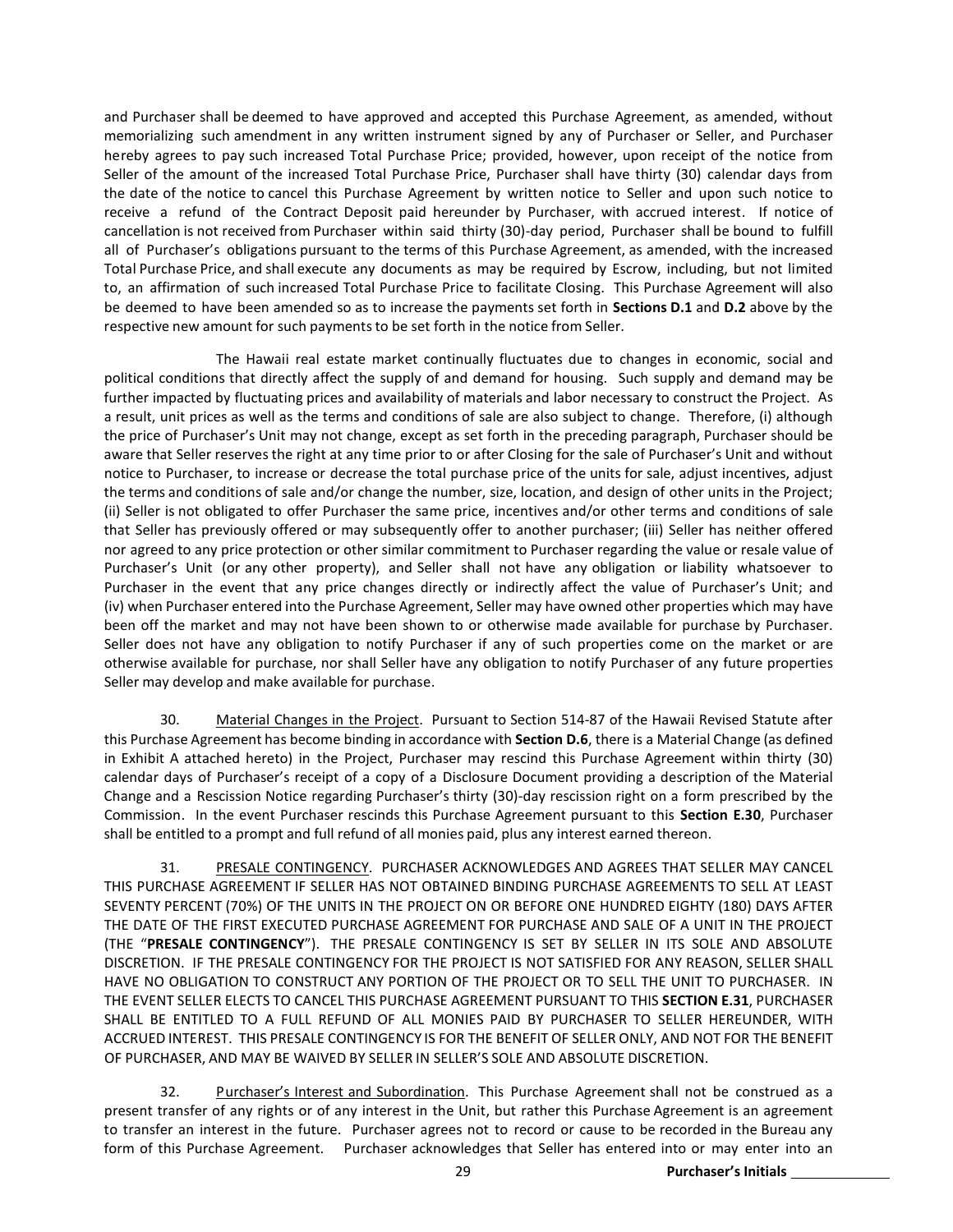agreement with one or more lenders (the "**Lender**") pursuant to which the Lender may loan an aggregate of up to FOUR HUNDRED AND FIFTY MILLION AND NO/100 DOLLARS (\$450,000,000.00) at an annual interest rate of up to ten (10) percentage points, or one thousand (1000) basis points, over the Lender's chosen rate (which may be Lender's "prime rate," "base rate," or other rate, Secured Overnight Financing Rate (SOFR) or may be the London Inter-Bank Offering Rate (LIBOR), or any other rate such Lender may select). The repayment provisions of the loan may call for repayment of the loan over a period of time likely not to exceed five (5) years. To secure the loan, Seller may grant to the Lender security interests covering Seller's interest in the Project, including the Unit covered by this Purchase Agreement. Purchaser acknowledges and agrees that the loan may also be secured by the interest(s) of an affiliate(s) of Seller in another/other condominium project(s) if the loan is cross-collateralized and that all security interests obtained by the Lender in connection with such loan as well as any extensions, renewals and modifications thereof shall be and remain at all times, until the recording of the Unit Deed, a lien or charge on the Project, including the Unit covered by this Purchase Agreement, prior to and superior to any and all liens or charges on the Project arising from this Purchase Agreement or any prior agreement. PURCHASER HEREBY INTENTIONALLY WAIVES, RELINQUISHES AND SUBORDINATES THE PRIORITY OR SUPERIORITY OF ANY LIEN OR OTHER LEGAL OR EQUITABLE INTEREST ARISING UNDER THIS PURCHASE AGREEMENT IN FAVOR OF THE LIEN OR CHARGE ON THE PROJECT OF THE SECURITY INTERESTS OF THE LENDER, INCLUDING BUT NOT LIMITED TO ANY LIEN, MORTGAGE OR CHARGE SECURING A LOAN MADE TO FINANCE THE ACQUISITION OF THE LAND AND THE COSTS OF CONSTRUCTION AND OTHER COSTS DURING SUCH CONSTRUCTION AND ANY AND ALL ADVANCES THEREFOR, WHETHER CONTRACTUAL OR VOLUNTARY, UNTIL THE RECORDING OF THE UNIT DEED. Purchaser further undertakes and agrees to execute and deliver any further documentation or subordination agreement required by the Lender to evidence this subordination and hereby irrevocably appoints Seller as Purchaser's attorney-in-fact to execute any such instrument on behalf of Purchaser, should Purchaser fail or refuse to do so within ten (10) business days after request is made or mailed. Said power of attorney is coupled with an interest, shall be irrevocable, and shall not be affected by the disability of the Purchaser. Purchaser also consents to Seller's assignment by way of security of Seller's interests in this Purchase Agreement and in Purchaser's Contract Deposit to the Lender and agrees that in the event of passage of Seller's interest therein pursuant to said assignment, Purchaser will, at Lender's option, perform to, attorn to and recognize Lender (and its successorsin interest, if any) as Seller hereunder, with all of the rights of Seller hereunder, all as if the Lender were the original Seller hereunder. Purchaser further understands and agrees that the Lender has the right under certain circumstances set forth or to be set forth in the mortgage instrument, the security agreement and any other loan documents pertaining to said agreement between Seller and Lender to foreclose its mortgage and/or enforce its other remedies thereunder or under such other loan documents or possessed at law, and Purchaser hereby agrees in such case that: (a) the Managing Agent of the Project is hereby irrevocably appointed by Purchaser as Purchaser's agent for acceptance of service of process during the term of this Purchase Agreement (which power is coupled with an interest and shall not be affected by the disability of the Purchaser), and any service of process upon said Managing Agent shall be deemed to be effective service of process upon Purchaser as though Purchaser has been personally served therewith; and (b) the rights of Purchaser hereunder are purely contractual in nature, enforceable only against Seller and its legal successors and assigns and not against the real property, Improvements and/or appurtenances thereto which are the subject of said mortgage instrument, security agreement or other loan documents, and Purchaser expressly acknowledges and agrees that Purchaser need not be named a party defendant or plaintiff in any cause of action or suit by Lender to foreclose and/or otherwise enforce its rights under said mortgage instrument or security agreement or other loan documents, nor does Purchaser have any right to be served with process in connection therewith or to be notified of the pendency thereof.

33. Administration and Management of Project. Purchaser acknowledges that Seller has retained Hawaiiana Management Company, Ltd. as the initial Managing Agent for the Project. During the duration of the Developer Control Period, as discussed in **Section E.26, Seller shall have the right to replace Hawaiiana Management Company, Ltd. and any other Managing Agent at any time in Seller's sole discretion. In the event the Managing Agent changes, the maintenance fees and services for the Project may change.** The Managing Agent shall have the authority, subject to the provisions of the Declaration and Bylaws, to assume control and responsibility for the physical, fiscal and administrative management of the Project, at the expense of the Association.

34. Assignment of Purchase Agreement; No "Flipping" of this Purchase Agreement. This Purchase Agreement may not be assigned by Purchaser. Any assignment of this Purchase Agreement by Purchaser is void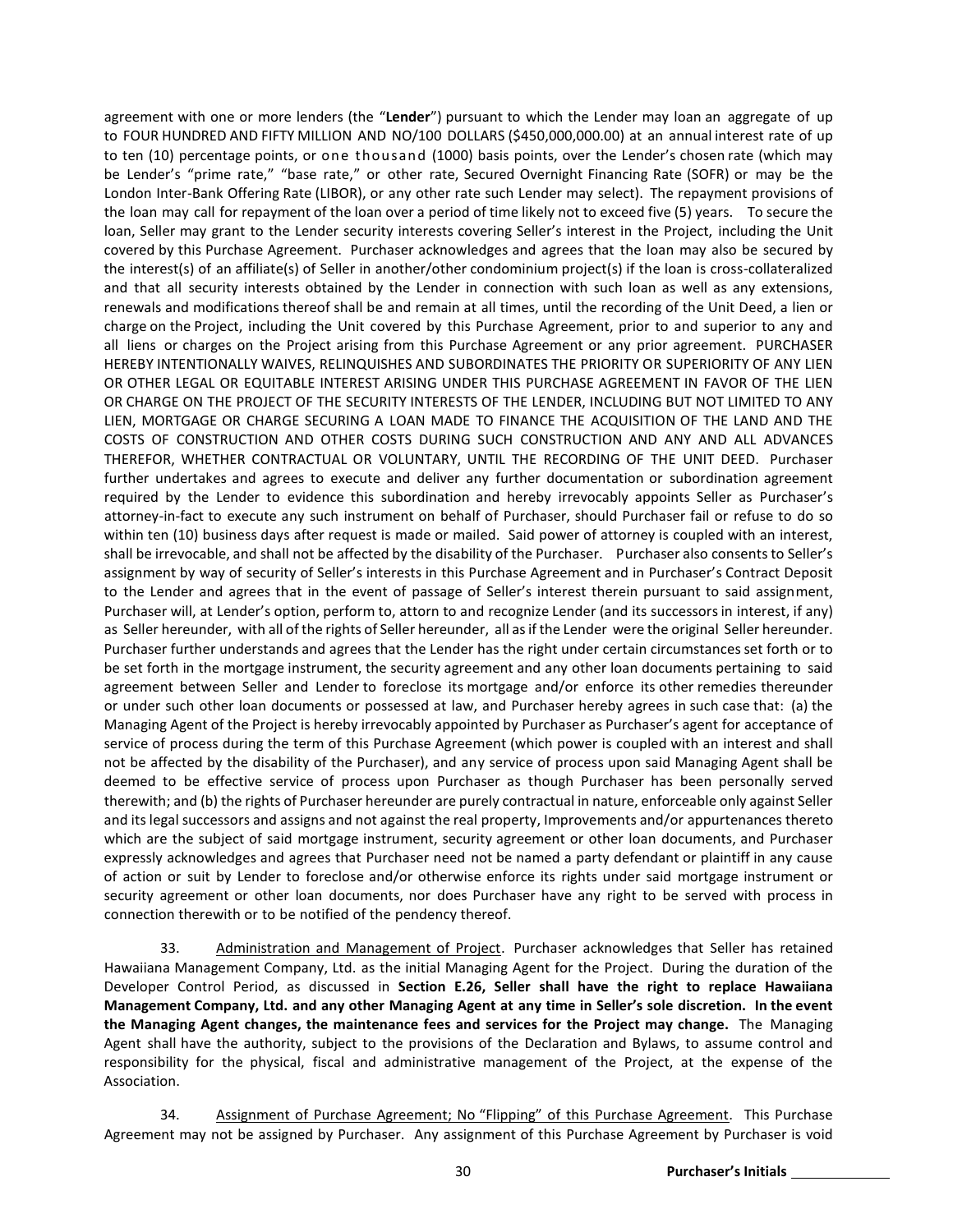and of no legal effect. For the purposes of this **Section E.34**, an assignment shall mean, but shall not be limited to: (i) the transfer of Purchaser's interest in this Purchase Agreement to one or more other Persons or other entities; (ii) the inclusion of additional persons or entities as purchasers under this Purchase Agreement; and (iii) where Purchaser is a corporation, partnership, limited liability company or other legal entity, the transfer of a controlling interest in Purchaser. As used herein, "**controlling interest**" shall mean (a) the sale of more than fifty percent (50%) of the ownership or other beneficial interest in such entity, or (b) the transfer of interests in such entity sufficient to allow the recipient thereof to control the day-to-day operations of such entity or otherwise control or influence the management of, or otherwise manage, set policies or direct the actions of such entity. Notwithstanding the foregoing, Purchaser may assign his/her rights under this Purchase Agreement to affiliated entities for estate planning purposes without the consent of Seller; provided that any such assignment shall not release Purchaser from his/her obligations under this Purchase Agreement. In the event that Purchaser decides to make such an assignment for estate planning purposes, Purchaser shall provide written notice thereof to Seller at least fifteen (15) calendar days prior to the Pre-Closing Date and shall provide to Seller and/or Escrow copies of such documents as Seller and/or Escrow, in their sole and absolute discretion, deem necessary to complete Closing.

35. SELLER'S REMEDIES UPON PURCHASER'S DEFAULT. IN THE EVENT PURCHASER SHALL HAVE DELIVERED THE CONTRACT DEPOSIT (OR PORTION THEREOF REQUIRED TO BE DELIVERED) OR ANY OTHER CONSIDERATION MONIES RELATED TO THE PURCHASE OF THE UNIT PURSUANT TO THIS PURCHASE AGREEMENT, AND SHALL FAIL TO COMPLY WITH OR PERFORM ANY OF THE COVENANTS, AGREEMENTS OR OTHER OBLIGATIONS TO BE PERFORMED BY PURCHASER UNDER THE TERMS AND PROVISIONS OF THIS PURCHASE AGREEMENT, INCLUDING, WITHOUT LIMITATION, DELIVERY OF THE CONTRACT DEPOSIT (OR ANY PORTION THEREOF) TO ESCROW ON OR PRIOR TO THE DEPOSIT DELIVERY DUE DATE, SELLER MAY PROVIDE PURCHASER WITH WRITTEN NOTICE OF SUCH DEFAULT OR BREACH AND THE OPPORTUNITY FOR PURCHASER TO REMEDY SUCH DEFAULT OR BREACH WITHIN TWENTY (20) CALENDAR DAYS AFTER THE DATE OF RECEIPT OF SUCH NOTICE. IF PURCHASER HAS NOT REMEDIED SUCH DEFAULT OR BREACH WITHIN SUCH TWENTY (20)-DAY PERIOD, SELLER SHALL BE ENTITLED TO ANY REMEDY AVAILABLE IN LAW OR IN EQUITY INCLUDING, WITHOUT LIMITATION,(I) SPECIFIC PERFORMANCE OF THIS PURCHASE AGREEMENT AND THE TERMS AND CONDITIONS SET FORTH THEREIN, OR (II) TERMINATION OF THIS PURCHASE AGREEMENT UPON WRITTEN NOTICE TO PURCHASER, WHEREUPON SELLER SHALL BE PAID THE ENTIRE CONTRACT DEPOSIT, AND ALL ACCRUED INTEREST, AND ANY OTHER MONETARY CONSIDERATION CONTRIBUTED BY PURCHASER RELATED TO THE PURCHASE OF THIS UNIT AS FIXED AND FULL LIQUIDATED DAMAGES. PURCHASER ACKNOWLEDGES THAT IT IS IMPOSSIBLE TO MORE PRECISELY ESTIMATE THE SPECIFIC DAMAGES TO BE SUFFERED BY SELLER FOR WHICH LIQUIDATED DAMAGES ARE PAYABLE PURSUANT TO THIS PURCHASE AGREEMENT, BUT THAT THE APPLICABLE SUM STIPULATED AS THE AMOUNT OF THE LIQUIDATED DAMAGES IS A REASONABLE AMOUNT.

36. PURCHASER'S REMEDIES UPON SELLER'S DEFAULT. NOTWITHSTANDING ANYTHING TO THE CONTRARY IN THIS PURCHASE AGREEMENT, IF SELLER SHALL BE IN DEFAULT UNDER THE TERMS AND PROVISIONS OF THIS PURCHASE AGREEMENT, PURCHASER SHALL PROVIDE WRITTEN NOTICE TO SELLER OF ANY SUCH DEFAULT BY SELLER. IF SELLER DOES NOT THEREAFTER CURE OR COMMENCE CURING THE DEFAULT (IF IMPRACTICAL TO CURE THE ENTIRE DEFAULT) WITHIN THIRTY (30) CALENDAR DAYS OF SELLER'S RECEIPT OF PURCHASER'S WRITTEN NOTICE, PURCHASER MAY, PROVIDED THAT PURCHASER IS NOT THEN IN MATERIAL DEFAULT UNDER THIS PURCHASE AGREEMENT, ELECT TO TERMINATE THIS PURCHASE AGREEMENT BY WRITTEN NOTICE TO SELLER, IN WHICH EVENT PURCHASER'S CONTRACT DEPOSIT AND ANY OTHER AMOUNTS PAID BY PURCHASER TO SELLER UNDER THIS PURCHASE AGREEMENT SHALL BE RETURNED TO PURCHASER UPON DEMAND, WITH ACCRUED INTEREST DESCRIBED IN **SECTION E.5** HEREOF. THE REFUND OF PURCHASER'S CONTRACT DEPOSIT AND OTHER AMOUNT PAID BY PURCHASER UNDER THE PURCHASE AGREEMENT SHALL BE PURCHASER'S ONLY DAMAGES AND ITS SOLE REMEDY IN THE EVENT OF SELLER'S DEFAULT HEREUNDER.

#### **DISPUTE NOTIFICATION AND RESOLUTION PROCEDURES; WAIVERS**

#### **NOTICE TO PURCHASER** PURCHASER \_\_\_\_\_\_\_\_\_\_\_\_

37. PURPOSE AND EXCLUSIVITY. THE PURPOSE OF THESE DISPUTE NOTIFICATION AND RESOLUTION PROCEDURES (THE "**PROCEDURES**") IS TO PROVIDE SELLER AND ITS OFFICERS, AGENTS, EMPLOYEES, BROKERS, OTHER REPRESENTATIVES OR ANY CONTRACTOR OR SUBCONTRACTOR, DESIGN PROFESSIONAL, ENGINEER OR SUPPLIER WHO PROVIDED LABOR, SERVICES OR MATERIALS TO THE PROJECT OR ANY PURCHASER OR OTHER OWNER OF AN INTEREST IN THE UNIT AND ANY PERSONS CLAIMING THEREUNDER (COLLECTIVELY FOR PURPOSES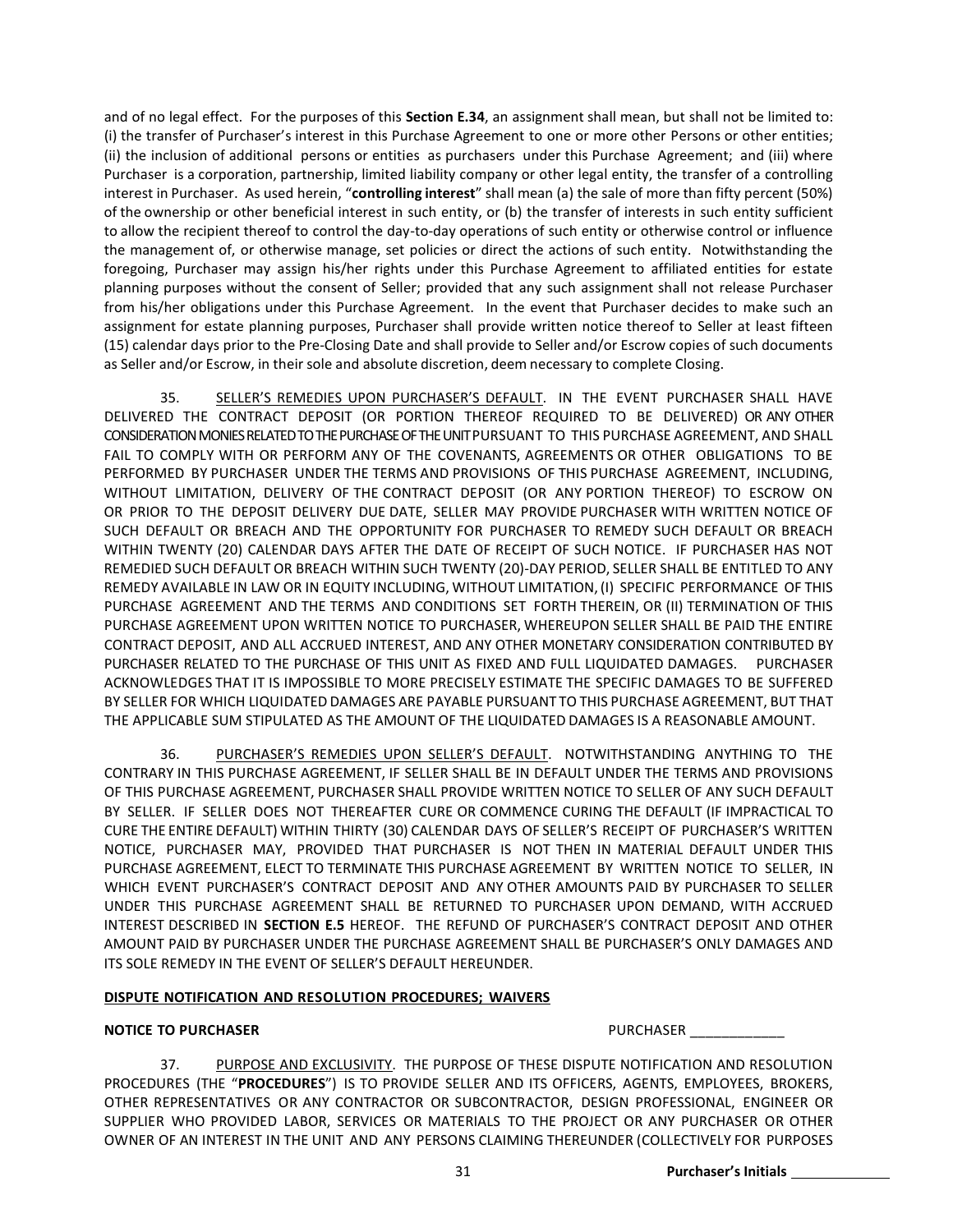OF THIS **SECTION E.37**, THE "**PARTIES**") WITH A MECHANISM TO RESOLVE DISPUTES THAT MAY DEVELOP IN THE FUTURE CONCERNING THIS PURCHASE AGREEMENT, THE UNDERLYING TRANSACTION, THE PROJECT, AND/OR THE UNIT. THE PARTIES AGREE THAT THESE PROCEDURES SHALL BE REQUIRED IN THE PROSECUTION AND RESOLUTION OF ALL DISPUTES, AND THAT THE GOAL OF THE PARTIES IN AGREEING TO THESE PROCEDURES IS TO UTILIZE ALTERNATIVE DISPUTE RESOLUTION AS THE PRIMARY AND PRINCIPAL MEANS OF RESOLVING DISPUTES AND THEREBY REDUCING THE NEED FOR LITIGATION. ALL PROVISIONS OF THESE PROCEDURES ARE TO BE INTERPRETED WITH THIS PURPOSE IN MIND.

a. DEFINITION. "**DISPUTES**" MEANS AND INCLUDES ANY AND ALL ACTIONS, CLAIMS OR DISPUTES BY, BETWEEN OR AMONG THE PARTIES: (A) THAT ARISE OUT OF: THE PROJECT; THIS PURCHASE AGREEMENT; DOCUMENTS RELATING TO THE ASSOCIATION; ANY OTHER AGREEMENTS BETWEEN THE PARTIES; THE SALE OF A UNIT; THE USE OR CONDITION OF ANY IMPROVEMENT OR ANY PORTION THEREOF; THE DESIGN OR CONSTRUCTION OF ANY IMPROVEMENT OR ANY PORTION THEREOF; OR ANY CONDITION ON OR AFFECTING THE PROJECT OR ANY PORTION THEREOF; INCLUDING WITHOUT LIMITING THE FOREGOING, CONSTRUCTION DEFECTS, SURVEYS, SOILS CONDITIONS, GRADING, SPECIFICATIONS, INSTALLATION OF IMPROVEMENTS OR DISPUTES WHICH ALLEGE BREACH OF IMPLIED OR EXPRESS WARRANTIES AS TO THE CONDITION OF ANY IMPROVEMENT OR THE PROJECT; AND (B) WHERE THE TOTAL AMOUNT IN CONTROVERSY (INCLUDING ALL CLAIMS AND COUNTERCLAIMS) IS GREATER THAN THREE THOUSAND FIVE HUNDRED AND NO/100 DOLLARS (\$3,500.00). NOTWITHSTANDING ANYTHING ELSE IN THIS **SECTION E.37** TO THE CONTRARY, ANY ACTION OR CLAIM BY OR BETWEEN SELLER AND PURCHASER ARISING OUT OF OR INCIDENT TO THIS PURCHASE AGREEMENT THAT IS RAISED OR OTHERWISE ASSERTED BEFORE THE CLOSING DATE NEED NOT BE SUBMITTED TO ALTERNATIVE DISPUTE RESOLUTION AS PROVIDED HEREIN, AND SELLER AND PURCHASER SHALL BE FREE TO PURSUE SUCH ACTION OR CLAIM AS OTHERWISE PROVIDED HEREIN, IN PROCEEDINGS BEFORE ANY COURT OF COMPETENT JURISDICTION WITHOUT FIRST SUBMITTING SUCH ACTION OR CLAIM TO THE PROCEDURES SPECIFIED IN THIS **SECTION E.37**. PURCHASER AND SELLER AGREE THAT ANY JUDICIAL PROCEEDINGS INITIATED UNDER THE PRECEDING SENTENCE SHALL BE CONDUCTED IN HONOLULU, HAWAII. FURTHERMORE, NOTWITHSTANDING THE FOREGOING, THESE PROCEDURES ARE NOT MEANT TO LIMIT (i) THE RIGHTS OF THE ASSOCIATION OR ITS BOARD TO PURSUE THEIR LEGAL REMEDIES IN THE CASE OF ANY DELINQUENCY IN THE PAYMENT OF MAINTENANCE FES, (ii) THE ENFORCEMENT OF THE PROVISION OF THE DECLARATION, BYLAWS, OR HOUSE RULES, AS AMENDED FROM TIME TO TIME, (iii) THE RIGHTS AND REMEDIES OF ANY LENDER THAT SEEKS TO ENFORCE ITS REMEDIES AGAINST THE DEVELOPER, ANY OWNER, THE ASSOCIATION, OR ANY OTHER PARTY, AND (iv) ANY CONTRACT THAT THE SELLER MAY ENTER INTO WITH A CONTRACTOR TO BUILD THE PROJECT.

b . KNOWING RELEASES AND WAIVERS. THE PARTIES ACKNOWLEDGE THAT THE PROCEDURES HAVE BEEN A MATERIAL INDUCEMENT FOR THEM TO ENTER INTO THIS PURCHASE AGREEMENT. TO ACCOMPLISH THE PURPOSE OF THESE PROCEDURES, THE PARTIES, WITH RESPECT TO ANY DISPUTE, AND ANY PROHIBITED LITIGATION REFERRED TO IN **SUBSECTION f** BELOW, HEREBY KNOWINGLY, VOLUNTARILY, AND INTENTIONALLY AGREE TO THE FOLLOWING RELEASES, WAIVERS AND PROVISIONS:

(i) **WAIVER OF JURY TRIAL**. THE PARTIES WAIVE THEIR RESPECTIVE RIGHTS, IF ANY, TO A JURY TRIAL ON ANY CLAIM, COUNTERCLAIM, OR CAUSE OF ACTION, WHETHER STATUTORY OR BROUGHT IN TORT OR IN CONTRACT, THAT IS BASED UPON OR ARISING OUT OF SUCH DISPUTE, OR SUCH PROHIBITED LITIGATION.

(ii) **WAIVER AND RELEASE OF DAMAGES** . **THE PARTIES WAIVE AND RELEASE ANY AND ALL RIGHTS THAT ANY OF THEM MAY HAVE TO RECOVER ANY TYPE OF PUNITIVE, CONSEQUENTIAL OR EXEMPLARY DAMAGES, OR TREBLE OR OTHER MULTIPLE DAMAGES PROVIDED FOR BY ANY STATUTE OR RULE.** NOTHING CONTAINED IN THESE PROCEDURES SHALL PRECLUDE THE RECOVERY OF OTHER DAMAGES OR ATTORNEYS' FEES AND COSTS AS AND TO THE EXTENT PROVIDED ELSEWHERE IN THIS PURCHASE AGREEMENT, EXCEPT WHERE OTHERWISE PROHIBITED BY LAW.

(iii) **WAIVER OF CLASS ACTIONS AND CONSOLIDATION**. THE PARTIES WAIVE THEIR RESPECTIVE RIGHTS, IF ANY, TO INITIATE OR PARTICIPATE IN ANY CLASS ACTION ARISING OUT OF, RELATING TO, OR CONCERNING SUCH DISPUTE OR SUCH PROHIBITED TRANSACTION. THE PARTIES AGREE THAT ALL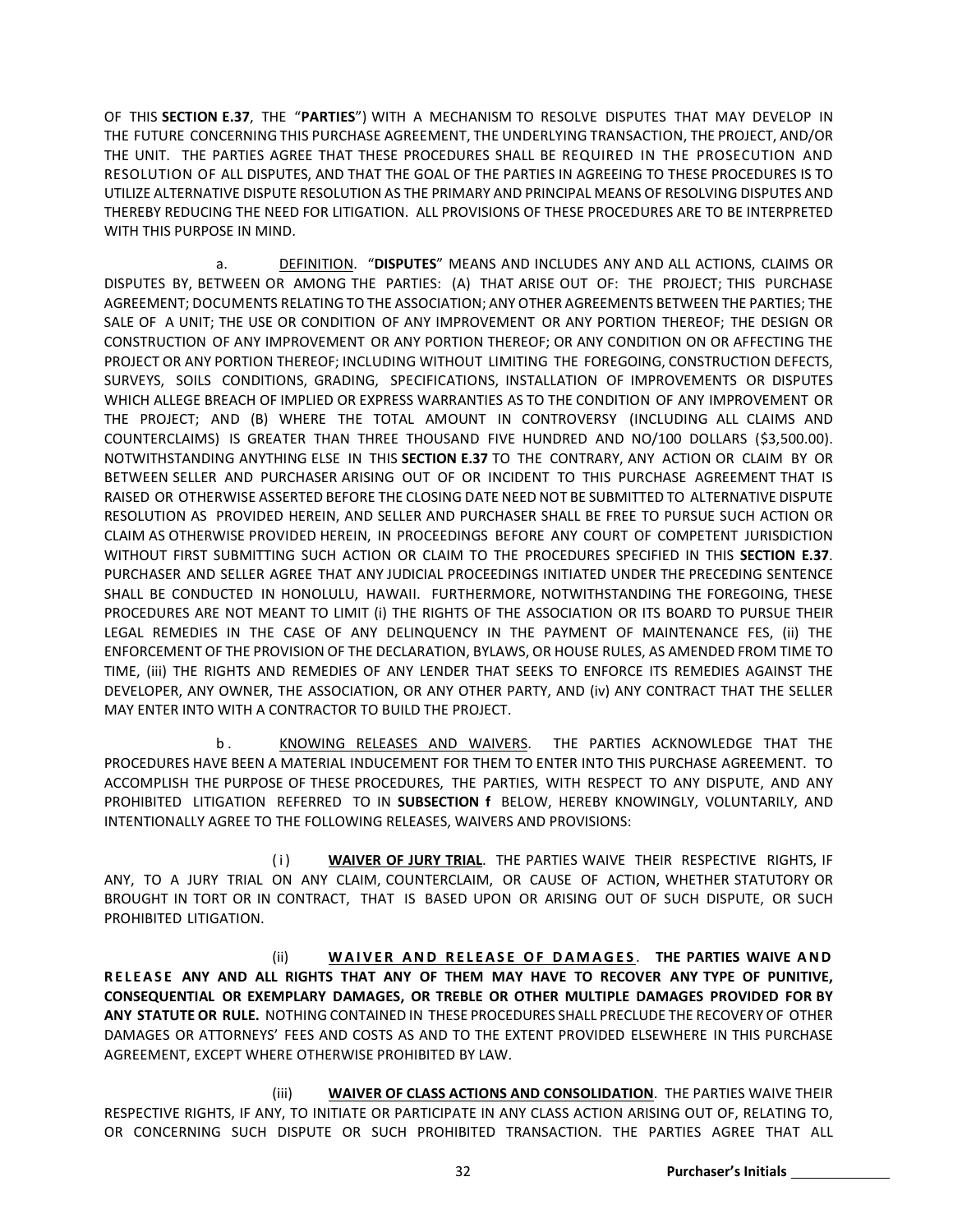PROCEEDINGS GOVERNED BY THESE PROCEDURES SHALL BE BROUGHT SOLELY ON AN INDIVIDUAL BASIS, AND MAY NOT BE CONSOLIDATED OR JOINED WITH PROCEEDINGS INVOLVING CLAIMS ASSERTED BY ANY OTHER PARTY, PERSON, OR ENTITY.

c. DISPUTE NOTICE AND NEGOTIATIONS. EXCEPT FOR DISPUTES RELATING TO CONSTRUCTION DEFECTS, WHICH SHALL BE GOVERNED BY THE CONTRACTOR REPAIR ACT, CHAPTER 672E OF THE HAWAII REVISED STATUTES (THE "**CONTRACTOR REPAIR ACT**"), ANY PERSON WITH A DISPUTE SHALL NOTIFY THE PARTY TO WHOM THE DISPUTE IS DIRECTED IN WRITING OF THE DISPUTE, WHICH WRITING SHALL DESCRIBE THE NATURE OF THE DISPUTE AND ANY PROPOSED REMEDY (THE "**DISPUTE NOTICE**"). WITHIN A REASONABLE PERIOD AFTER RECEIPT OF THE DISPUTE NOTICE, WHICH PERIOD SHALL NOT EXCEED SIXTY (60) DAYS, THE PARTIES TO THE DISPUTE, REPRESENTED BY INDIVIDUALS WITH DECISION-MAKING AUTHORITY, SHALL MEET AT A MUTUALLY ACCEPTABLE PLACE WITHIN OR NEAR THE PROJECT TO DISCUSS THE DISPUTE. THE PARTIES TO THE DISPUTE SHALL NEGOTIATE IN GOOD FAITH IN AN ATTEMPT TO RESOLVE THE DISPUTE. THE PARTIES AGREE THAT, EXCEPT FOR DISPUTES GOVERNED BY THE CONTRACTOR REPAIR ACT, THE DISPUTE NOTICE AND NEGOTIATIONS PROCESS SET FORTH IN THIS **SUBSECTION c** MUST CONDUCTED AND COMPLETED BEFORE ANY PARTY MAY INITIATE FURTHER PROCEEDINGS ON THE DISPUTE.

d. MEDIATION. IF THE PARTIES TO THE DISPUTE CANNOT RESOLVE SUCH DISPUTE PURSUANT TO THE CONTRACTOR REPAIR ACT OR THE PROCEDURES DESCRIBED IN SUBSECTION c ABOVE, THE MATTER SHALL BE SUBMITTED TO MEDIATION PURSUANT TO THE PROCEDURES ADOPTED BY DISPUTE PREVENTION AND RESOLUTION, INC. (DPR) LOCATED IN HONOLULU, HAWAII (EXCEPT AS SUCH PROCEDURES ARE MODIFIED BY THE PROVISIONS OF THIS **SECTION d**) OR ANY SUCCESSOR THERETO OR TO ANY OTHER ENTITY OFFERING MEDIATION SERVICES THAT IS ACCEPTABLE TO THE PARTIES. THE MEDIATOR SHALL BE SELECTED WITHIN FIFTEEN (15) DAYS OF THE SUBMITTAL OF THE DISPUTE TO MEDIATION. NO PERSON SHALL SERVE AS A MEDIATOR IN ANY DISPUTE IN WHICH THE PERSON HAS ANY FINANCIAL OR PERSONAL INTEREST IN THE RESULT OF THE MEDIATION, EXCEPT BY THE WRITTEN CONSENT OF ALL PARTIES TO THE DISPUTE PARTICIPATING IN THE MEDIATION. PRIOR TO ACCEPTING ANY APPOINTMENT, THE PROSPECTIVE MEDIATOR SHALL DISCLOSE ANY CIRCUMSTANCES LIKELY TO CREATE A PRESUMPTION OF BIAS OR TO PREVENT A PROMPT COMMENCEMENT OF THE MEDIATION PROCESS. THE PARTIES AGREE THAT THE MEDIATION PROCESS SET FORTH IN THIS SUBSECTION d AND ITS SUBPARTS MUST BE CONDUCTED AND COMPLETED BEFORE ANY PARTY MAY INITIATE FURTHER PROCEEDINGS ON THE DISPUTE.

(i) POSITION LETTER; PRE-MEDIATION CONFERENCE. WITHIN TEN (10) DAYS OF THE SELECTION OF THE MEDIATOR, EACH PARTY TO THE DISPUTE PARTICIPATING IN THE MEDIATION SHALL SUBMIT A LETTER SETTING FORTH A CONCISE DESCRIPTION OF ITS POSITION WITH REGARD TO THE ISSUES THAT NEED TO BE RESOLVED. SUCH LETTER SHALL BE OF A LENGTH AND MEET THE FORMATTING SPECIFICATIONS ESTABLISHED BY THE MEDIATOR, PROVIDED, HOWEVER, THAT IN NO EVENT SHALL THE MEDIATOR REQUIRE SUCH LETTER TO BE LESS THAN FIVE (5) SINGLE-SPACED PAGES. THE MEDIATOR SHALL HAVE THE RIGHT TO SCHEDULE A PRE-MEDIATION CONFERENCE AND ALL PARTIES TO THE DISPUTE PARTICIPATING IN THE MEDIATION SHALL ATTEND UNLESS OTHERWISE AGREED. THE MEDIATION SHALL BE COMMENCED WITHIN TEN (10) DAYS FOLLOWING THE SUBMITTAL OF THE LETTER AND SHALL BE CONCLUDED WITHIN FIFTEEN (15) DAYS FROM THE COMMENCEMENT OF THE MEDIATION, UNLESS THE PARTIES TO THE DISPUTE PARTICIPATING IN THE MEDIATION MUTUALLY AGREE TO EXTEND THE MEDIATION PERIOD. THE MEDIATION SHALL BE HELD IN HONOLULU, HAWAII OR SUCH OTHER PLACE AS IS MUTUALLY ACCEPTABLE TO THE PARTIES TO THE DISPUTE PARTICIPATING IN THE MEDIATION.

(ii) CONDUCT OF MEDIATION. THE MEDIATOR HAS DISCRETION TO CONDUCT THE MEDIATION IN THE MANNER THAT THE MEDIATOR BELIEVES IS MOST APPROPRIATE FOR REACHING A SETTLEMENT OF THE DISPUTE. THE MEDIATOR IS AUTHORIZED TO CONDUCT JOINT AND SEPARATE MEETINGS WITH THE PARTIES TO THE DISPUTE PARTICIPATING IN THE MEDIATION AND TO MAKE ORAL AND WRITTEN RECOMMENDATIONS FOR SETTLEMENT. WHENEVER NECESSARY, THE MEDIATOR MAY ALSO OBTAIN EXPERT ADVICE CONCERNING TECHNICAL ASPECTS OF THE DISPUTE, PROVIDED THE PARTIES TO THE DISPUTE PARTICIPATING IN THE MEDIATION AGREE AND ASSUME THE EXPENSES OF OBTAINING SUCH ADVICE. THE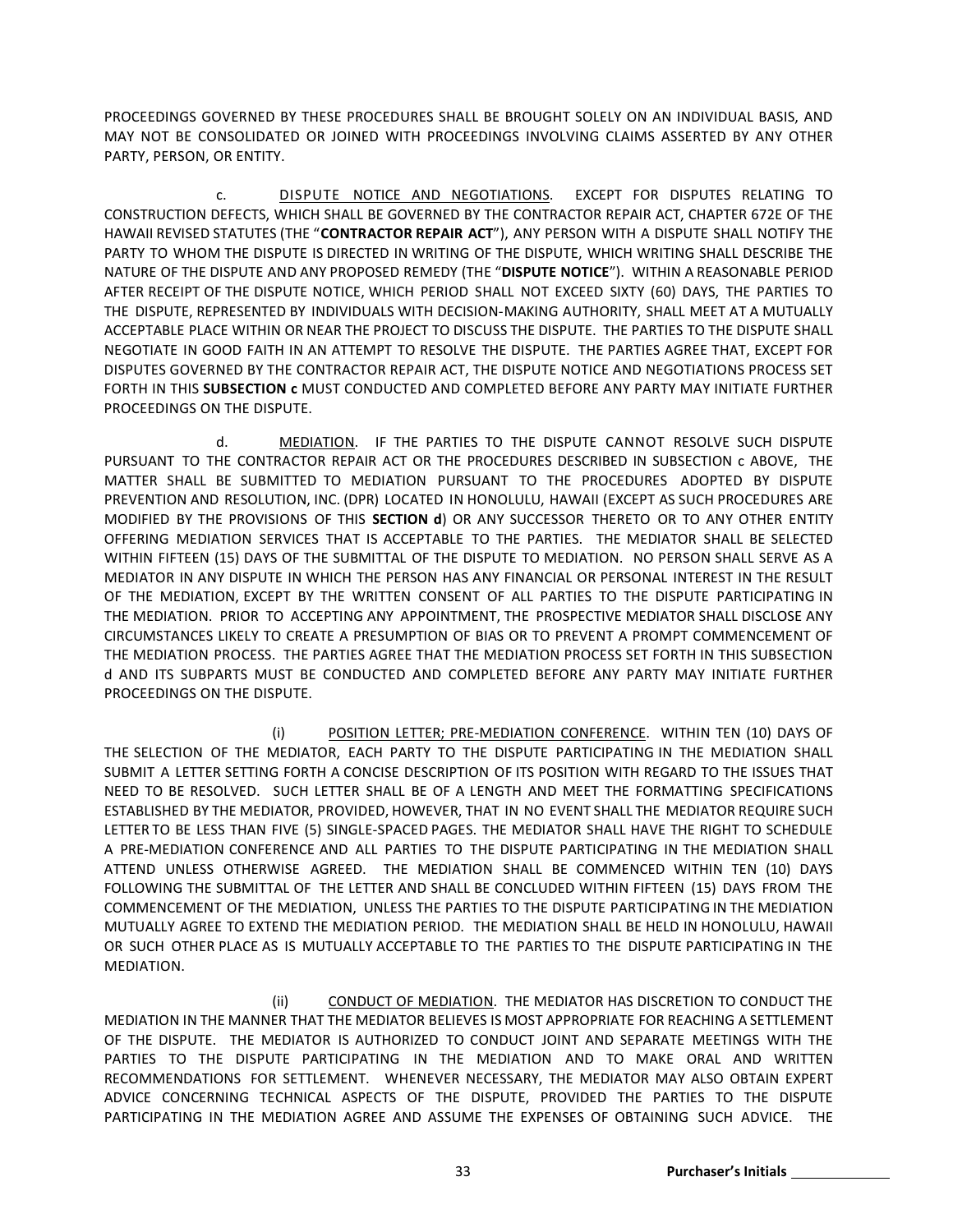MEDIATOR DOES NOT HAVE THE AUTHORITY TO IMPOSE A SETTLEMENT ON THE PARTIES TO THE DISPUTE PARTICIPATING IN THE MEDIATION.

(iii) PARTIES PERMITTED AT SESSIONS. PERSONS OTHER THAN THE PARTIES TO THE DISPUTE PARTICIPATING IN THE MEDIATION, THEIR AUTHORIZED REPRESENTATIVES AND THE MEDIATOR MAY ATTEND THE MEDIATION SESSIONS ONLY WITH THE CONSENT OF THE MEDIATOR, PROVIDED, HOWEVER, SUCH PERMISSION AND CONSENT SHALL NOT BE REQUIRED TO ALLOW PARTICIPATION OF SUCH PARTIES' LIABILITY INSURER IN THE MEDIATION TO THE EXTENT REQUIRED UNDER SUCH PARTIES' LIABILITY INSURANCE POLICY.

PROCESS.

(iv) RECORD. THERE SHALL BE NO STENOGRAPHIC RECORD OF THE MEDIATION

(v) EXPENSES. THE EXPENSES OF WITNESSES FOR EITHER SIDE SHALL BE PAID BY THE PARTY PRODUCING SUCH WITNESSES. ALL OTHER EXPENSES OF THE MEDIATION, INCLUDING, BUT NOT LIMITED TO, THE FEES AND COSTS CHARGED BY THE MEDIATOR AND THE EXPENSES OF ANY WITNESSES OR THE COST OF ANY PROOF OR EXPERT ADVICE PRODUCED AT THE DIRECT REQUEST OF THE MEDIATOR, SHALL BE BORNE EQUALLY BY THE PARTIES TO THE MEDIATION UNLESS THEY AGREE OTHERWISE. EACH PARTY TO THE MEDIATION SHALL BEAR ITS OWN ATTORNEYS' FEES AND COSTS IN CONNECTION WITH SUCH MEDIATION.

e. NONBINDING ARBITRATION. IF THE PARTIES TO THE DISPUTE CANNOT RESOLVE SUCH DISPUTE PURSUANT TO THE PROCEDURES DESCRIBED IN **SUBSECTIONS c and d**, ABOVE, THE MATTER SHALL BE SUBMITTED TO NONBINDING ARBITRATION BEFORE DPR OR ANY SUCCESSOR THERETO OR ANY OTHER ENTITY OFFERING ARBITRATION SERVICES THAT IS ACCEPTABLE TO SUCH PARTIES (ANY ONE OF THEM "**DISPUTE AGENCY**") AND PURSUANT TO THE DISPUTE AGENCY'S RULES AND PROCEDURES (EXCEPT AS SUCH RULES ARE MODIFIED BY THE PROVISIONS OF THIS SECTION). THE PARTIES ACKNOWLEDGE AND AGREE THAT THE ARBITRATION OF ANY DISPUTES SHALL BE BY AND BETWEEN THE PARTIES ONLY. THE PARTIES EXPRESSLY WAIVE ANY AND ALL RIGHTS TO PURSUE CLASS-WIDE CLAIMS RELATING TO ANY DISPUTE. PURSUANT TO HAWAII REVISED STATUTES, SECTION 658A-10(c), THE PARTIES EXPRESSLY ACKNOWLEDGE AND AGREE THAT THE ARBITRATION OF ANY DISPUTE SHALL NOT BE CONSOLIDATED WITH THE CLAIMS OF ANY OTHER PARTY, PERSON, OR ENTITY. ALL ARBITRATION PROCEEDINGS SHALL BE CONDUCTED IN HONOLULU, HAWAII OR SUCH OTHER PLACE AS IS MUTUALLY ACCEPTABLE TO THE PARTIES TO THE DISPUTE PARTICIPATING IN THE NONBINDING ARBITRATION. THE PARTIES AGREE THAT THE NONBINDING ARBITRATION PROCESS SET FORTH IN THIS **SUBSECTION e** AND ITS SUBPARTS MUST BE CONDUCTED AND COMPLETED BEFORE ANY PARTY MAY INITIATE FURTHER PROCEEDINGS ON THE DISPUTE.

(i) SELECTION OF ARBITRATOR. ALL DISPUTES SHALL BE HEARD BY A SINGLE ARBITRATOR, WHO SHALL EITHER BE A FORMER JUDGE WITH SUBSTANTIAL EXPERIENCE IN RESIDENTIAL REAL ESTATE LITIGATION MATTERS OR A LICENSED ATTORNEY WITH AT LEAST TEN (10) YEARS EXPERIENCE IN RESIDENTIAL REAL ESTATE TRANSACTIONS AND/OR LITIGATION INVOLVING RESIDENTIAL REAL ESTATE; PROVIDED, HOWEVER, THAT IF THE DISPUTE RELATES TO A CONSTRUCTION DEFECT, THE ARBITRATOR SHALL EITHER BE A FORMER JUDGE WITH SUBSTANTIAL EXPERIENCE IN CONSTRUCTION DEFECT LITIGATION OR A LICENSED ATTORNEY WITH AT LEAST TEN (10) YEARS EXPERIENCE IN CONSTRUCTION DEFECT LITIGATION. THE ARBITRATOR SHALL BE SELECTED IN THE MANNER SET FORTH IN THE RULES OF THE DISPUTE AGENCY WITHIN TEN (10) DAYS AFTER THE SUBMITTAL OF THE MATTER TO ARBITRATION.

(ii) POSITION STATEMENTS. WITHIN TEN (10) DAYS AFTER THE SELECTION OF THE ARBITRATOR, THE PARTY WHO REQUESTED ARBITRATION OF THE DISPUTE SHALL FILE WITH THE ARBITRATOR AND SERVE ON THE OTHER PARTY (AND COUNSEL) A POSITION STATEMENT SETTING FORTH A DESCRIPTION OF THE FACTS UNDERLYING THE DISPUTE, THE NATURE OF THE DISPUTE, THE QUESTION(S) TO BE RESOLVED AND THE RELIEF REQUESTED. WITHIN TEN (10) DAYS AFTER THE SERVICE OF THE INITIAL POSITION STATEMENT, THE OTHER PARTY(IES) SHALL FILE AND SERVE WHATEVER COUNTER-POSITION STATEMENT MAY BE APPROPRIATE TO PRESERVE AND ASSERT SUCH PARTY'S POSITION SETTING FORTH A DESCRIPTION OF THE FACTS UNDERLYING THE DISPUTE, THE NATURE OF THE DISPUTE, THE QUESTION(S) TO BE RESOLVED AND THE RELIEF REQUESTED. TEN (10) DAYS AFTER SERVICE OF THE COUNTER-POSITION STATEMENT, ALL PARTIES SHALL FILE AND SERVE A RESPONSE TO THE POSITION STATEMENTS FILED BY THE OTHER, WHICH RESPONSES SHALL CONTAIN A SHORT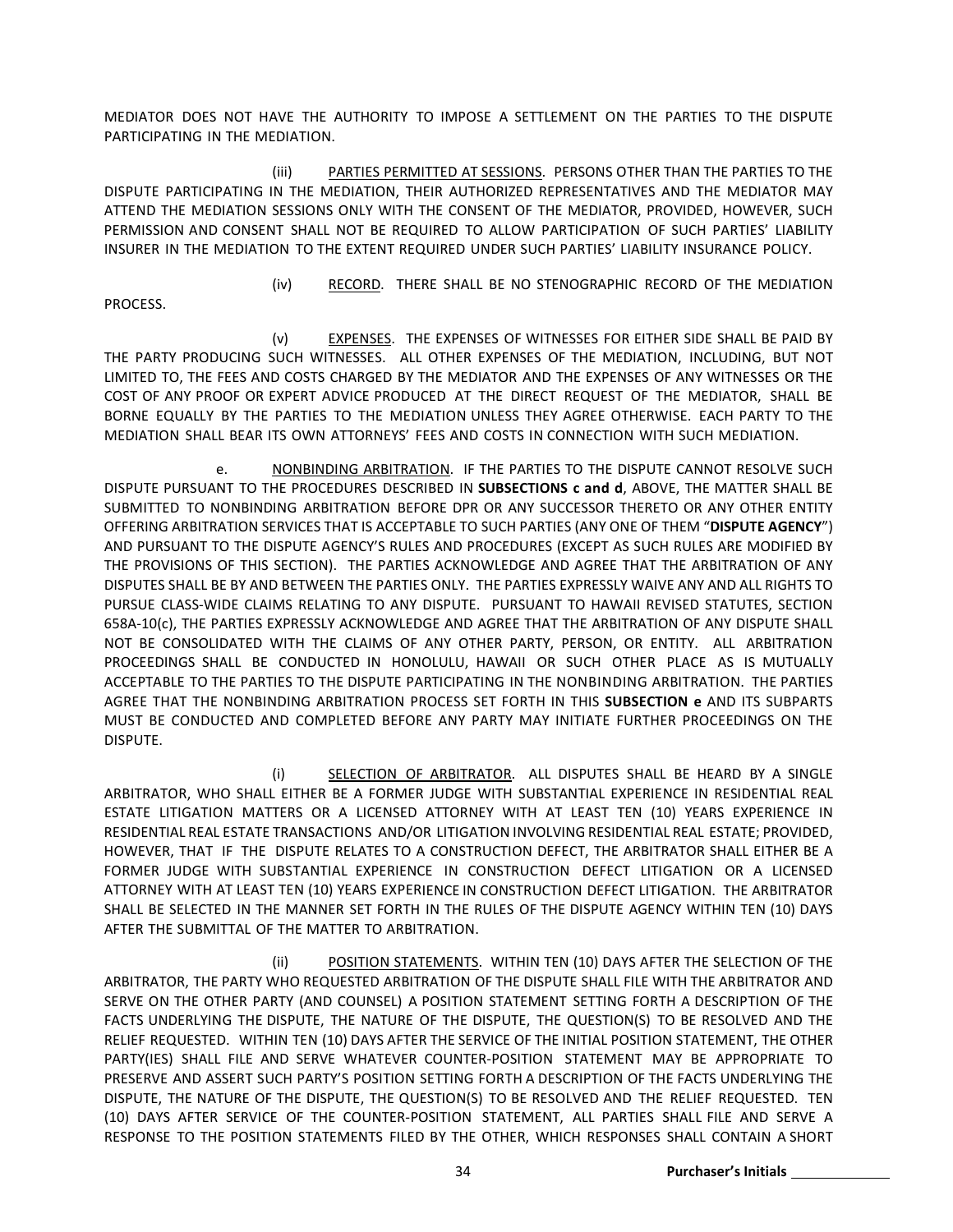DESCRIPTION OF THE RESPONSE TO THE POSITIONS BEING ASSERTED, INCLUDING ANY DEFENSES OF AN AFFIRMATIVE NATURE. ANY QUESTION ARISING OUT OF THE SAME TRANSACTION OR OCCURRENCE SHALL BE SET FORTH IN THE RESPONSES OR BE FOREVER BARRED. THE ARBITRATOR MAY PERMIT A POSITION STATEMENT, COUNTER-POSITION STATEMENT, OR RESPONSE TO BE AMENDED TO ADD A QUESTION TO BE RESOLVED OR DEFENSE ONLY UPON PRESENTATION OF A REASONABLE BASIS THEREFOR.

(iii) CONDUCT OF ARBITRATION HEARING. UNLESS A HEARING IS WAIVED IN WRITING BY ALL PARTIES, ALL DISPUTES SHALL BE DETERMINED BY THE ARBITRATOR AFTER A HEARING CONDUCTED IN ACCORDANCE WITH THESE PROCEDURES. THE ARBITRATOR MAY, IN THE ARBITRATOR'S SOLE DISCRETION, LIMIT TESTIMONY AND ARGUMENT, BOTH LEGAL AND FACTUAL. THE HEARING SHALL BE COMMENCED AT A TIME AND PLACE SELECTED BY THE ARBITRATOR IN HONOLULU, HAWAII, UNLESS OTHERWISE AGREED TO BY THE PARTIES IN WRITING, TO AFFORD EACH PARTY ADEQUATE PREPARATION FOR PRESENTING ITS POSITION AS TO THE DISPUTE BEING ARBITRATED, BUT IN NO EVENT LATER THAN SIXTY (60) DAYS AFTER THE FILING OF THE LAST OF THE PARTIES' RESPONSES. UNLESS OTHERWISE AGREED IN WRITING BY THE PARTIES, THE HEARING SHALL BE CONCLUDED WITHIN TWENTY (20) DAYS OF COMMENCEMENT OF THE HEARING.

(iv) RECORD. UNLESS OTHERWISE AGREED TO BY THE PARTIES, THERE SHALL BE NO STENOGRAPHIC RECORD OF THE ARBITRATION PROCEEDINGS.

(v) POWERS OF THE ARBITRATOR. THE ARBITRATOR SHALL HAVE THE POWER TO CONSIDER ALL DISPUTES SUBMITTED TO ARBITRATION HEREUNDER IN ACCORDANCE WITH THESE PROCEDURES, PROVIDED THAT THE REQUIREMENTS OF **SUBSECTIONS c and d** HAVE BEEN SATISFIED FOR SUCH DISPUTES. THE ARBITRATOR SHALL NOT HAVE THE POWER TO CONSIDER ANY DISPUTE THAT WAS NOT SUBMITTED TO ARBITRATION BY THE PARTIES. THE PARTIES AGREE THAT IN ANY ARBITRATION PROCEEDING CONDUCTED UNDER THESE PROCEDURES, THE ARBITRATOR SHALL APPLY HAWAII LAW, SHALL FOLLOW THE TERMS OF THE DECLARATION, AND SHALL ONLY HAVE THE POWER TO PROVIDE IN THE ADVISORY AWARD FOR ANY REMEDY THAT WOULD HAVE BEEN AVAILABLE TO A COURT DECIDING THE SAME MATTER, SUBJECT TO THE LIMITATIONS AND REMEDIES CONTAINED IN THESE PROCEDURES. THE ARBITRATOR MAY EXTEND ANY OF THE DEADLINES SET FORTH IN THIS **SUBSECTION e** UPON THE REQUEST OF EITHER PARTY FOR GOOD CAUSE; PROVIDED, HOWEVER, THAT THE ARBITRATOR SHALL ISSUE THE ARBITRATION AWARD IN THE TIME PRESCRIBED BY **SUBSECTION e(ix)**.

(vi) DISCOVERY. THE SCOPE, METHODS, AND DURATION OF DISCOVERY SHALL BE WITHIN THE SOLE DISCRETION OF THE ARBITRATOR SUBJECT, HOWEVER, TO THE PROVISIONS OF THIS **SECTION e(vi)**. DISCOVERY SHALL NOT BE PERMITTED AS A MATTER OF RIGHT BUT ONLY TO THE EXTENT NECESSARY IN ACCORDANCE WITH HAWAII REVISED STATUTES § 658A-17(c), AS AMENDED, TO ACHIEVE THE PURPOSE OF THESE PROCEDURES, SET FORTH IN THIS SECTION. TO FACILITATE SUCH DISCOVERY, THE ARBITRATOR SHALL HAVE THE POWER TO ISSUE SUBPOENAS FOR THE ATTENDANCE OF WITNESSES AND PRODUCTION OF DOCUMENTS AS PERMITTED BY HAWAII REVISED STATUTES §658A-17(a), AS AMENDED. THE PARTIES TO THE DISPUTE SHALL COOPERATE TO THE GREATEST EXTENT POSSIBLE SO AS TO AVOID THE NECESSITY FOR THE ISSUANCE OF SUBPOENAS.

(vii) OTHER EVIDENCE. NEITHER HAWAII NOR THE FEDERAL RULES OF EVIDENCE OR CIVIL PROCEDURE WILL BE APPLICABLE, EXCEPT THAT THE ATTORNEY-CLIENT PRIVILEGE AND THE WORK PRODUCT DOCTRINE UNDER HAWAII LAW SHALL APPLY.

(viii) EXPENSES AND FEES. EXCEPT AS AND TO THE EXTENT PROVIDED ELSEWHERE IN THIS PURCHASE AGREEMENT, EACH PARTY SHALL BEAR ITS OWN ATTTORNEY'S FEES. ALL OTHER PROPER COSTS AND EXPENSES OF THE ARBITRATION, INCLUDING WITHOUT LIMITATION, WITNESSES' FEES AND THE FEES OF THE ARBITRATOR, SHALL BE CHARGED TO A PARTY OR PARTIES IN SUCH AMOUNTS AS THE ARBITRATOR DECIDES AT THE TIME OF THE AWARD. NOTWITHSTANDING THE FOREGOING, IF THE ARBITRATOR DECIDES THAT A PARTY'S CLAIMS ARE FRIVOLOUS, SUCH PARTY SHALL SOLELY BE RESPONSIBLE FOR ALL PROPERTY COSTS AND EXPENSES OF THE ARBITRATION, INCLUDING, WIHTOUT LIMITATION, THE OTHER PARTY'S REASONABLE ATTORNEYS' FEES.

(ix) ADVISORY ARBITRATION AWARD; NONBINDING. THE ARBITRATOR SHALL ISSUE A WRITTEN ADVISORY DECISION ON THE MERITS OF THE ISSUE(S) FRAMED BY THE POSITION STATEMENT,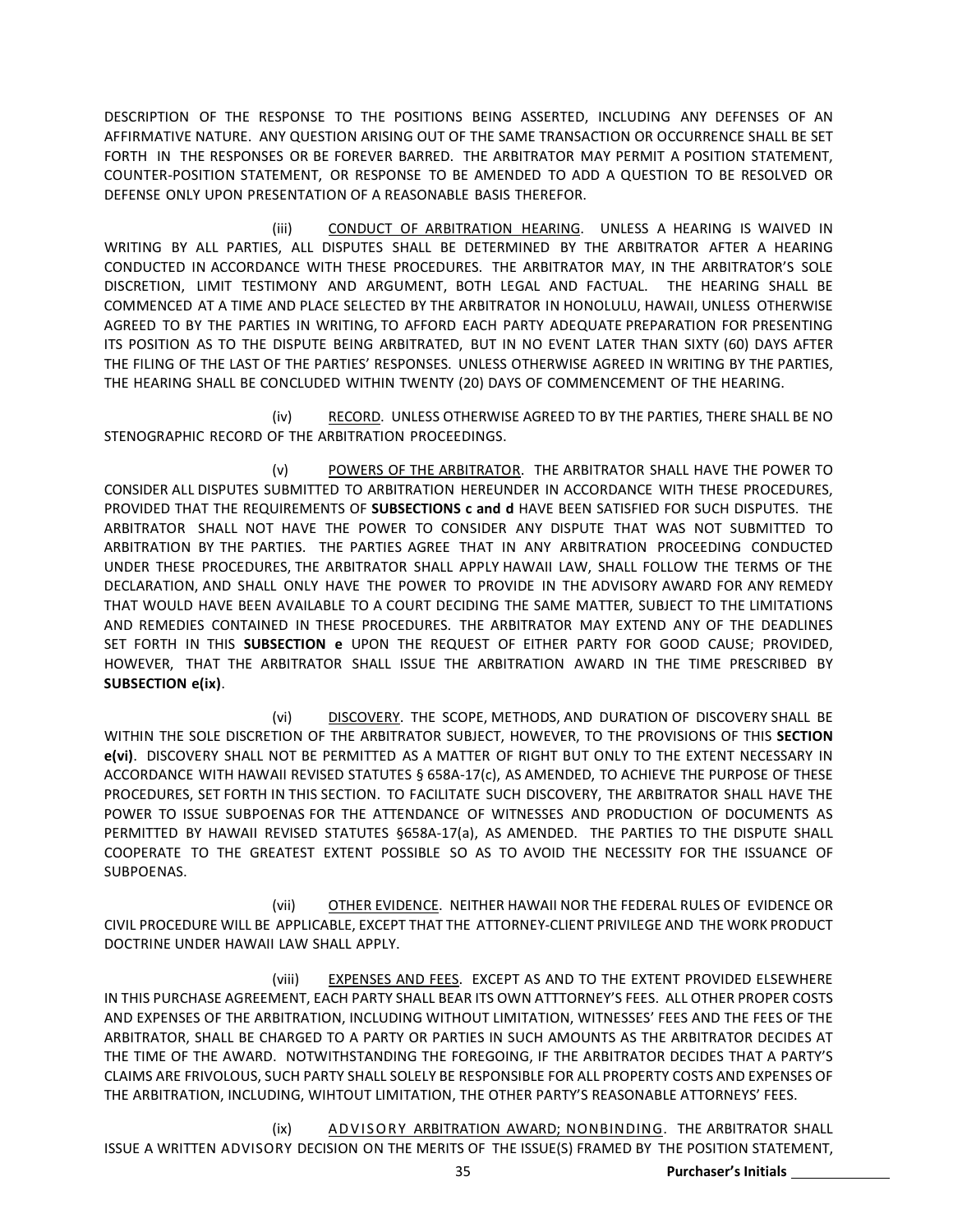COUNTER-POSITION STATEMENT AND RESPONSES WITHIN THIRTY (30) DAYS AFTER THE CLOSE OF THE HEARING. **THE ADVISORY AWARD OF THE ARBITRATOR SHALL NOT BE FINAL OR BINDING ON THE PARTIES AND MAY NOT BE CONFIRMED OR ENTERED AS A JUDGMENT IN ANY COURT. FOLLOWING THE ARBITRATOR'S ISSUANCE OF AN ADVISORY AWARD, ANY PARTY TO THE ARBITRATION MAY INITIATE FURTHER DISPUTE RESOLUTION PROCEEDINGS, INCLUDING JUDICIAL ACTION IN A COURT OF COMPETENT JURISDICTION. THE ADVISORY AWARD MAY NOT BE INTRODUCED OR CITED AS EVIDENCE IN ANY SUBSEQUENT PROCEEDINGS. AS SET FORTH IN SUBSECTION g BELOW, NOTHING IN THESE PROCEDURES MAY BE USED OR PRESENTED IN ANY SUBSEQUENT PROCEEDINGS AS EVIDENCE.**

f. NO JUDICIAL INTERVENTION. THE PARTY BRINGING ANY LITIGATION NOT PERMITTED UNDER THESE PROCEDURES WITHOUT FOLLOWING THESE REQUIRED PROCEDURES ("**PROHIBITED LITIGATION**") SHALL BE RESPONSIBLE FOR ALL REASONABLE EXPENSES AND FEES (INCLUDING THOSE OF ATTORNEYS, EXPERTS, AND OTHER PROFESSIONALS) INCURRED BY THE OTHER PARTY AS A RESULT OF SUCH PROHIBITED LITIGATION.

g. CONFIDENTIALITY. ALL NEGOTIATIONS, MEDIATIONS, ARBITRATION PROCEEDINGS, AND ANY DISCOVERY CONDUCTED PURSUANT TO THESE PROCEDURES ARE CONFIDENTIAL. ALL PROCEEDINGS CONDUCTED PURSUANT TO **SUBSECTIONS c, d and e** OF THESE PROCEDURES SHALL BE TREATED FOR ALL PURPOSES AS COMPROMISE AND SETTLEMENT NEGOTIATIONS WITHIN THE MEANING OF RULE 408 OF THE FEDERAL RULES OF EVIDENCE AND RULE 408 OF THE HAWAII RULES OF EVIDENCE. ANY BREACH OF THIS CONFIDENTIALITY PROVISION FOR REASON OF FILING LITIGATION IN COURT SHALL BE CONSIDERED PROHIBITED LITIGATION AND SHALL BE SUBJECT TO **SECTION f** ABOVE.

h. STATUTES OF LIMITATION. NOTHING IN THIS **SECTION 37** SHALL BE CONSIDERED TO TOLL, STAY, REDUCE OR EXTEND ANY APPLICABLE STATUTE OF LIMITATIONS; PROVIDED, HOWEVER, THAT ANY PARTY SHALL BE ENTITLED TO COMMENCE A LEGAL ACTION WHICH IN THE GOOD FAITH DETERMINATION OF THE PARTY IS NECESSARY TO PRESERVE THAT PARTY'S RIGHTS UNDER ANY APPLICABLE STATUTE OF LIMITATIONS, PROVIDED THAT THE PARTY COMMENCING SUCH ACTION SHALL TAKE NO FURTHER STEPS IN PROCESSING THE ACTION UNTIL IT HAS COMPLIED WITH THE PROCEDURES DESCRIBED IN **SUBSECTIONS c, d and e** ABOVE.

i. SURVIVAL; SUCCESSORS AND ASSIGNS. THE RIGHTS AND OBLIGATIONS OF THE PARTIES PURSUANT TO THIS **SECTION 37** SHALL SURVIVE THE CONVEYANCE OF THE UNIT PURSUANT TO THIS PURCHASE AGREEMENT, INCLUDING, SPECIFICALLY AS TO ANY CONTRACTORS OR SUBCONTRACTORS, THE COMPLETION OF ANY WORK BY ANY CONTRACTORS OR SUBCONTRACTORS. THIS **SECTION E.37** AND THE RIGHTS, DUTIES AND OBLIGATIONS OF THE PARTIES SHALL BE BINDING UPON AND SHALL INURE TO THE BENEFIT OF THEIR RESPECTIVE SUCCESSORS AND PERMITTED ASSIGNS.

PURCHASER \_\_\_\_\_\_\_ SELLER \_\_\_\_\_\_\_

38. Time; Non-Waiver. Time is of the essence of this Purchase Agreement. No action or failure to act on the part of Seller shall constitute a waiver of any of Seller's rights or of any term or condition of this Purchase Agreement, nor shall such action or failure to act constitute approval of or acquiescence in any breach hereunder, except as the parties hereto shall agree in writing.

39. Notices. Unless specific method of delivery is required by law, notices required or permitted hereunder between the parties shall be in writing and shall be either (a) delivered personally; (b) sent by facsimile; (c) sent by United States mail or overnight courier (i.e., FedEx) to the address set forth herein (or such more recent address of which the mailing party may have notice); or (d) sent electronically by email to the address set forth above. Notices shall be deemed delivered (i) immediately when personally delivered, sent via email or sent through facsimile; provided no "error" or "no delivery" message has been received by sender; (ii) two (2) business days after deposited by sending party in the United States mail; or (iii) two (2) business days after being sent by overnight courier. Purchaser agrees to notify Seller in writing of any change in Purchaser's address or email address set forth hereinabove within five (5) business days after the change thereof. Personal delivery, facsimile, mailing, couriering or emailing of a notice to any officer of a corporate party if an Entity Purchaser, or to any one Person if joint Purchasers, shall be deemed sufficient delivery of the notice. Unless otherwise received by the other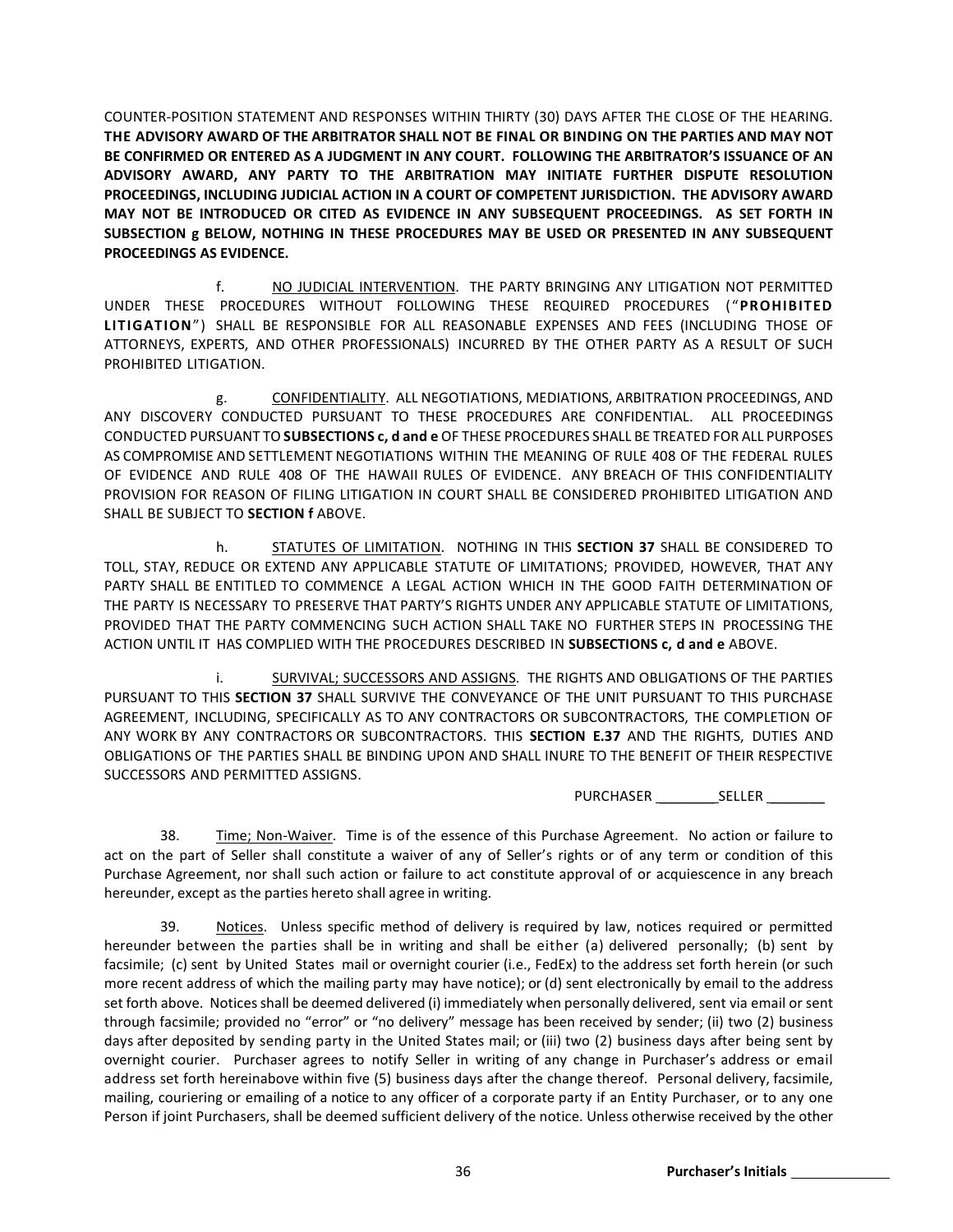party in writing, personal delivery, facsimile, mailing, couriering or emailing to the party's real estate broker identified in this Purchase agreement shall be deemed sufficient notice.

40. This Purchase Agreement is Binding on the Successors of the Parties and Purchaser is Responsible Individually and Together. Subject to the terms of **Section E.34** hereof, the terms "**Purchaser**" and "**Seller**" include the persons named and their respective heirs, successors, personal representatives, administrators or permitted assigns. The singular includes the plural and vice versa and the use of any gender includes the other as common Sense shall require. If this Purchase Agreement is signed by more than one person as Purchaser, the contract obligations shall be joint and several.

41. Hawaii Law Governs this Purchase Agreement. The laws of the State of Hawaii shall govern all matters with respect to this Purchase Agreement, including all matters related to the formation, construction and performance of this Purchase Agreement.

42. Captions. The captions of the sections of this Purchase Agreement are for convenience only and do not amplify or limit in any way the provisions hereof.

43. Effect of Partial Invalidity on this Purchase Agreement. In the event that any provision of this Purchase Agreement is illegal, void or unenforceable for any reason, the remaining terms of this Purchase Agreement shall remain in full force and effect.

44. Brokers. Purchaser acknowledges that Project Broker has disclosed that it is a licensed real estate broker and represents only Seller in this transaction, and does not represent Purchaser. Purchaser was represented in his or her purchase of the Unit by Purchaser's broker, if any, who is identified in **Section D.9** of this Purchase Agreement and the Cooperating Brokerage Agreement, if any. Purchaser agrees that Seller is not responsible for any representations or statements of Purchaser's broker that are inconsistent with those set forth in this Purchase Agreement, the Public Report and other Project Documents. If Purchaser has indicated in **Section D.9**, above, that Purchaser is not represented by a broker, Purchaser represents and warrants that no real estate broker or other person represented Purchaser or was engaged by Purchaser in connection with Purchaser's purchase of the Unit and Purchaser agrees to indemnify, defend and hold Seller and the Project Broker harmless against any and all claims to the contrary.

45. Marketing Materials Proprietary. All sales and marketing materials provided to Purchaser in connection with the sale of the Unit or otherwise are the property of Seller, and may not be used by Purchaser in any fashion whatsoever. Any use of such material in any way by Purchaser will entitle Seller to enjoin such use and to pursue other remedies against Purchaser, independently of the obligations set forth in this Purchase Agreement. Purchaser will be responsible to pay for all costs incurred by Seller in enforcing its proprietary rights in and to such material, including any and all attorneys' fees and costs incurred by Seller. This right will survive Closing of the sale of the Unit to Purchaser.

46. Prohibition Against Marketing Unit Prior to Closing. Prior to Closing, Purchaser, Purchaser's Broker, and any other Person(s) who may be representing Purchaser in Purchaser's purchase of the Unit shall not sell or offer to sell, publicize, list, market, or solicit for prospective purchasers the Unit or Purchaser's interest under this Purchase Agreement. Any such activity shall be a breach of this Purchase Agreement and Purchaser shall be subject to the penalties set forth herein.

47. **Waiver of Trial by Jury**. **SELLER AND PURCHASER, TO THE EXTENT THEY MAY LEGALLY DO SO, HEREBY EXPRESSLY WAIVE ANY RIGHT TO TRIAL BY JURY OF ANY CLAIM, DEMAND, ACTION, CAUSE OF ACTION, OR PROCEEDING ARISING UNDER OR WITH RESPECT TO THIS PURCHASE AGREEMENT, OR IN ANY WAY CONNECTED WITH, OR RELATED TO, OR INCIDENTAL TO, THE DEALINGS OF THE PARTIES HERETO WITH RESPECT TO THIS AGREEMENT OR THE TRANSACTIONS RELATED HERETO OR THERETO, IN EACH CASE WHETHER NOW EXISTING OR HEREAFTER ARISING, AND IRRESPECTIVE OF WHETHER SOUNDING IN CONTRACT, TORT, OR OTHERWISE. TO THE EXTENT THEY MAY LEGALLY DO SO, SELLER AND PURCHASER HEREBY AGREE THAT ANY SUCH CLAIM, DEMAND, ACTION, CAUSE OF ACTION, OR PROCEEDING SHALL BE RESOLVED AND DECIDED WITHOUT A JURY, AND THAT ANY PARTY HERETO MAY FILE AN ORIGINAL COUNTERPART OR A COPY OF THIS SECTION WITH**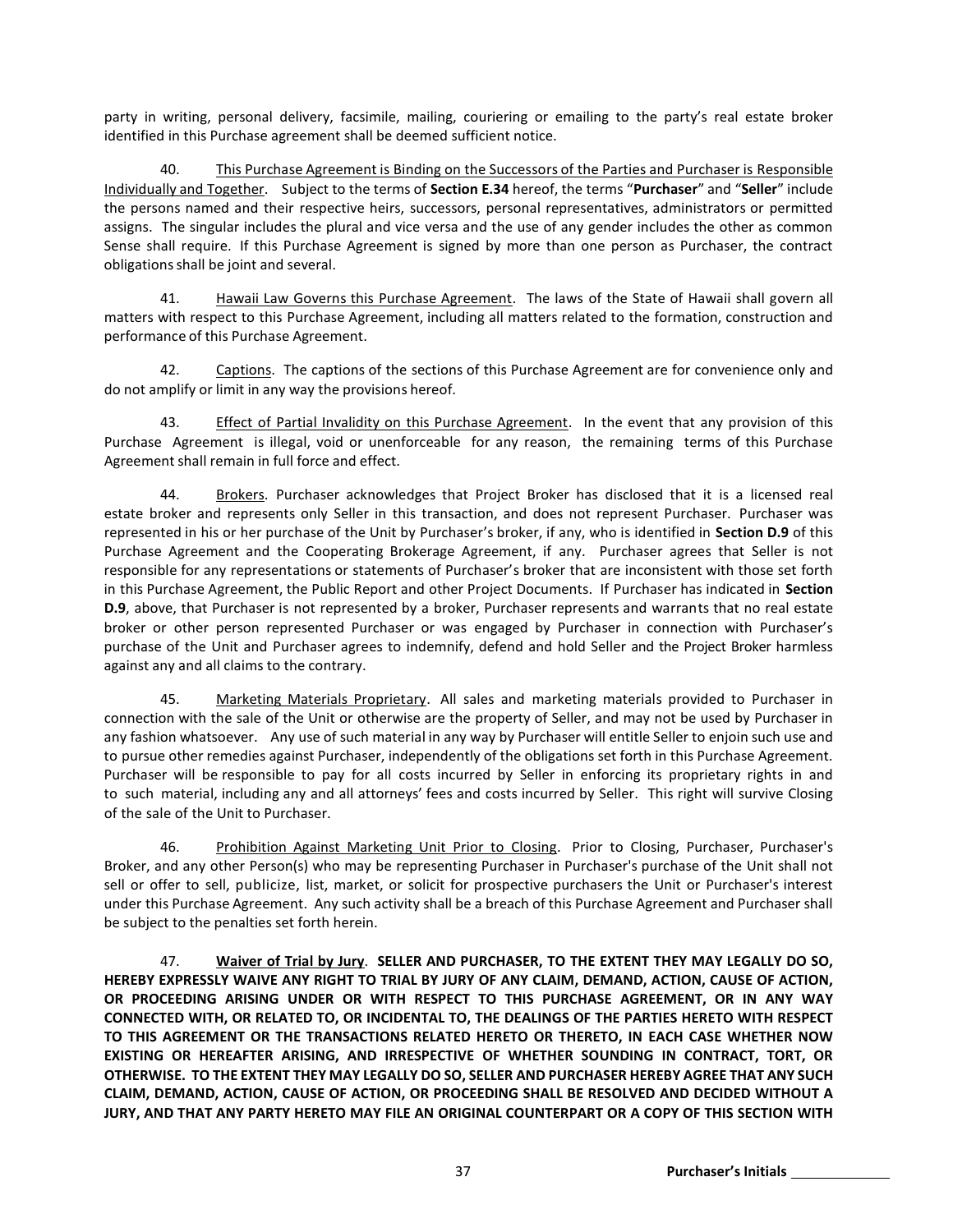**ANY COURT AS WRITTEN EVIDENCE OF THE CONSENT OF THE OTHER PARTY OR PARTIES HERETO TO WAIVER OF ITS OR THEIR RIGHT TO TRIAL BY JURY. THE PROVISIONS OF THIS SECTION SHALL SURVIVE CLOSING.**

48. **WAIVER OF CLASS ACTION. TO THE EXTENT PERMITTED BY LAW, PURCHASER AND EACH OF THEIR REPRESENTATIVES UNCONDITIONALLY WAIVE ANY RIGHT TO PARTICIPATE IN A REPRESENTATIVE CAPACITY OR AS A MEMBER OF ANY CLASS PERTAINING TO ANY DISPUTE. THE PARTIES UNCONDITIONALLY AGREE THAT ANY DISPUTE WILL BE ADJUDICATED ON AN INDIVIDUAL BASIS. ALL PARTIES TO THE LITIGATION MUST BE INDIVIDUALLY NAMED. THERE WILL BE NO RIGHT OR AUTHORITY FOR ANY DISPUTE TO BE LITIGATED ON A CLASS ACTION OR CONSOLIDATED BASIS OR ON BASES INVOLVING CLAIMS BROUGHT IN A PURPORTED REPRESENTATIVE CAPACITY ON BEHALF OF THE GENERAL PUBLIC OR OTHER PERSONS SIMILARLY SITUATED, AND THE PARTIES ARE SPECIFICALLY BARRED FROM DOING SO.**

49. Mandatory Seller Disclosure. Seller is exempt from the provisions of Chapter 508D of the Hawaii Revised Statutes, as amended, regarding mandatory Seller disclosures regarding sales of residential real property. Information pertaining to the Project is contained in the Public Report for the Project.

50. This is the Entire Agreement; Certain Obligations to Continue. This Purchase Agreement and any addenda attached hereto constitute the entire agreement between the parties and supersedes and cancels all prior negotiations, representations, understandings and agreements, both written and oral, of the parties hereto. No fact sheets, informational material, advertising material or other documents which purport to describe the Unit or the Project in any manner beyond or different from the description set forth in the Declaration, the Bylaws, and the Public Report shall be valid or enforceable against Seller unless signed by Seller and no variations of this Purchase Agreement shall be valid or enforceable unless approved by the parties in writing and attached hereto as an addendum. Unless performed at or before Closing, provisions of this Purchase Agreement shall survive the execution and filing of the Unit Deed.

51. Counterpart and Electronic Signatures. This Purchase Agreement may be executed in any number of counterparts, each of which shall for all purposes, be deemed to be an original and all of which shall constitute but one and the same Purchase Agreement. Further, the parties agree that when this Purchase Agreement is executed by any party, a facsimile copy or electronic copy of that signature or a DocuSign® signature shall be deemed to be an original signature for any and all purposes.

(The remainder of this page is intentionally left blank.)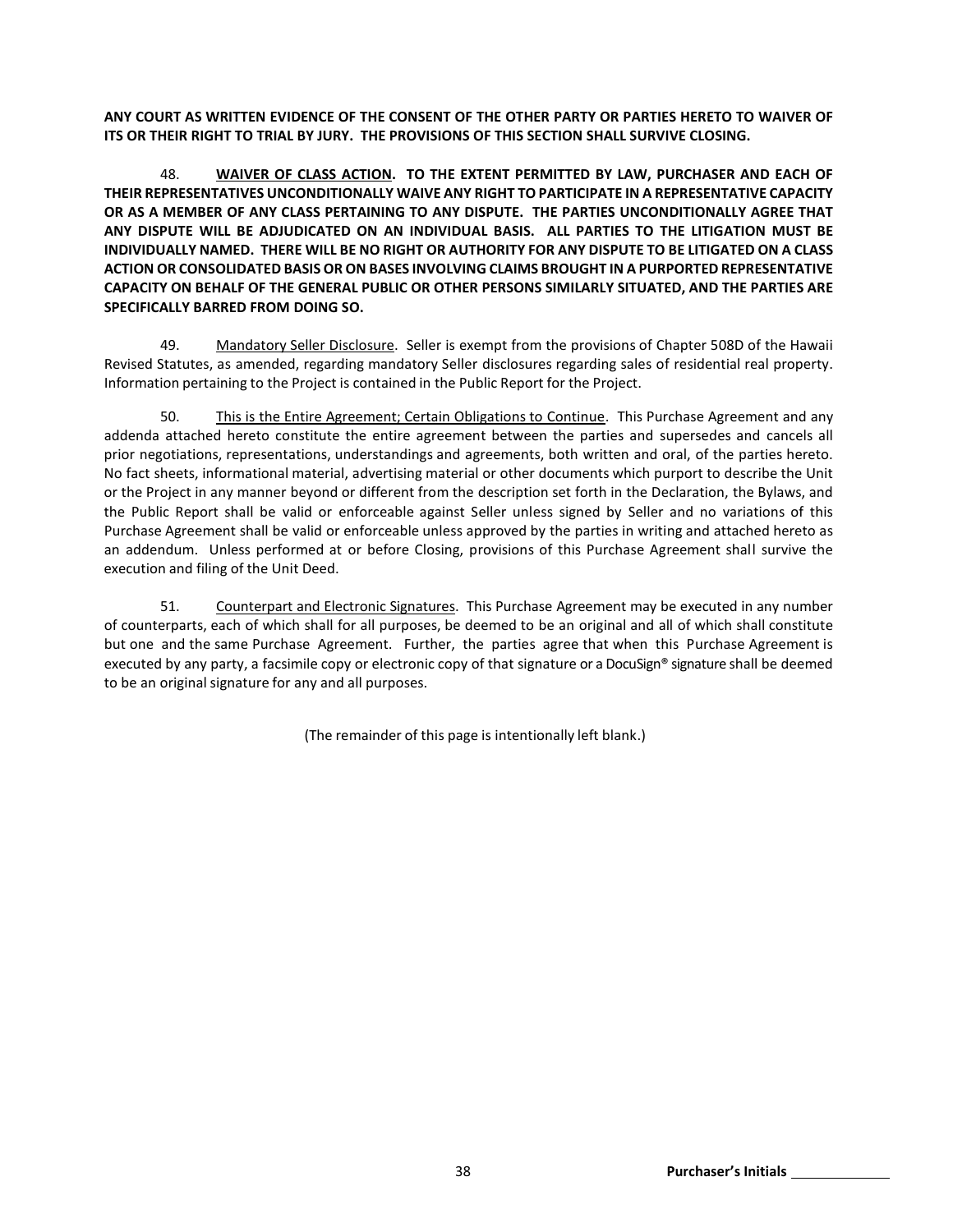## **EXHIBIT A DEFINITIONS**

When used in this Purchase Agreement with initial capital letters, the terms listed below will have the following meanings:

"ACT" means the Condominium Property Act codified under Chapter 514B of the Hawaii Revised Statutes, as amended.

"AGREEMENT EXTENSION FEE" means that certain fee, equal to one percent (1%) of the Total Purchase Price per month in advance, to be paid by Purchaser pursuant to **Section E.10** of this Purchase Agreement in the event that Seller agrees, in its sole and absolute discretion, to extend the Closing Date.

"AMENITY DECK" means the portions of Level 5 of the building, which are comprised of certain Recreational Amenities, as depicted on the Condominium Map.

"ASSOCIATION" means the Association of Unit Owners of 1100 Ala Moana as established pursuant to the Declaration and Bylaws.

"BOARD" means the Board of Directors of the Association.

"BUREAU" means the Bureau of Conveyances of the State of Hawaii.

"BYLAWS" means the Bylaws of the Association of Unit Owners of 1100 Ala Moana dated October 2, 2019 recorded at the Bureau as Document No. A-72400471A thru A-72400471B, as the same may be amended from time to time.

"CANCELLATION FEE" means the fee which may be charged by Escrow to Purchaser for cancellation of the Purcahse Agreement. .

"CLOSING" shall mean the transfer of the Unit from Seller to Purchaser by way of the filing of the Unit Deed upon payment by Purchaser to Seller of the Total Purchase Price.

"CLOSING DATE" shall mean that date selected by Seller, as described in **Section E.10** of this Purchase Agreement, upon which Purchaser and Seller shall perform their respective obligationsto purchase and sell the Unit.

"COMMISSION" meansthe Real Estate Commission of the State of Hawaii.

"COMMON ELEMENTS" meansthose portions of the Project designated as Common Elementsin the Declaration.

"COMPLETION DEADLINE" means the date upon which Seller shall complete construction of Purchaser's Unit set forth in **Section D.7** of the Purchase Agreement, as the same may be extended by reason of Force Majeure.

"CONDOMINIUM MAP" means Condominium Map No. 6022, which may be amended from time to time.

"CONTRACT DEPOSIT" means the Initial Deposit and, if delivered, the Second Deposit and the Third Deposit, as set forth in **Section D.2** above, or any other deposit added by amendment to addendum to this Purchase Agreement.

"CONTRACTOR REPAIR ACT" means Chapter 672E of the Hawaii Revised Statutes, as amended. "COUNTY" means the City and County of Honolulu.

# EXHIBIT A Page 1 of 5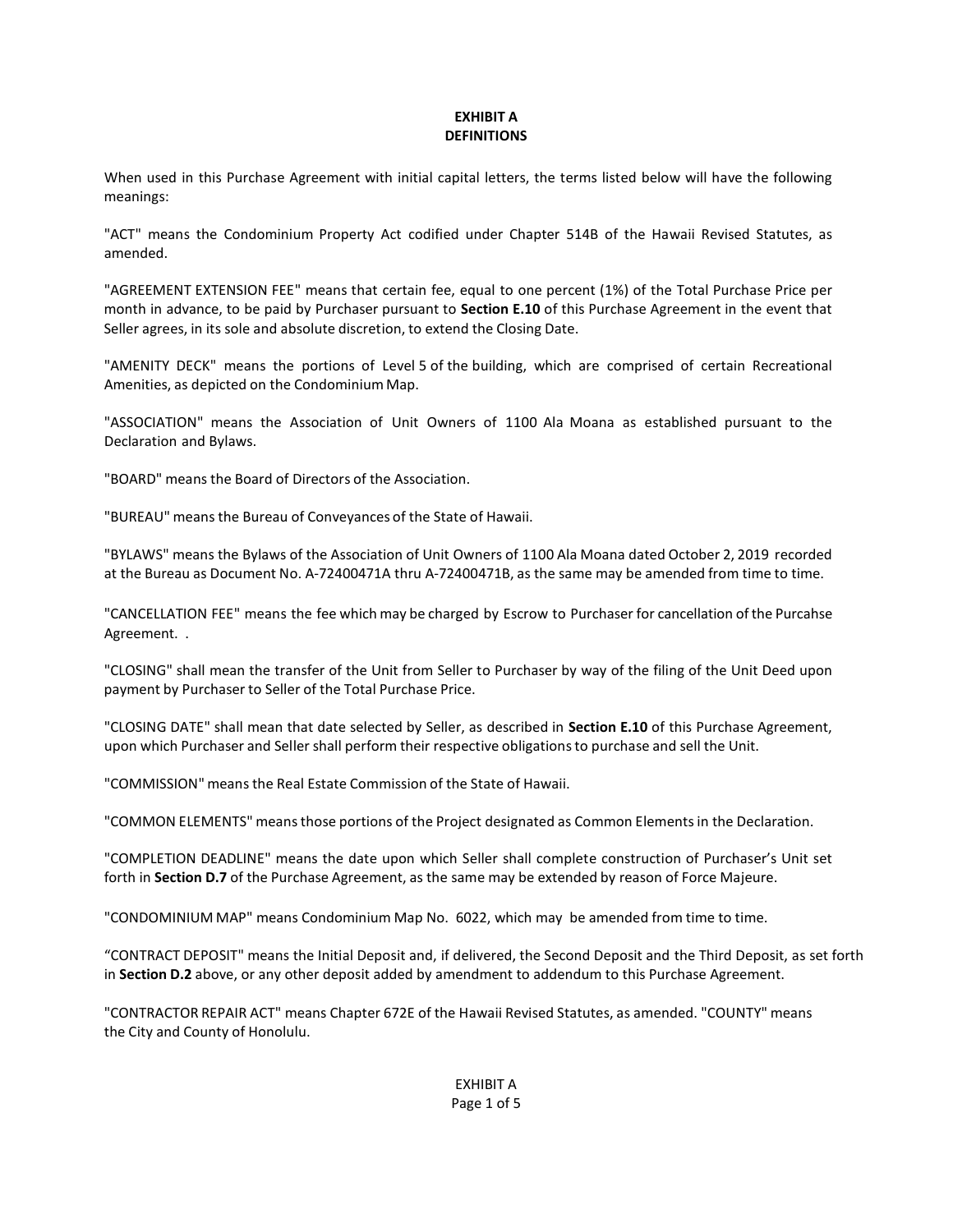"DCCA" means the State of Hawaii Department of Commerce and Consumer Affairs.

"DECLARATION" means the Declaration of Condominium Property Regime of 1100 Ala Moana, dated October 2, 2019, recorded at the Bureau as Document No. A-72400470A thru A-72400470D, asthe same may be amended from time to time.

"DEVELOPER CONTROL PERIOD" means the period described in **Section E.26** and as set forth in the Declaration, during which Seller shall continue to have the right to appoint and remove Officers and members of the Board.

"DISCLOSURE DOCUMENT" means an amended Public Report or other document, which discloses a Material Change in the Project to Purchaser pursuant to Section 514B-87 of the Hawaii Revised Statutes, as amended.

"DISPUTE AGENCY" has the meaning set forth under **Section E.37.e**.

"DISPUTE NOTICE" has the meaning set forth under **Section E.37.c**.

"DISPUTES" has the meaning set forth under **Section E.37.a**.

"DPP" means the Department of Planning and Permitting, City and County of Honolulu.

"EFFECTIVE DATE" means that date this Purchase Agreement becomes binding pursuant to the provisions of **Section D.6** of this Purchase Agreement.

"ESCROW" means Title Guaranty Escrow Services, Inc., a Hawaii corporation. Unless otherwise agreed, references to Escrow shall be to Escrow at its Honolulu office at 235 Queen Street, Honolulu, Hawaii 96813, phone: (808) 521- 0211.

"ESCROW AGREEMENT" means the Escrow Agreement by and between Seller and Escrow dated August 20, 2019, as the same may be amended and/or supplemented.

"FINANCIAL DATA" means the personal information and financial data from Purchaser's bankers, or accountants, or others, as Seller may require demonstrating Purchaser's ability to make cash payments due at the times and in the amounts described in **Section D.2** of this Purchase Agreement.

"FORCE MAJEURE" means fire, flooding, hurricane, tsunami, the elements, war, civil disturbances, strikes or other labor disturbances or economic controls making it impossible to obtain the necessary labor or material, or any other events, matters or conditions beyond the control of Seller that are legally supportable in Hawaii as rendering completion of the Project impossible.

"HART" is a semi-autonomous local government agency established in 2011 by a charter amendment to plan, design, construct and operate and maintain Honolulu's high-capacity, fixed guided rapid transit system.

"HCDA" means the Hawaii Community Development Authority.

"HCDA AGREEMENTS" means the permits and agreements by and/or between Seller or Seller's predecessors in interest, and the HCDA in accordance with which the Project shall be developed. The HCDA Agreements referenced in **Section E.28.h(xvi)** of this Purchase Agreement and further described and summarized in the Declaration and Public Report.

> EXHIBIT A Page 2 of 5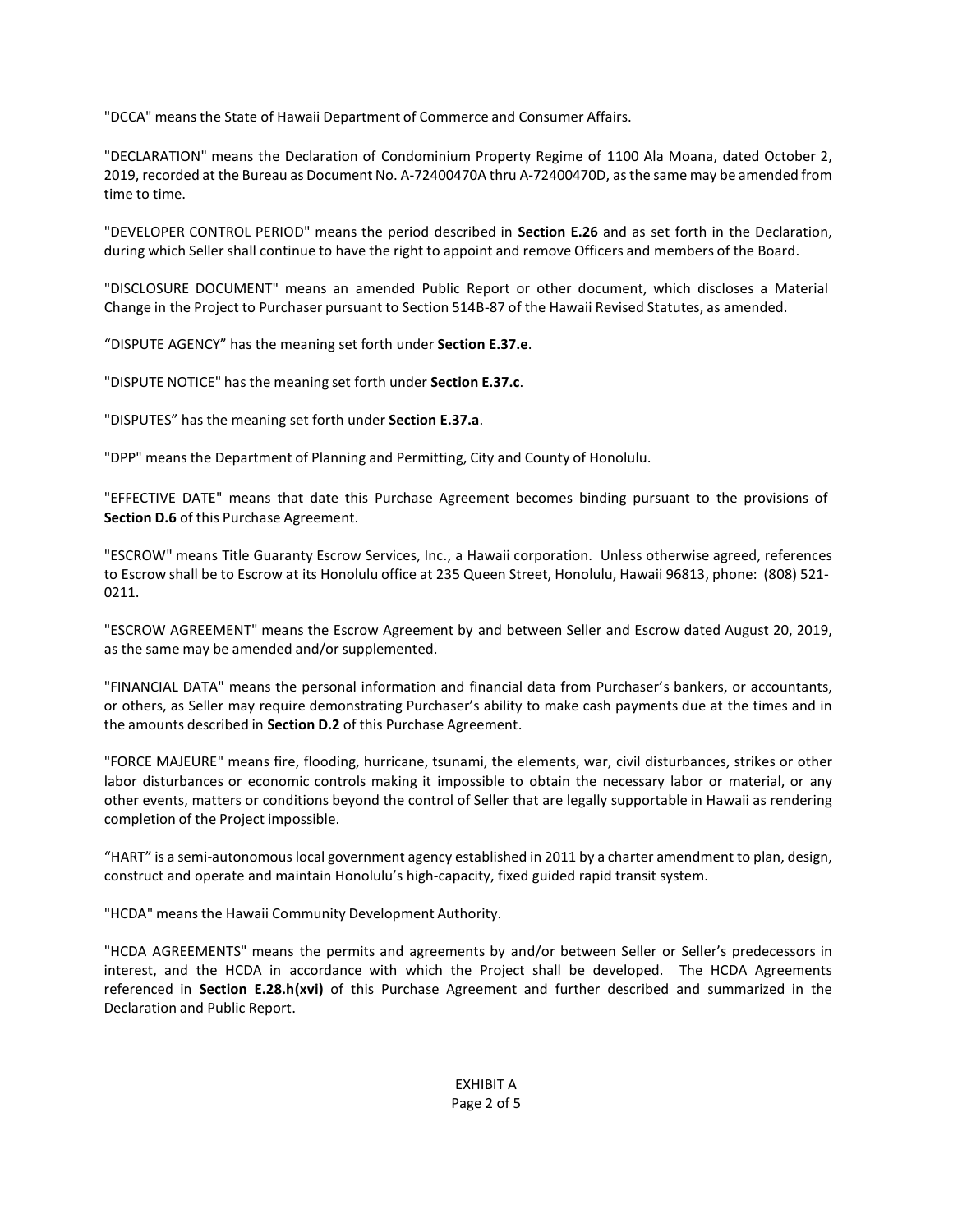"HCDA MAUKA AREA PLAN" means the Kaka'ako Community Development District Mauka Area Plan, effective February 14, 1990, as amended.

"HCDA MAUKA AREA RULES" or "MAUKA AREA RULES" means the Kaka'ako Community Development District Rules for the Mauka Area under Title 15, Subtitle 4, Chapter 22 of the Hawaii Administrative Rules.

"HOUSE RULES" means the Rules and Regulations of the Association, as may be amended from time to time.

"LAND" means the final land area underlying the Project.

"LENDER" means the lender or lenders with whom Seller has or will enter into one or more agreements in order to finance construction of the Project.

"LIMITED COMMON ELEMENTS" means those portions of the Common Elements designated in the Declaration as being appurtenant to one or more (but less than all) units in the Project.

"MASTER ASSOCIATION" means the association of Ward Village incorporated as Ward Village Owners Association.

"MASTER BY-LAWS" means that certain By-Laws of Ward Village Owners Association recorded as Exhibit E to the Master Declaration, as amended, which governs the Master Association'sinternal affairs, such as voting, elections, meetings, etc.

"MASTER DECLARATION" means that certain Community Covenants for Ward Village dated September 13, 2013 and recorded in said Bureau as Document No. A-50040794, as amended, which imposes certain covenants, conditions and restrictions on the Project and certain adjoining lands owned by Developer and created obligations that are binding upon the Master Association and all present and future owners of propertiesin Ward Village.

"MATERIAL CHANGE" means a change in the Project which (1) directly, substantially and adversely affects the use or value of the Unit or the Limited Common Elements appurtenant thereto or the amenities of the Project available for Purchaser's use, and (2) is not made pursuant to a right reserved to Seller under the Declaration.

"MORTGAGE LENDER" means a bank, insurance company, savings and loan association, credit union or other established lending institution authorized to make mortgage loans in the State of Hawaii, and selected by Purchaser to finance this transaction, if any.

"NEW LAW" means any law, ordinance, rule or regulation, including, but not limited to, a zoning change, required by referendum or otherwise, which would prevent the construction of the Project, the effective date of which law, ordinance, rule or regulation falls after the Effective Date but before the Closing Date of Purchaser's Unit.

"NOTICE OF RIGHT TO CANCEL" means notice of the prospective purchaser's thirty-day cancellation right on a form prescribed by the Commission, upon which the prospective purchaser may indicate that he/she has had an opportunity to read the Public Report, understands the Public Report, and exercises the right to cancel or waives the right to cancel.

"OWNER-OCCUPANT LAW" means Part V, Subpart B of the Hawaii's Condominium Property Regime Act (Hawaii Revised Statutes, Section 514B-95 et seq).

> EXHIBIT A Page 3 of 5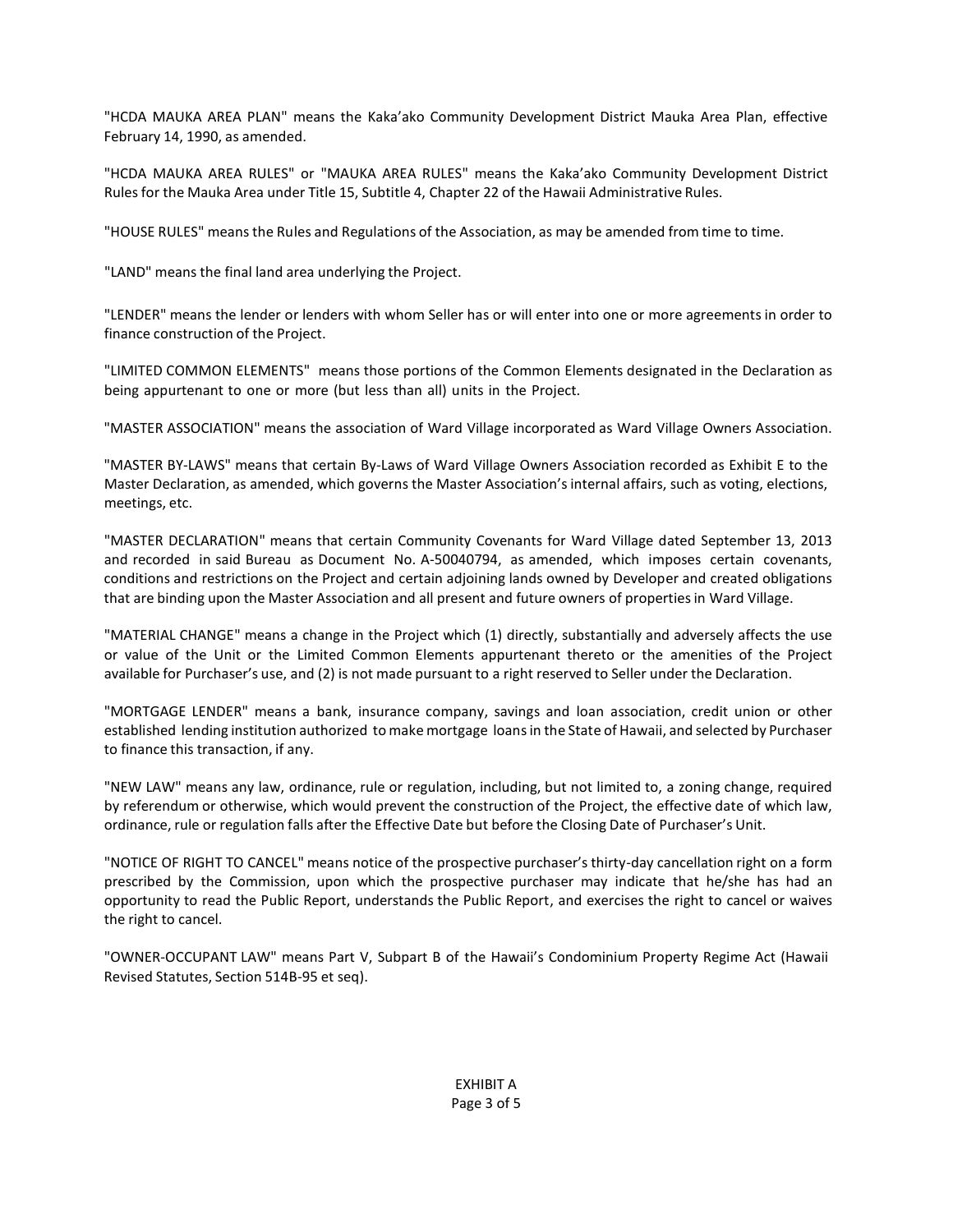"PARTIES" means Seller, its officers, agents, employees, brokers, other representatives or any contractor or subcontractor, design professional, engineer or supplier who provided labor, service or materials to the Project or any purchaser or other owner of an interest in the unit and any Persons claiming thereunder.

"PD PERMIT" means Planned Development Permit No. KAK 19-069 issued by HCDA on October 2, 2019.

"PRE-CLOSING" means the execution and delivery of documents in Escrow prior to the actual Closing Date as set forth in **Section E.8** of this Purchase Agreement.

"PRE-CLOSING DATE" meansthe date selected by Seller, in Seller'ssole discretion, requiring Pre-Closing.

"PRE-CLOSING NOTICE" means the thirty (30)-calendar day advance written notice of Pre-Closing given by Seller to Purchaser any time after the Effective Date of the Purchase Agreement.

"PRESALE CONTINGENCY" means Seller's right to cancel the Purchase Agreement if Seller has not obtained binding purchase agreements to sell that certain percentage of units in the Project on or before one hundred eighty (180) calendar days after the date of the first executed purchase agreement for a unit in the Project, as set forth in **Section E.31** of this Purchase Agreement.

"PROCEDURES" means the dispute notification and resolution procedures set forth in **Section E.37** of this Purchase Agreement.

"PROJECT" means the "1100 Ala Moana", also known as "Victoria Place" condominium project located at Kaka'ako, Honolulu, City and County of Honolulu, Hawaii.

"PROJECT ARCHITECT" means Solomon Cordwell Buenz, or such other architect for the Project as Seller may designate from time to time.

"PROJECT BROKER" means Ward Village Properties, LLC, or such other broker for the Project as Seller may designate from time to time. The Project Broker is an affiliate of Seller and both are under the same ownership umbrella.

"PROJECT DOCUMENTS" means the Condominium Map, Declaration, Bylaws, House Rules, Unit Deed, Purchase Agreement, Escrow Agreement, Master Declaration, Master By-Laws, and all other documents required to be filed with the Commission in conjunction with the development and sale of the Project, as the same may be amended and/or supplemented from time to time.

"PUBLIC REPORT" means the Developer's Public Report for the Project for which the Commission has issued an effective date, as the same may be amended from time to time.

"PURCHASE AGREEMENT" means this Purchase Agreement, together with (where applicable) any addenda attached hereto or any subsequent amendment(s).

"PURCHASER'S BROKER" means the real estate broker designated by Purchaser to represent Purchaser in the purchase and sale of the Unit, as set forth under **Section D.8** of this Purchase Agreement.

"RECREATIONAL AMENITIES" means those recreational amenities located on the Amenity Deck on Level 5 of the building, as well as those recreational amenities located on Level 1 of the building, available for the use and enjoyment of the Owners.

> EXHIBIT A Page 4 of 5